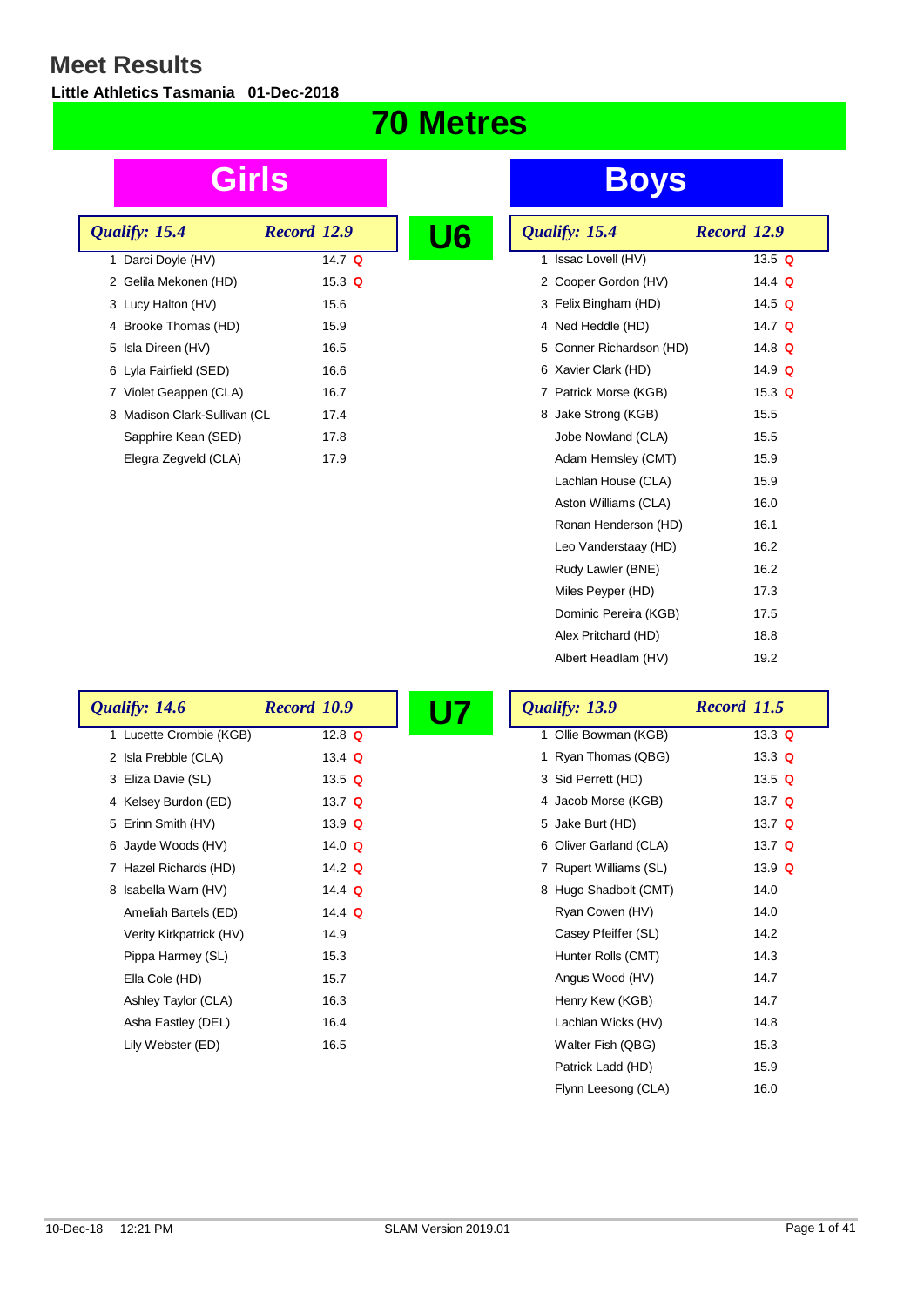**Little Athletics Tasmania 01-Dec-2018**

## **70 Metres**

|  | Qualify: 13.0             | Record 10.9 |          |  |
|--|---------------------------|-------------|----------|--|
|  | 1 Alexis Harmey (SL)      |             | 12.0 $Q$ |  |
|  | 2 Mia Gilmour (HD)        |             | 12.1 $Q$ |  |
|  | 3 Addison Jelkic (CMT)    |             | 12.8 $Q$ |  |
|  | 4 Grace Claxton (CLA)     |             | 13.1     |  |
|  | 5 Emily Gale (HD)         |             | 13.1     |  |
|  | 6 Olivia Turner (CLA)     |             | 13.2     |  |
|  | 7 Charlotte Dale (KGB)    |             | 13.2     |  |
|  | 8 Isabella Blaschke (KGB) |             | 13.5     |  |
|  | Rori Barwick (SL)         |             | 13.6     |  |
|  | Aria Whitney (ED)         |             | 13.9     |  |
|  | Ashlin Hagan (KGB)        |             | 14.0     |  |
|  | Billie Nelson (CMT)       |             | 14.0     |  |
|  | Hunter Fitzallen (SL)     |             | 14.1     |  |
|  | Eloise Beard (CLA)        |             | 14.7     |  |
|  | Isabel Leditschke (KGB)   |             | 15.1     |  |
|  | Alyssa Pedder (CLA)       |             | 15.3     |  |
|  | Lydia Rayner (HD)         |             | 15.3     |  |
|  | Ruby Argee (ED)           |             | 17.5     |  |
|  |                           |             |          |  |

| Qualify: 12.6              | Record 10.5 |
|----------------------------|-------------|
| 1 Lewis Thorpe (HV)        | 11.6 Q      |
| 2 Kade Barwick (SL)        | 12.6 $Q$    |
| 3 Oscar Nichols Howe (KGB) | 12.9        |
| 4 Charlie Arnold (HD)      | 13.2        |
| 5 Henry Reid (QBG)         | 13.2        |
| 6 Samuel Searson (HD)      | 13.2        |
| 7 Elijah Azzopardi (KGB)   | 13.2        |
| 8 Tyler Daun (KGB)         | 13.5        |
| Kohdi Thomas (HD)          | 13.5        |
| Connor Zegveld (CLA)       | 13.5        |
| James Coleman (KGB)        | 13.8        |
| Levi Bantoft (ED)          | 14.0        |
| Tyler Johnson (HV)         | 14.0        |
| Eli Patmore (SL)           | 14.1        |
| Oliver Rolls (HD)          | 14.2        |
| Xavier Milne (SED)         | 14.2        |
| Izaak Madden (CMT)         | 14.2        |
| Isaac Headlam (HV)         | 14.2        |
| Thomas Macintyre (KGB)     | 14.3        |
| Dylan Iles (KGB)           | 14.3        |
| George Johnston (SL)       | 14.3        |
| Lucas Pizzoni (CLA)        | 14.5        |
| Bryce Walkley (SED)        | 15.2        |
| Hamish Dale (KGB)          | 15.6        |
| lucas Carr (KGB)           | 16.1        |
| Ethan Halliwell (KGB)      | 16.3        |
| Blake Oakley (ED)          | 19.4        |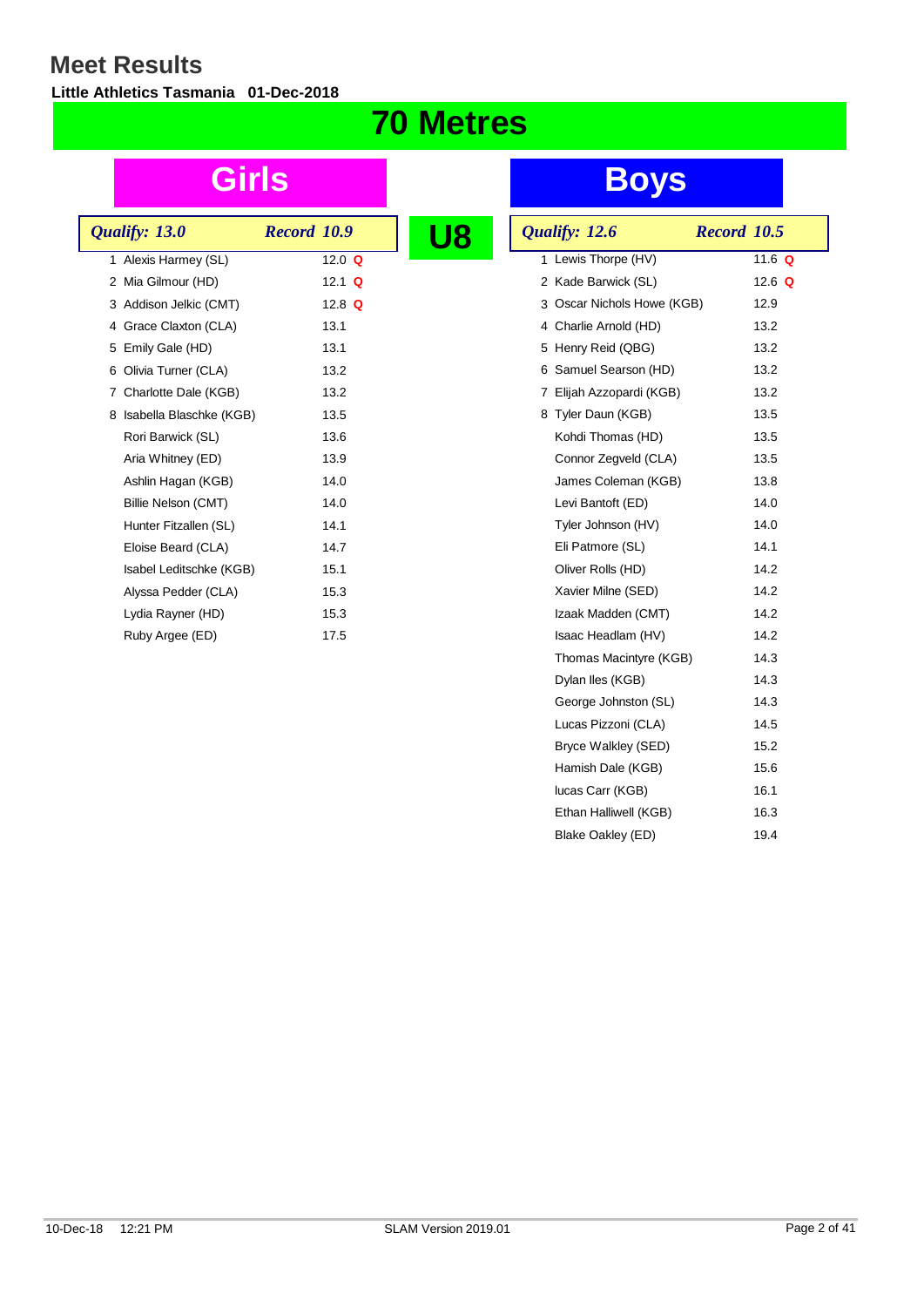$\lceil$ 

**Little Athletics Tasmania 01-Dec-2018**

### **100 Metres**

| Qualify: 21.6          | Record 18.6 | U 6 |
|------------------------|-------------|-----|
| 1 Darci Doyle (HV)     | 20.5 $Q$    |     |
| 2 Lucy Halton (HV)     | 22.2        |     |
| 3 Brooke Thomas (HD)   | 23.4        |     |
| 4 Lyla Fairfield (SED) | 24.3        |     |
| 5 Isla Direen (HV)     | 24.4        |     |
| 6 Sapphire Kean (SED)  | 24.9        |     |

| <u>U6</u> |   | Qualify: 21.3            | Record 18.3 |          |
|-----------|---|--------------------------|-------------|----------|
|           |   | 1 Issac Lovell (HV)      |             | 19.7 $Q$ |
|           |   | 2 Cooper Gordon (HV)     |             | $20.9$ Q |
|           |   | 3 Xavier Clark (HD)      |             | $21.2$ Q |
|           |   | 4 Ned Heddle (HD)        |             | 21.7     |
|           |   | 5 Conner Richardson (HD) |             | 22.6     |
|           | 6 | Patrick Morse (KGB)      |             | 22.8     |
|           |   | 7 Aston Williams (CLA)   |             | 22.9     |
|           |   | 8 Leo Vanderstaay (HD)   |             | 23.0     |
|           |   | Adam Hemsley (CMT)       |             | 23.0     |
|           |   | Lachlan House (CLA)      |             | 23.0     |
|           |   | Rudy Lawler (BNE)        |             | 24.3     |
|           |   | Dominic Pereira (KGB)    |             | 25.2     |
|           |   | Jobe Nowland (CLA)       |             | 26.4     |
|           |   | Ronan Henderson (HD)     |             | 26.7     |
|           |   | Miles Peyper (HD)        |             | 27.2     |
|           |   | Alex Pritchard (HD)      |             | 27.6     |
|           |   | Albert Headlam (HV)      |             | 30.4     |

| Qualify: 20.4            | <b>Record 16.2</b> | Qualify: 19.6          | Record 16.0 |
|--------------------------|--------------------|------------------------|-------------|
| 1 Amy Store (CMT)        | 18.5 $Q$           | 1 Rupert Williams (SL) | 18.8 $Q$    |
| 2 Lucette Crombie (KGB)  | 18.5 $Q$           | 2 Oliver Garland (CLA) | 19.3 $Q$    |
| 3 Isla Prebble (CLA)     | 19.5 $Q$           | 3 Jacob Morse (KGB)    | 19.4 $Q$    |
| 4 Eliza Davie (SL)       | 19.9 $Q$           | 4 Ryan Thomas (QBG)    | 19.6 $Q$    |
| 5 Kelsey Burdon (ED)     | 20.0 $Q$           | 5 Jake Burt (HD)       | 19.9        |
| 6 Erinn Smith (HV)       | 20.6               | 6 Sid Perrett (HD)     | 19.9        |
| 7 Jayde Woods (HV)       | 21.0               | 7 Hugo Shadbolt (CMT)  | 21.2        |
| 8 Isabella Warn (HV)     | 21.4               | 8 Hunter Rolls (CMT)   | 21.3        |
| Ameliah Bartels (ED)     | 21.5               | Ryan Cowen (HV)        | 21.8        |
| Hazel Richards (HD)      | 21.6               | Casey Pfeiffer (SL)    | 22.6        |
| Verity Kirkpatrick (HV)  | 22.3               | Patrick Ladd (HD)      | 23.6        |
| Pippa Harmey (SL)        | 22.9               |                        |             |
| Annabelle Pritchard (HD) | 24.1               |                        |             |
| Ashley Hancock (HD)      | 24.4               |                        |             |
| Ella Cole (HD)           | 24.8               |                        |             |
| Asha Eastley (DEL)       | 25.1               |                        |             |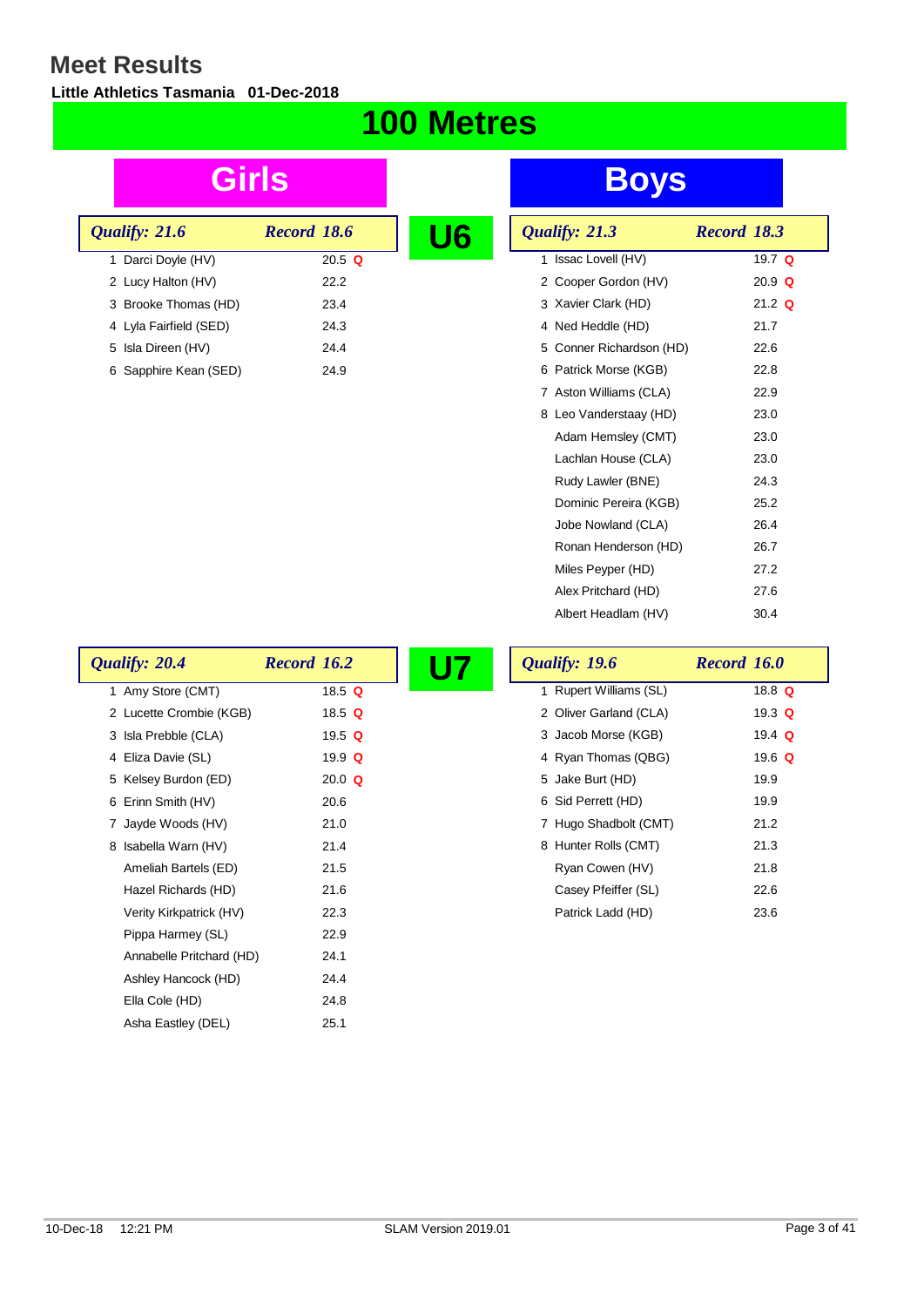**Little Athletics Tasmania 01-Dec-2018**

## **100 Metres**

| Qualify: 18.5             | <b>Record 15.6</b> |  |
|---------------------------|--------------------|--|
| 1 Alexis Harmey (SL)      | 16.6 $Q$           |  |
| 2 Mia Gilmour (HD)        | 16.8 $Q$           |  |
| 3 Emily Gale (HD)         | 18.3 $Q$           |  |
| 4 Charlotte Dale (KGB)    | 18.6               |  |
| 5 Isabella Blaschke (KGB) | 18.6               |  |
| 5 Addison Jelkic (CMT)    | 18.6               |  |
| 7 Olivia Turner (CLA)     | 18.8               |  |
| 8 Grace Claxton (CLA)     | 19.2               |  |
| Rori Barwick (SL)         | 19.5               |  |
| Billie Nelson (CMT)       | 19.7               |  |
| Ashlin Hagan (KGB)        | 19.8               |  |
| Aria Whitney (ED)         | 20.3               |  |
| Eloise Beard (CLA)        | 21.0               |  |
| Alyssa Pedder (CLA)       | 21.1               |  |
| Hunter Fitzallen (SL)     | 21.2               |  |
| Isabel Leditschke (KGB)   | 21.4               |  |
| Lydia Rayner (HD)         | 23.4               |  |
| Ruby Argee (ED)           | 26.5               |  |
|                           |                    |  |

| 18 | Qualify: 17.4              | Record 14.9 |          |
|----|----------------------------|-------------|----------|
|    | 1 Lewis Thorpe (HV)        |             | 16.8 $Q$ |
|    | 2 Oscar Nichols Howe (KGB) |             | 17.7     |
|    | 3 Kade Barwick (SL)        |             | 18.4     |
|    | 4 Charlie Arnold (HD)      |             | 18.6     |
|    | 5 Henry Reid (QBG)         |             | 18.7     |
|    | 6 Samuel Searson (HD)      |             | 19.0     |
|    | 7 Elijah Azzopardi (KGB)   |             | 19.3     |
|    | 8 Tyler Daun (KGB)         |             | 19.7     |
|    | Thomas Macintyre (KGB)     |             | 19.8     |
|    | Kohdi Thomas (HD)          |             | 19.8     |
|    | Tyler Johnson (HV)         |             | 19.9     |
|    | Levi Bantoft (ED)          |             | 20.2     |
|    | Eli Patmore (SL)           |             | 20.4     |
|    | Lucas Pizzoni (CLA)        |             | 20.5     |
|    | James Coleman (KGB)        |             | 20.5     |
|    | Dylan Iles (KGB)           |             | 20.6     |
|    | Oliver Rolls (HD)          |             | 20.6     |
|    | Isaac Headlam (HV)         |             | 20.6     |
|    | Izaak Madden (CMT)         |             | 20.8     |
|    | George Johnston (SL)       |             | 20.9     |
|    | Xavier Milne (SED)         |             | 21.0     |
|    | Hamish Dale (KGB)          |             | 22.4     |
|    | Bryce Walkley (SED)        |             | 22.6     |
|    | Ethan Halliwell (KGB)      |             | 23.5     |
|    | lucas Carr (KGB)           |             | 23.9     |
|    | Blake Oakley (ED)          |             | 30.9     |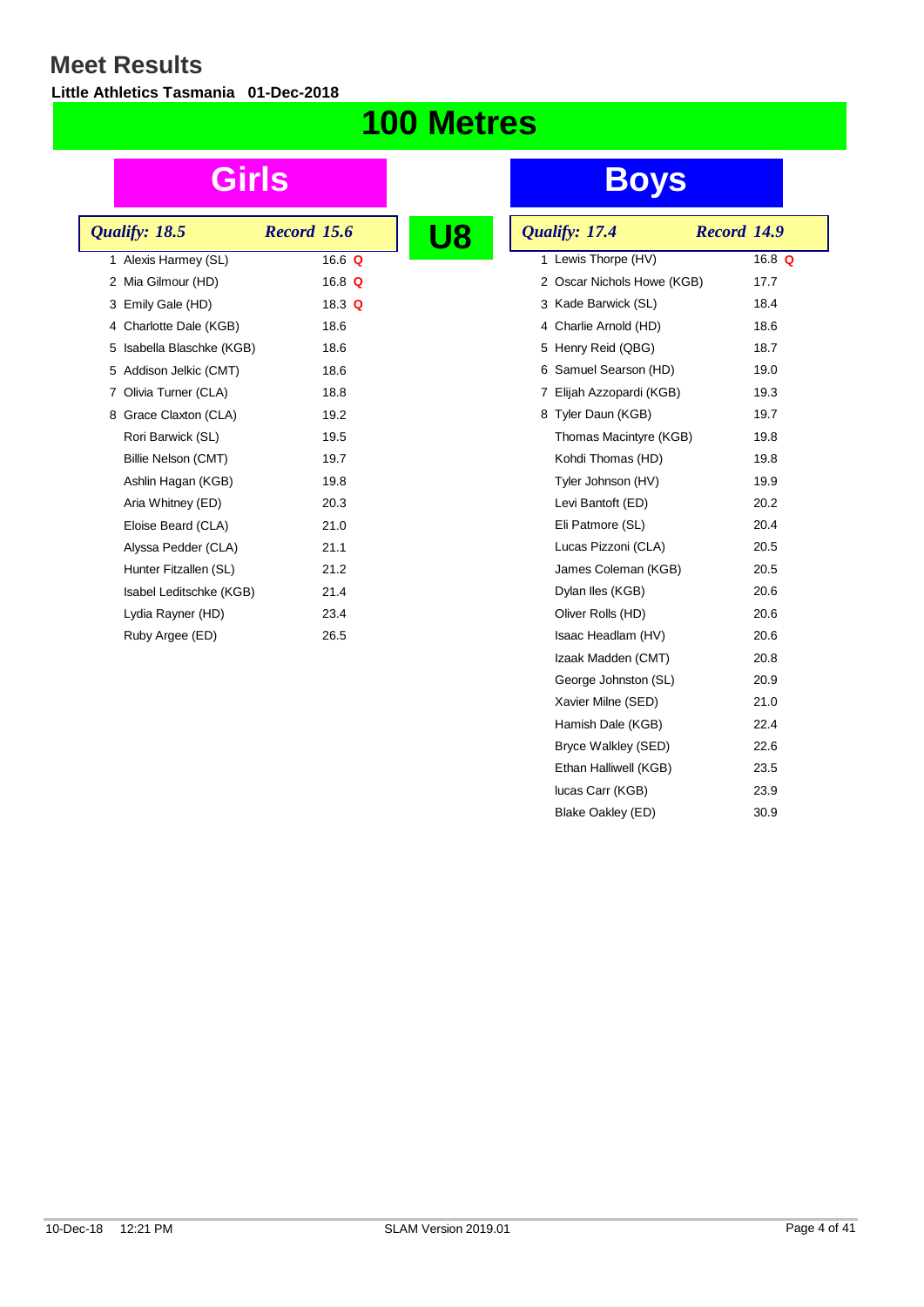**Little Athletics Tasmania 01-Dec-2018**

## **100 Metres**

|  | Qualify: 17.5             | <b>Record 14.6</b> |               |  |
|--|---------------------------|--------------------|---------------|--|
|  | 1 Jemima Geappen (CLA)    |                    | 15.9 $Q$      |  |
|  | 2 Paige Nowland (CLA)     |                    | 16.5 $Q$      |  |
|  | 3 Emily Hughes (HV)       |                    | 16.7 $Q$      |  |
|  | 4 Palepa Leauma (CLA)     |                    | 16.9 $Q$      |  |
|  | 5 Matilda Heddle (HD)     |                    | 17.0 $Q$      |  |
|  | 6 Milla Johnston (SL)     |                    | 17.1 $\Omega$ |  |
|  | 7 Sianna Adkins (DPT)     |                    | 17.1 $Q$      |  |
|  | 8 Summer Richardson (CLA) |                    | 17.5 $Q$      |  |
|  | Savannah Rice (HD)        |                    | 17.5 $Q$      |  |
|  | Sophie Jones (KGB)        |                    | 17.6          |  |
|  | Claudia Windsor (QBG)     |                    | 17.8          |  |
|  | Charlotte Pritchard (HD)  |                    | 18.1          |  |
|  | Chloe Gray (HD)           |                    | 18.1          |  |
|  | Annabelle McNamara (QB    |                    | 18.2          |  |
|  | Gracie Schofield (HD)     |                    | 18.2          |  |
|  | Emily Hardie (QBG)        |                    | 18.3          |  |
|  | Montanna Rowlands (ED)    |                    | 18.4          |  |
|  | Scarlett Henderson (HD)   |                    | 18.8          |  |
|  | Summer Lovell (HV)        |                    | 19.1          |  |
|  | Heather Kean (SED)        |                    | 19.7          |  |
|  | Maddison Fairfield (SED)  |                    | 20.4          |  |
|  | Effie Brady (CLA)         |                    | 20.4          |  |
|  | Evie Matthews (HV)        |                    | 20.7          |  |
|  | Florence Blackwood (QBG)  |                    | 20.8          |  |
|  | Demi Clark (HD)           |                    | 20.8          |  |
|  | Alice Wright-Meyer (CLA)  |                    | 21.0          |  |
|  | Meg Tilyard (ED)          |                    | 21.0          |  |
|  | Isabelle Richards (HD)    |                    | 21.8          |  |
|  | Taylah Clark (CMT)        |                    | 22.3          |  |
|  | Tayla Wright (HD)         |                    | 25.0          |  |
|  |                           |                    |               |  |

| Qualify: 16.6            | Record 14.3 |  |
|--------------------------|-------------|--|
| 1 Connor Store (CMT)     | 15.3 $Q$    |  |
| 2 Solomon Boyle (SL)     | 15.4 $Q$    |  |
| 3 Jaspa Bingham (HD)     | 15.9 $Q$    |  |
| 4 Kingston Vukic (HD)    | 15.9 $Q$    |  |
| 5 Edward Steedman (QBG)  | 16.1 $Q$    |  |
| 6 Hamish Williams (SL)   | 17.0        |  |
| 7 Jude Pamplin (HD)      | 17.2        |  |
| 8 James Gale (HD)        | 17.6        |  |
| Elliott Milne (SED)      | 17.6        |  |
| Jude Archer (CLA)        | 17.6        |  |
| Sebastian Fernandez (HD) | 18.0        |  |
| Jasper Delaney (HD)      | 18.2        |  |
| Thomas Davie (SL)        | 18.2        |  |
| Phoenix Howard (SL)      | 18.3        |  |
| Sam Collins (BNE)        | 19.1        |  |
| Maxwell Kean (SED)       | 19.2        |  |
| Archie Dixon (CLA)       | 19.3        |  |
| Hudson Murfet (SL)       | 21.3        |  |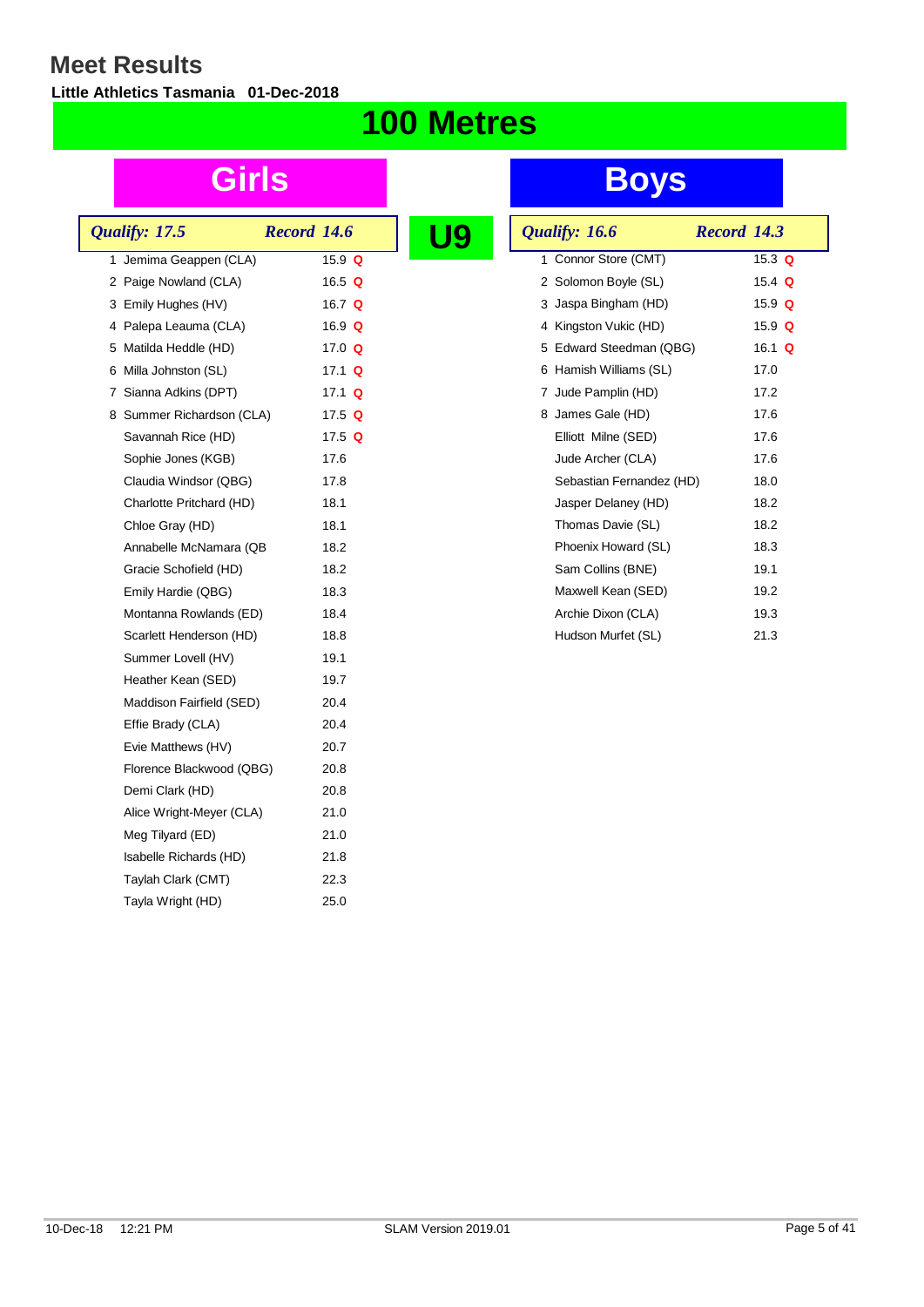**Little Athletics Tasmania 01-Dec-2018**

## **100 Metres**

|    | Qualify: 16.4             | <b>Record 14.0</b> |               |  |
|----|---------------------------|--------------------|---------------|--|
| 1. | Sophie Cuthbertson-Cass ( |                    | 15.3 Q        |  |
|    | 2 Violet Bennett (QBG)    |                    | 15.9 Q        |  |
|    | 3 Kirra Doyle (HV)        |                    | 16.1 $\Omega$ |  |
|    | 4 Macie Petterwood (SL)   |                    | 16.1 Q        |  |
|    | 5 Tara Sciberras (QBG)    |                    | 16.1 Q        |  |
|    | 6 Wilhelmina Fish (QBG)   |                    | 16.2 $Q$      |  |
|    | 7 Maggie Newell (CLA)     |                    | 16.2 $\Omega$ |  |
|    | 8 Violet Owen (QBG)       |                    | 16.5          |  |
|    | Milah Hatten (KGB)        |                    | 16.5          |  |
|    | Susanna Rayner (HD)       |                    | 16.9          |  |
|    | Stella Moore (QBG)        |                    | 17.4          |  |
|    | Lily Gordon (HV)          |                    | 17.6          |  |
|    | Isabella Costa (HD)       |                    | 17.7          |  |
|    | Tess Stansfield (HD)      |                    | 17.7          |  |
|    | Aleiah Yanock-Sebastian ( |                    | 18.1          |  |
|    | Rosie Arnold (HD)         |                    | 18.3          |  |
|    | Lily Carr (KGB)           |                    | 18.4          |  |
|    | Savannah McKenzie (LFD)   |                    | 18.4          |  |
|    | Lucy Phillips (CLA)       |                    | 18.5          |  |
|    | Franky Giles (CLA)        |                    | 18.7          |  |
|    | Peyton Webster (ED)       |                    | 18.9          |  |
|    | Rylee Dentler (LTN)       |                    | 18.9          |  |
|    | Harriet Halliwell (KGB)   |                    | 19.0          |  |
|    | Sophie Ahern (ED)         |                    | 19.1          |  |
|    | Charlotte Heaton (CLA)    |                    | 19.2          |  |
|    | Megumi Horie (KGB)        |                    | 19.5          |  |
|    | Ruby Leditschke (KGB)     |                    | 19.7          |  |
|    | Sophie Coleman (KGB)      |                    | 20.1          |  |
|    | Laylah Wallace (HV)       |                    | 20.7          |  |
|    | Zoe Walkley (SED)         |                    | 20.7          |  |
|    |                           |                    |               |  |

| U10 | Qualify: 15.8            | <b>Record 13.6</b> |
|-----|--------------------------|--------------------|
|     | Daniel Wojcik (SL)<br>1  | 15.2 $Q$           |
|     | Ethan Dale (KGB)<br>2    | 16.2               |
|     | 3 Jacob Burdon (ED)      | 16.3               |
|     | 4 Hunter Auksorius (CLA) | 16.4               |
|     | 5 Charles Morgan (KGB)   | 16.5               |
|     | Samuel Kean (SED)<br>6   | 16.5               |
|     | Rhys Barwick (SL)<br>7   | 16.5               |
|     | Lachlan Job (HV)<br>8    | 16.7               |
|     | Sebastian Hardinge (SL)  | 16.9               |
|     | Oliver Prebble (CLA)     | 17.1               |
|     | Maxwell Innes (BNE)      | 17.1               |
|     | Oscar Neely (HD)         | 17.2               |
|     | Lincon Talbot (SL)       | 17.3               |
|     | Toby Winn (CLA)          | 17.5               |
|     | Riley Simpson (ED)       | 18.2               |
|     | Oscar Ladd (HD)          | 18.4               |
|     | Jameson Clark (ED)       | 18.5               |
|     | Noah Smith (HD)          | 18.8               |
|     | Finn Thomas (HD)         | 19.9               |
|     | Toby Woods (HV)          | 20.3               |
|     | Jed Burgess (CLA)        | 21.8               |
|     |                          |                    |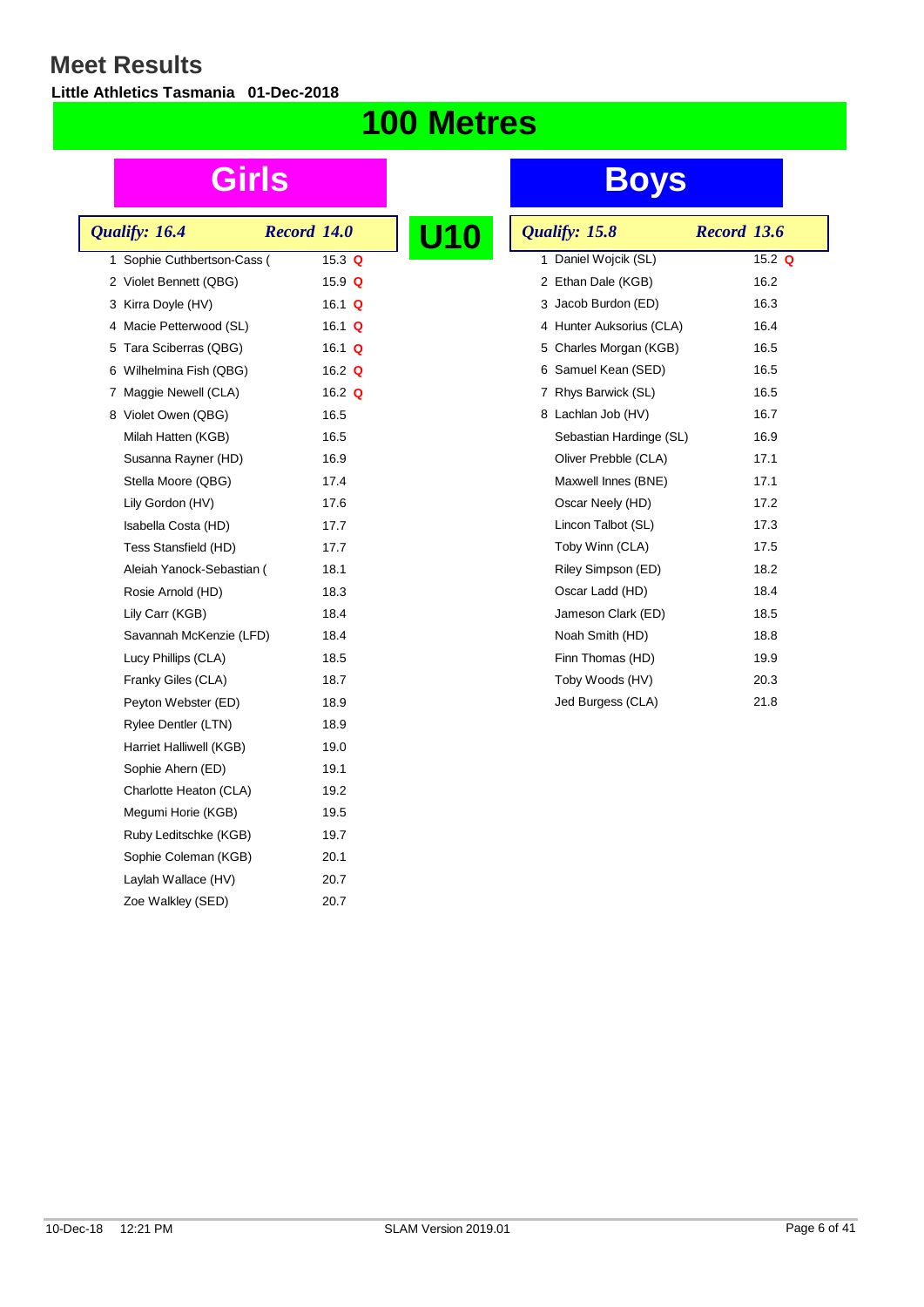**Little Athletics Tasmania 01-Dec-2018**

## **100 Metres**

| Qualify: 15.8               | Record 13.0 |          |  |
|-----------------------------|-------------|----------|--|
| 1 Bailey Van Den Broek (HV) |             | 14.7 $Q$ |  |
| 2 Georgia Harmey (SL)       |             | 14.8 $Q$ |  |
| 3 Evie Bingham (HD)         |             | 15.0 $Q$ |  |
| 4 Amelia Steedman (QBG)     |             | 15.5 $Q$ |  |
| 5 Mackenzie Graves (CLA)    |             | 15.5 $Q$ |  |
| 6 Matilda Jelkic (CMT)      |             | 15.6 $Q$ |  |
| 7 Abbii Lloyd-Bostock (SL)  |             | 15.6 $Q$ |  |
| 8 Maighan Arnold (CLA)      |             | 15.6 $Q$ |  |
| Gabby Hay (HV)              |             | 15.8 $Q$ |  |
| Arielle Cannell (HD)        |             | 15.8 $Q$ |  |
| Annabella Burt (HD)         |             | 16.0     |  |
| Teliah Green (ED)           |             | 16.3     |  |
| Bella Shaw (SL)             |             | 16.5     |  |
| Holly Richardson (CLA)      |             | 17.0     |  |
| Lily Smith (SL)             |             | 17.0     |  |
| Emily Knaggs (SL)           |             | 17.7     |  |
| Millara Howe (SED)          |             | 17.7     |  |
| Annie Halton (HV)           |             | 17.8     |  |
| Ava Murfet (SL)             |             | 18.3     |  |
| Lucy Milne (SED)            |             | 18.3     |  |
| Mikaila Pedder (CLA)        |             | 18.4     |  |
| Bailey Baker (HD)           |             | 18.7     |  |
| Cassie Iles (KGB)           |             | 20.3     |  |
| Ruby Matthews (HV)          |             | 20.4     |  |
| Imogen Hallett (ED)         |             | 23.0     |  |
| Lacey Tilyard (ED)          |             |          |  |

| Qualify: 15.2               | Record 13.2 |
|-----------------------------|-------------|
| Isaac Dixon (CLA)<br>1      | 14.4 Q      |
| Mason Sinnitt (KGB)<br>2    | 15.2 $Q$    |
| 3 Austin Hughes (HV)        | 15.3        |
| 4 Brendan Cook (CLA)        | 15.4        |
| Nicholas Chivers (CLA)<br>5 | 15.5        |
| Xavier Leauma (CLA)<br>6    | 15.6        |
| 7 Shaun White (ED)          | 15.7        |
| 8 Lucas Brady (CLA)         | 15.9        |
| Bradley Wicks (SL)          | 16.0        |
| Barney Wilcox (SL)          | 16.1        |
| Charlie Blackwood (QBG)     | 16.1        |
| Hugo Sullivan (DEL)         | 16.1        |
| Tom Geappen (CLA)           | 16.3        |
| Croyden Smith (BNE)         | 16.5        |
| William Pereira (KGB)       | 16.5        |
| Rhys Arnott (HD)            | 16.6        |
| Kodi Quarrell (ED)          | 16.8        |
| Nikolai Costa (HD)          | 17.3        |
| Luke Mckenzie (LFD)         | 17.4        |
| Zack Neil (HV)              | 17.7        |
| Sebastien Archer (CLA)      | 18.1        |
| Jake Sims (ED)              | 18.2        |
|                             |             |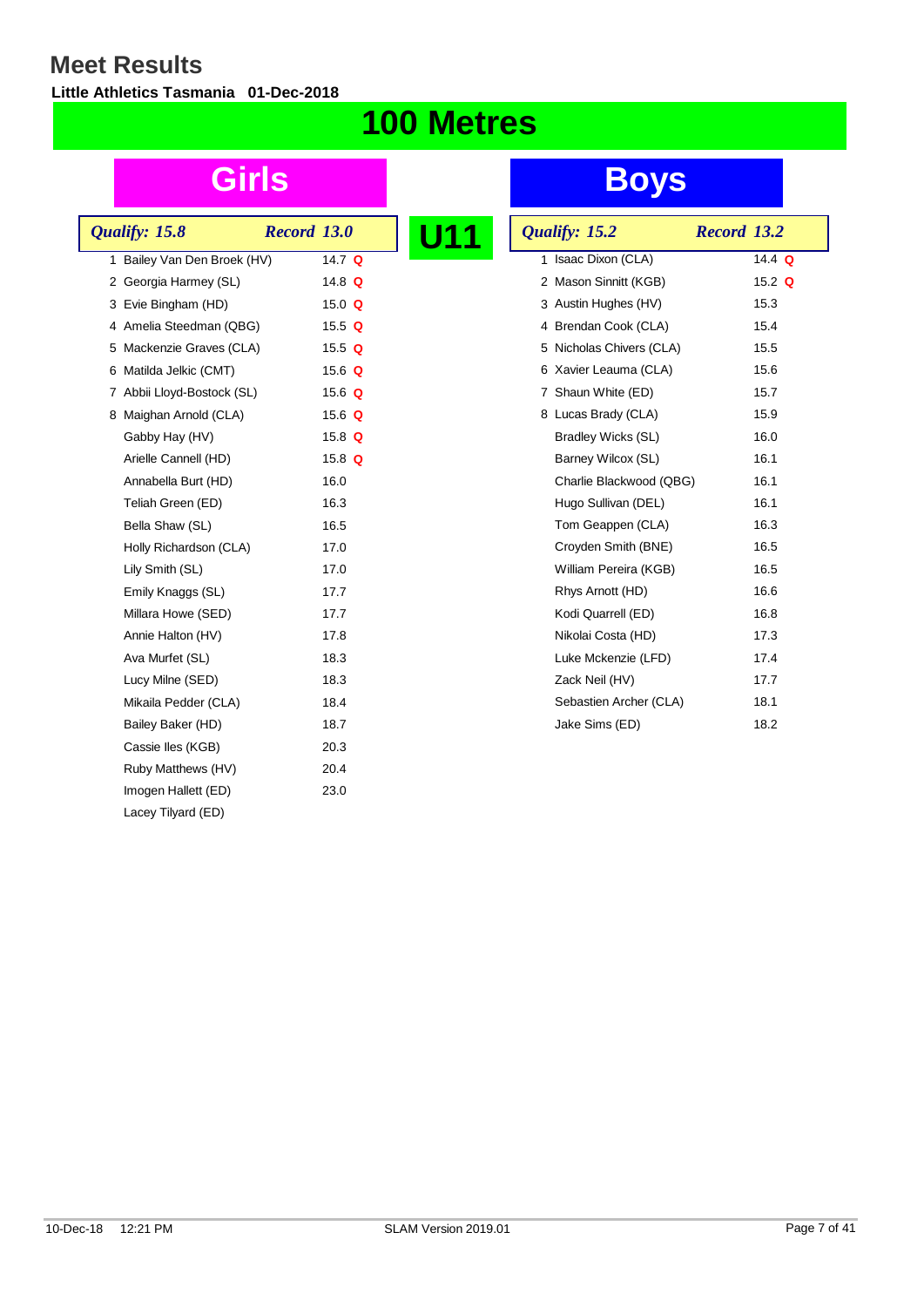**Little Athletics Tasmania 01-Dec-2018**

## **100 Metres**

|  | Qualify: 15.3             | Record 12.9 |               | U12 |
|--|---------------------------|-------------|---------------|-----|
|  | 1 Olivia Jones (KGB)      |             | 14.1 $Q$      |     |
|  | 2 Maggie Steele (QBG)     |             | 14.1 $Q$      |     |
|  | 3 Breeanna Wright (HD)    |             | 14.3 $Q$      |     |
|  | 4 Isobel Gray (HD)        |             | 14.4 $\Omega$ |     |
|  | 5 Daisy Bennett (QBG)     |             | 14.8 $Q$      |     |
|  | 6 Lily Harper (CLA)       |             | 15.1 $\Omega$ |     |
|  | 7 Blaise Fitzallen (SL)   |             | 15.4          |     |
|  | 8 Neve Hagan (KGB)        |             | 15.5          |     |
|  | Millie Richardson (ED)    |             | 15.5          |     |
|  | Penny Geappen (CLA)       |             | 15.5          |     |
|  | Charlotte Auksorius (CLA) |             | 15.8          |     |
|  | Amelia Milne (SED)        |             | 16.0          |     |
|  | Bella Quin (KGB)          |             | 16.1          |     |
|  | Lucy Job (HV)             |             | 16.1          |     |
|  | Natasha Williams (CLA)    |             | 16.8          |     |
|  | Robyn Luttrell (BNE)      |             | 17.5          |     |
|  | Poppy Leditschke (KGB)    |             | 17.5          |     |
|  | Jessica Kean (SED)        |             | 17.8          |     |
|  | Emily Dale (KGB)          |             | 18.0          |     |
|  | Hannah Sheen (QBG)        |             | 18.0          |     |
|  | Halle Atkinson (CLA)      |             | 19.3          |     |
|  |                           |             |               |     |

| U12 | Qualify: 14.7           | <b>Record 12.5</b> |
|-----|-------------------------|--------------------|
|     | Jackson Vukic (HD)<br>1 | 13.5 Q             |
|     | 2 Ben Korotki (HD)      | 13.9 $Q$           |
|     | 3 Nate Howcroft (CLA)   | 13.9 $Q$           |
|     | 4 Bowen Clemens (BNE)   | 14.2 $Q$           |
|     | 5 Euan Best (LTN)       | 14.2 Q             |
|     | 6 Travis Round (QBG)    | 14.3 $Q$           |
|     | 7 Blake Doyle (HV)      | 14.5 $Q$           |
|     | 8 Hunter Thorpe (HV)    | 14.7 $Q$           |
|     | Harrison Nichols (KGB)  | 14.7 $Q$           |
|     | Oliver Moore (QBG)      | 14.7 $Q$           |
|     | Callum Segger (BNE)     | 15.1               |
|     | Marcus Gale (HD)        | 15.1               |
|     | Jonty Hamill (BNE)      | 15.2               |
|     | Ewan Anderson (HD)      | 15.5               |
|     | Jade Clark (ED)         | 15.7               |
|     | Ben Neely (HD)          | 15.7               |
|     | Hudson Hughes (HV)      | 15.9               |
|     | Austin Chaffey (HD)     | 16.2               |
|     | Riley Blackwell (ED)    | 16.3               |
|     | Jack Hemsley (CMT)      | 16.4               |
|     | Ryan Hemsley (CMT)      | 17.4               |
|     | Oliver Morgan (HD)      | 18.1               |
|     | Luke Beard (CLA)        |                    |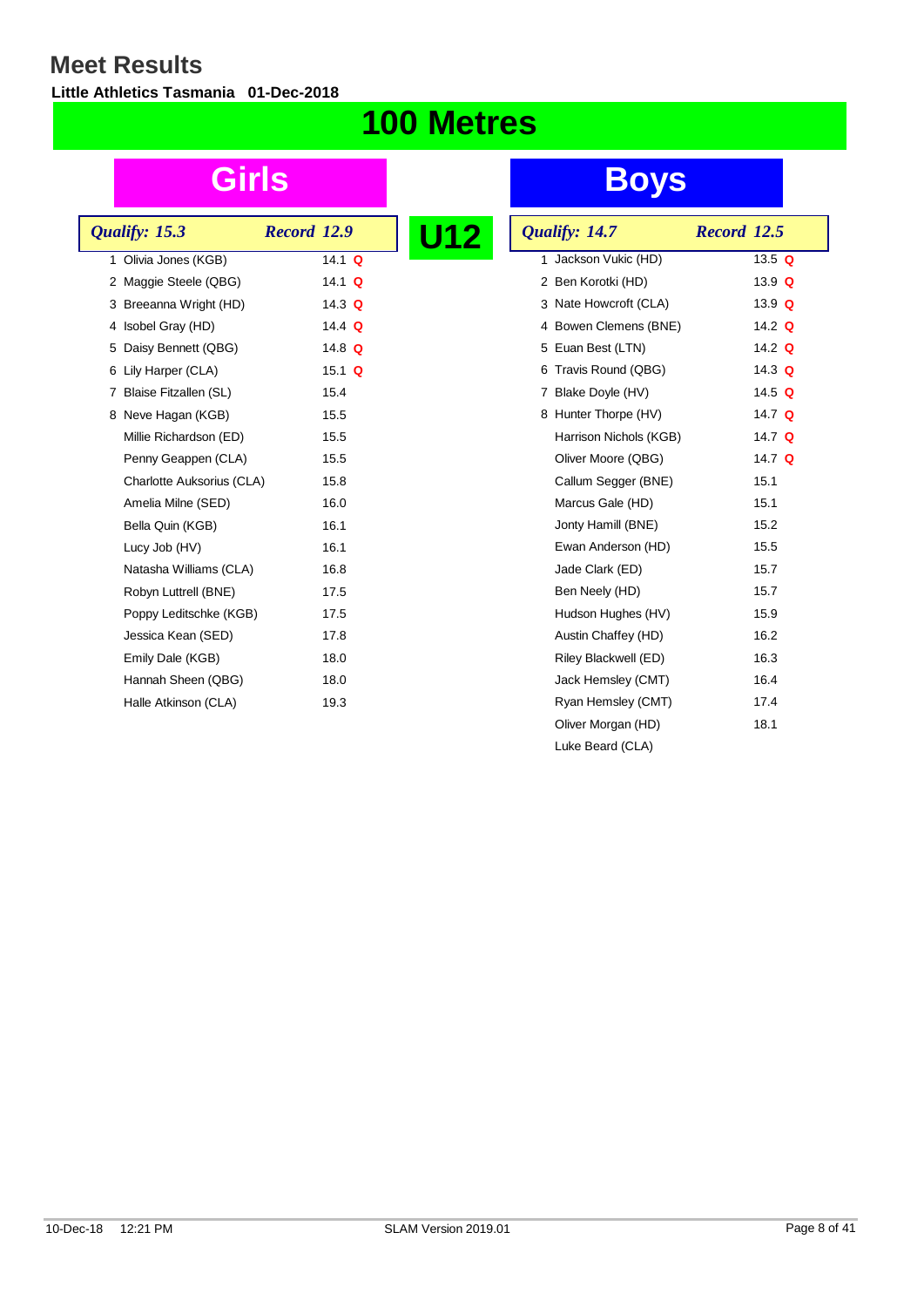**Little Athletics Tasmania 01-Dec-2018**

## **100 Metres**

|  | Qualify: 14.8               | Record 12.3 |               |  |
|--|-----------------------------|-------------|---------------|--|
|  | 1 Chelsea Scolyer (BNE)     |             | 12.9 $Q$      |  |
|  | 2 Lila Phillips (CLA)       |             | 13.7 $Q$      |  |
|  | 3 Ava Jones (SL)            |             | 14.0 $\Omega$ |  |
|  | 4 Delta Witt (SL)           |             | 14.4 $Q$      |  |
|  | 5 Sheridan Hay (HV)         |             | 14.5 $Q$      |  |
|  | 6 Madison Sinnitt (KGB)     |             | 14.6 $Q$      |  |
|  | 7 Kate Healer (SL)          |             | 14.7 $Q$      |  |
|  | 8 Matilda Nichols Howe (KGB |             | 14.8 $Q$      |  |
|  | Jessica Weeding (ED)        |             | 14.8 $Q$      |  |
|  | Jessica Bray (CLA)          |             | 14.9          |  |
|  | Lucy McNamara (QBG)         |             | 15.3          |  |
|  | Jennifer Fuller (BNE)       |             | 15.3          |  |
|  | Rachel Williams (BNE)       |             | 15.6          |  |
|  | Maddison Devine (ED)        |             | 15.6          |  |
|  | Emma Grubb (SED)            |             | 15.9          |  |
|  | Chloe Ahern (ED)            |             | 16.1          |  |
|  | Taylor Cruse (HD)           |             | 16.3          |  |
|  | McKenzie Campbell (ED)      |             | 16.3          |  |
|  | Zoe Henley (CLA)            |             | 16.7          |  |
|  | Zoe Van Riet (KGB)          |             | 16.9          |  |
|  | Alicia lles (KGB)           |             | 16.9          |  |
|  | Abbey Geappen (CLA)         |             | 16.9          |  |
|  | Georgia Gillow (SL)         |             | 17.0          |  |
|  | Hannah Sciberras (QBG)      |             | 17.5          |  |
|  | Paige Thomas (HD)           |             | 18.4          |  |
|  | Nozomi Horie (KGB)          |             | 18.8          |  |
|  |                             |             |               |  |

| 13 | Qualify: 14.3             | Record 11.6 |
|----|---------------------------|-------------|
|    | Harrison McLeod (HD)<br>1 | 12.8 $Q$    |
|    | 2 Lucas Sullivan (DEL)    | 13.4 $Q$    |
|    | 3 Blake Harper (CLA)      | 13.8 $Q$    |
|    | 4 Dominic Pitt (SL)       | 13.8 $Q$    |
|    | 5 Charles Leesong (CLA)   | 14.0 $Q$    |
|    | 6 Max Perkin (HD)         | 14.0 $Q$    |
|    | 7 Neo Witt (SL)           | 14.3 $Q$    |
|    | 8 Mac Wilcox (SL)         | 14.3 Q      |
|    | Sean Store (CMT)          | 14.3 $Q$    |
|    | Billy French (KGB)        | 14.5        |
|    | Jacob Gardner (KGB)       | 14.7        |
|    | Elliott Findlay (SL)      | 14.7        |
|    | Darcy Noonan (CLA)        | 14.8        |
|    | Oliver Winn (CLA)         | 14.9        |
|    | Max Geappen (CLA)         | 15.2        |
|    | Lachlan Sheen (QBG)       | 15.3        |
|    | Alex Wojcik (SL)          | 15.5        |
|    | Thomas O'Toole (QBG)      | 15.8        |
|    | Adonias Mesfin (HD)       | 16.2        |
|    | Jack Halton (HV)          | 16.5        |
|    | Shane Kean (SED)          | 17.1        |
|    | Nathan Hippel (KGB)       | 17.1        |
|    | Kaiden Eastley (DEL)      | 17.3        |
|    | Estyn Kean (SED)          | 19.9        |
|    |                           |             |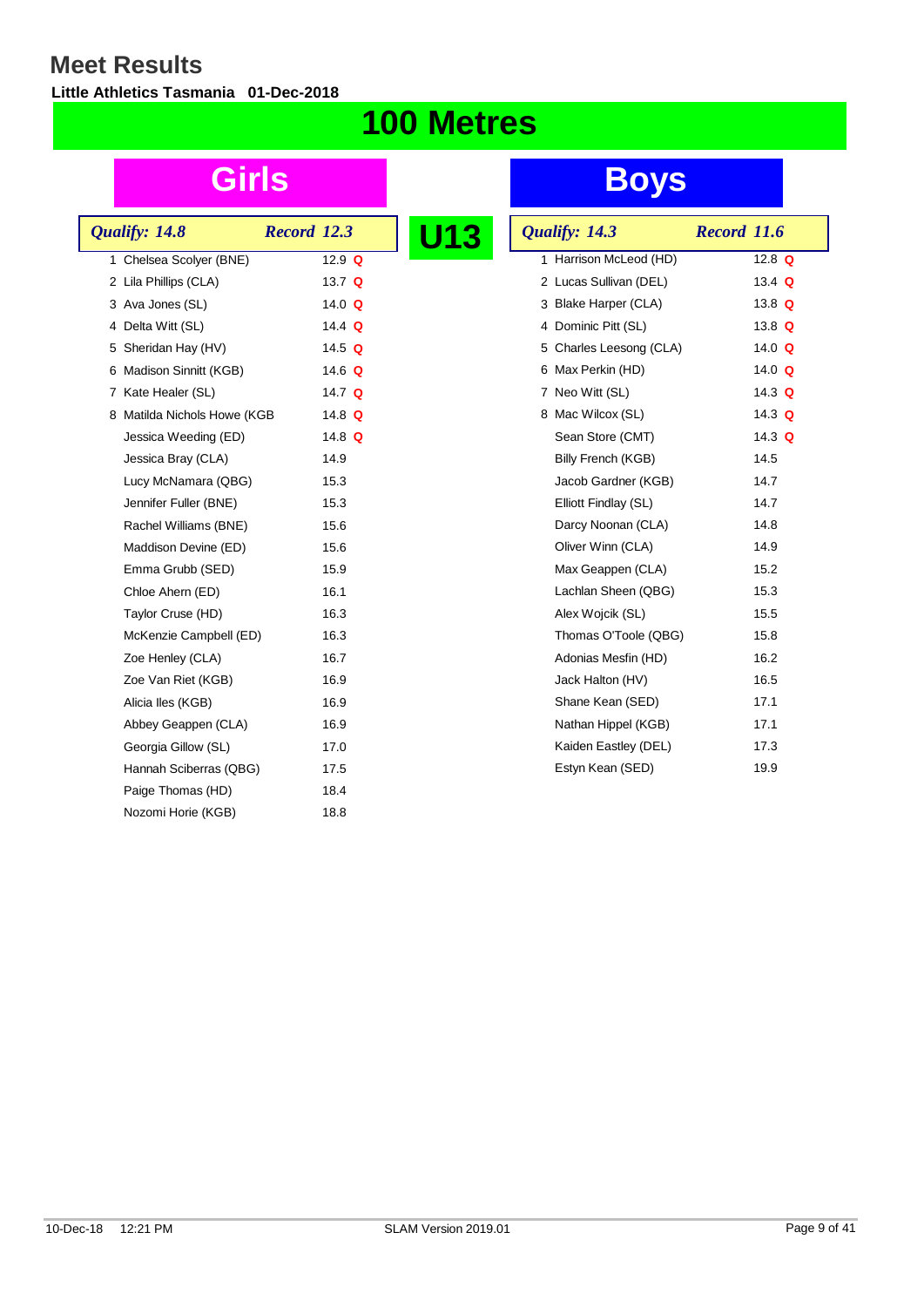$\lceil$ 

**Little Athletics Tasmania 01-Dec-2018**

## **100 Metres**

|   | Qualify: 14.7            | Record 12.7   | U1 |
|---|--------------------------|---------------|----|
|   | 1 Ella Coad (HV)         | 13.5 $Q$      |    |
|   | 2 Abigail Browne (CLA)   | 14.1 <b>Q</b> |    |
|   | 3 Isabella Davie (SL)    | 14.3 $\Omega$ |    |
|   | 4 Bianca Anderson (SL)   | 14.3 $Q$      |    |
|   | 5 Ella Wagner (ED)       | 14.4 $Q$      |    |
|   | 6 Trinity Luttrell (BNE) | 14.5 $Q$      |    |
| 7 | Eloise Paine (KGB)       | 14.5 $Q$      |    |
|   | 8 Lauren Shelton (HV)    | 14.7 $Q$      |    |
|   | Ashlee Crick (HD)        | 14.9          |    |
|   | Sarah Sciberras (QBG)    | 15.0          |    |
|   | Olivia Collins (BNE)     | 15.0          |    |
|   | Emma Korotki (HD)        | 15.2          |    |
|   | Georgia Clark (ED)       | 15.4          |    |
|   | Ashlee Green (ED)        | 16.7          |    |
|   | Kelly Sutcliffe (ED)     | 17.7          |    |
|   |                          |               |    |

| U14 | Qualify: 14.0            | Record 11.7 |
|-----|--------------------------|-------------|
|     | 1 Jackson Wood (SL)      | 12.4 $Q$    |
|     | 2 Ashton Burk (CLA)      | 13.1 $Q$    |
|     | 3 Joseph Martin (KGB)    | 13.7 $Q$    |
|     | 4 Seth Pfeiffer (SL)     | 13.9 $Q$    |
|     | 5 Lachlan Majchrzak (ED) | 14.0 $Q$    |
|     | Isaac Bonsey (KGB)<br>6  | 14.1        |
|     | Gashu Denekew (HD)<br>7  | 14.2        |
|     | 8 Will Bottle (SL)       | 14.2        |
|     | Sam Essex (QBG)          | 14.3        |
|     | Lachlan Blackwell (HD)   | 14.3        |
|     | Mitchell Walker (HD)     | 14.4        |
|     | Joshua Walker (HD)       | 14.6        |
|     | Oliver Vince (KGB)       | 15.0        |
|     | Riley Griggs (KGB)       | 15.1        |
|     | Jesse Rowlands (ED)      | 15.2        |

| Qualify: 14.4              | Record 12.9 | U15 | Qualify: 13.7              | Record 11.3 |
|----------------------------|-------------|-----|----------------------------|-------------|
| 1 Amie Broad (WC)          | 13.8 $Q$    |     | Max Brideson (HD)          | 11.7 $Q$    |
| 2 Meg Lawson (CLA)         | 13.9 $Q$    |     | 2 Nash Digney (WC)         | 12.6 $Q$    |
| 3 Olivia Read (CLA)        | 13.9 $Q$    |     | 3 Matthew Shelverton (KGB) | 12.7 $Q$    |
| 4 Isabella Hippel (KGB)    | 14.6        |     | 4 Braidy Simpson (ED)      | 12.9 $Q$    |
| 5 Chloe Essex (QBG)        | 14.6        |     | 5 Jakob Quarrell (ED)      | 13.5 $Q$    |
| 6 Natalia Leszczynski (ED) | 14.8        |     | 6 Caleb Kirkpatrick (HV)   | 13.9        |
| 7 Frances Reid (QBG)       | 14.8        |     | Blair Garwood (ED)         | 14.1        |
| 8 Beth Dobbie (KGB)        | 15.4        |     | 8 Heath Kean (SED)         | 15.5        |
| Sophie Roberts (SL)        | 15.5        |     |                            |             |
| Keeley Burns (HD)          | 15.7        |     |                            |             |
| Ashley Cruse (HD)          | 15.9        |     |                            |             |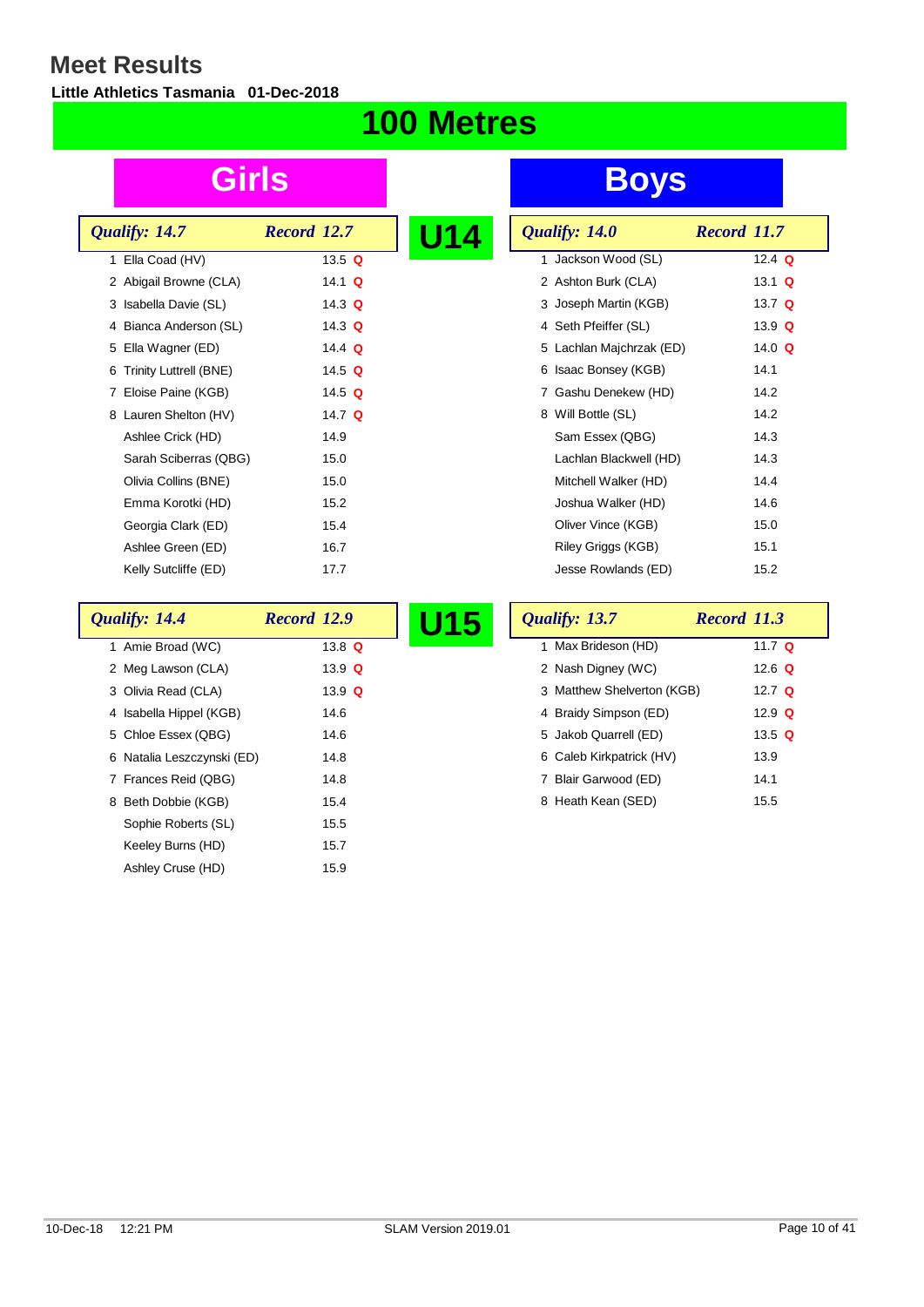**Little Athletics Tasmania 01-Dec-2018**

### **400 Metres**

| <b>Qualify: 1:35.0</b>    | <b>Record 1:15.8</b> |  |
|---------------------------|----------------------|--|
| 1 Alexis Harmey (SL)      | 1:24.6 $\Omega$      |  |
| 2 Mia Gilmour (HD)        | 1:30.3 Q             |  |
| 3 Billie Nelson (CMT)     | 1:33.9 $Q$           |  |
| 4 Isabella Blaschke (KGB) | 1:34.0 $\Omega$      |  |
| 5 Emily Gale (HD)         | 1:36.9               |  |
| 6 Grace Claxton (CLA)     | 1:38.9               |  |
| 7 Ashlin Hagan (KGB)      | 1:39.7               |  |
| 8 Charlotte Dale (KGB)    | 1:41.7               |  |
| Isabel Leditschke (KGB)   | 1:44.6               |  |
| Aria Whitney (ED)         | 1:44.8               |  |
| Eloise Beard (CLA)        | 1:45.2               |  |
| Addison Jelkic (CMT)      | 1:51.5               |  |
| Lydia Rayner (HD)         | 1:58.6               |  |
| Ruby Argee (ED)           | 2:06.5               |  |
| Hunter Fitzallen (SL)     | 2:12.1               |  |

| <b>Qualify: 1:28.0</b>     | <b>Record 1:13.2</b> |
|----------------------------|----------------------|
| 1 Lewis Thorpe (HV)        | 1:23.8 $Q$           |
| 2 Oscar Nichols Howe (KGB) | 1:24.6 $Q$           |
| 3 Henry Reid (QBG)         | 1:28.5               |
| 4 Elijah Azzopardi (KGB)   | 1:32.5               |
| 5 Charlie Arnold (HD)      | 1:34.0               |
| 6 Tyler Daun (KGB)         | 1:34.8               |
| 7 Lucas Pizzoni (CLA)      | 1:34.8               |
| 8 Tyler Johnson (HV)       | 1:35.7               |
| Izaak Madden (CMT)         | 1:37.3               |
| Oliver Rolls (HD)          | 1:37.4               |
| Eli Patmore (SL)           | 1:38.0               |
| Kohdi Thomas (HD)          | 1:38.3               |
| James Coleman (KGB)        | 1:41.3               |
| Levi Bantoft (ED)          | 1:46.4               |
| Ethan Halliwell (KGB)      | 1:47.2               |
| Samuel Searson (HD)        | 1:47.3               |
| George Johnston (SL)       | 1:49.8               |
| Isaac Headlam (HV)         | 1:50.7               |
| Bryce Walkley (SED)        | 1:50.8               |
| Dylan Iles (KGB)           | 1:52.8               |
| Xavier Milne (SED)         | 1:57.5               |
| lucas Carr (KGB)           | 2:04.4               |
| Blake Oakley (ED)          | 2:15.9               |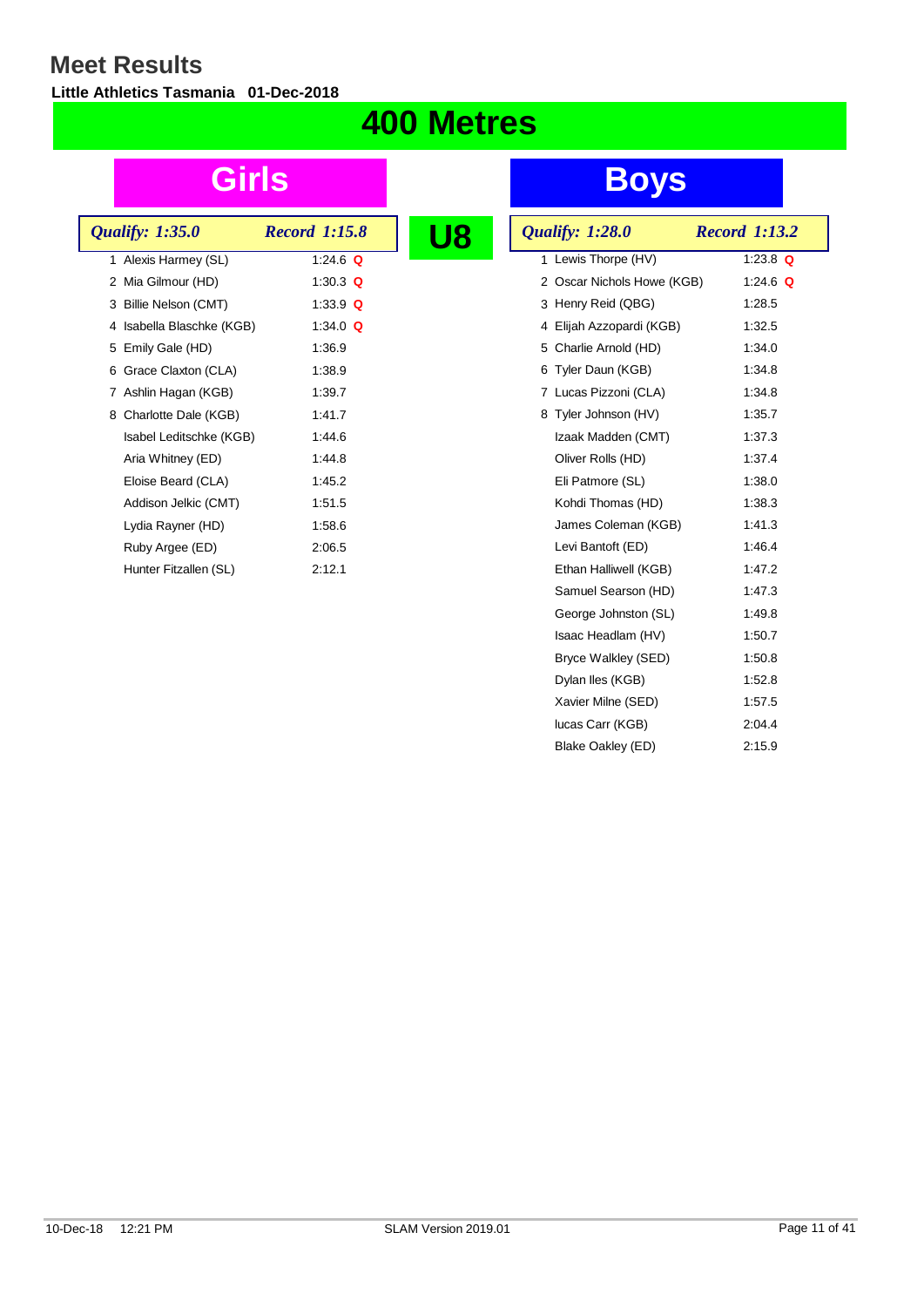**Little Athletics Tasmania 01-Dec-2018**

## **400 Metres**

| <b>Qualify: 1:30.0</b>   | <b>Record 1:11.6</b> |  |
|--------------------------|----------------------|--|
| 1 Palepa Leauma (CLA)    | 1:22.0 $\Omega$      |  |
| 2 Jemima Geappen (CLA)   | 1:24.3 $Q$           |  |
| 3 Emily Hughes (HV)      | 1:27.8 $\Omega$      |  |
| 4 Savannah Rice (HD)     | 1:28.2 $Q$           |  |
| 5 Sophie Jones (KGB)     | 1:29.5 $\Omega$      |  |
| 6 Paige Nowland (CLA)    | 1:29.8 $\Omega$      |  |
| 7 Emily Hardie (QBG)     | 1:30.2               |  |
| 8 Milla Johnston (SL)    | 1:31.3               |  |
| Matilda Heddle (HD)      | 1:33.1               |  |
| Claudia Windsor (QBG)    | 1:34.0               |  |
| Gracie Schofield (HD)    | 1:35.0               |  |
| Chloe Gray (HD)          | 1:37.9               |  |
| Scarlett Henderson (HD)  | 1:40.6               |  |
| Florence Blackwood (QBG) | 1:42.6               |  |
| Annabelle McNamara (QB   | 1:42.8               |  |
| Maddison Fairfield (SED) | 1:43.5               |  |
| Isabelle Richards (HD)   | 1:43.5               |  |
| Heather Kean (SED)       | 1:43.6               |  |
| Meg Tilyard (ED)         | 1:43.6               |  |
| Evie Matthews (HV)       | 1:54.2               |  |
| Demi Clark (HD)          | 2:02.4               |  |
| Alice Wright-Meyer (CLA) | 2:02.4               |  |
|                          |                      |  |

|  | <b>Qualify: 1:23.0</b>  | <b>Record 1:09.9</b> |            |
|--|-------------------------|----------------------|------------|
|  | 1 Jaspa Bingham (HD)    |                      | 1:18.0 $Q$ |
|  | 2 Hamish Williams (SL)  |                      | 1:20.5 Q   |
|  | 3 Connor Store (CMT)    |                      | 1:22.0 $Q$ |
|  | 4 Phoenix Howard (SL)   |                      | 1:22.5 $Q$ |
|  | 5 Solomon Boyle (SL)    | 1:23.5               |            |
|  | 6 Edward Steedman (QBG) | 1:26.2               |            |
|  | 7 Elliott Milne (SED)   | 1:26.3               |            |
|  | 8 Jasper Delaney (HD)   | 1:26.7               |            |
|  | Archie Dixon (CLA)      | 1:30.9               |            |
|  | Jude Archer (CLA)       | 1:32.4               |            |
|  | James Gale (HD)         | 1:35.7               |            |
|  | Sam Collins (BNE)       | 1:39.2               |            |
|  | Maxwell Kean (SED)      | 1:39.6               |            |
|  | Thomas Davie (SL)       |                      |            |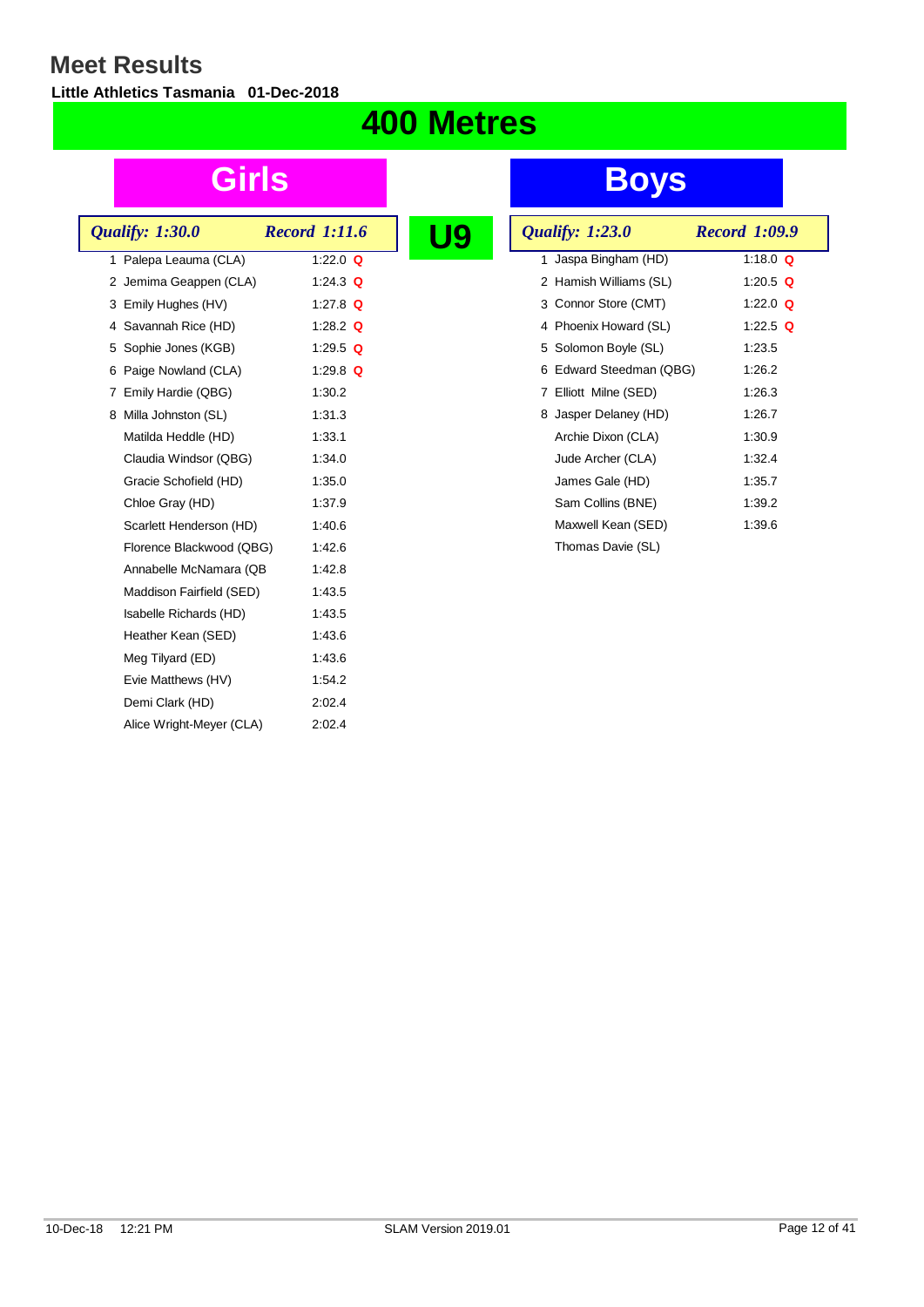**Little Athletics Tasmania 01-Dec-2018**

### **400 Metres**

| <b>Qualify: 1:25.0</b>    | <b>Record 1:08.1</b> |  |
|---------------------------|----------------------|--|
| 1 Violet Owen (QBG)       | 1:17.3 $Q$           |  |
| 2 Tara Sciberras (QBG)    | 1:17.6 $Q$           |  |
| 3 Kirra Doyle (HV)        | 1:18.1 $\Omega$      |  |
| 4 Wilhelmina Fish (QBG)   | 1:19.1 Q             |  |
| 5 Macie Petterwood (SL)   | 1:19.8 $Q$           |  |
| 6 Tess Stansfield (HD)    | 1:26.0               |  |
| 7 Susanna Rayner (HD)     | 1:28.2               |  |
| 8 Ruby Leditschke (KGB)   | 1:28.7               |  |
| Savannah McKenzie (LFD)   | 1:28.9               |  |
| Isabella Costa (HD)       | 1:30.6               |  |
| Sophie Ahern (ED)         | 1:31.4               |  |
| Violet Bennett (QBG)      | 1:33.1               |  |
| Lily Gordon (HV)          | 1:34.5               |  |
| Lily Carr (KGB)           | 1:34.6               |  |
| Rosie Arnold (HD)         | 1:34.7               |  |
| Aleiah Yanock-Sebastian ( | 1:36.7               |  |
| Lucy Phillips (CLA)       | 1:38.0               |  |
| Megumi Horie (KGB)        | 1:39.7               |  |
| Harriet Halliwell (KGB)   | 1:44.3               |  |
| Sophie Coleman (KGB)      | 1:45.3               |  |
| Zoe Walkley (SED)         | 1:45.5               |  |
| Milah Hatten (KGB)        | 1:45.7               |  |
| Charlotte Heaton (CLA)    | 1:46.7               |  |
|                           |                      |  |

| <b>U10</b> | <b>Qualify: 1:19.0</b>   | <b>Record 1:05.8</b> |
|------------|--------------------------|----------------------|
|            | 1 Daniel Wojcik (SL)     | 1:12.4 $Q$           |
|            | 2 Charles Morgan (KGB)   | 1:13.6 $Q$           |
|            | 3 Jacob Burdon (ED)      | 1:17.7 $Q$           |
|            | 4 Hunter Auksorius (CLA) | 1:17.9 $Q$           |
|            | 5 Ethan Dale (KGB)       | 1:19.8               |
|            | 6 Oscar Neely (HD)       | 1:21.5               |
|            | 7 Samuel Kean (SED)      | 1:22.7               |
|            | 8 Jameson Clark (ED)     | 1:22.8               |
|            | Lachlan Job (HV)         | 1:23.3               |
|            | Sebastian Hardinge (SL)  | 1:25.1               |
|            | Toby Winn (CLA)          | 1:26.3               |
|            | Lincon Talbot (SL)       | 1:27.4               |
|            | Oscar Ladd (HD)          | 1:35.6               |
|            | Maxwell Innes (BNE)      | 1:37.2               |
|            | Noah Smith (HD)          | 1:37.9               |
|            | Finn Thomas (HD)         | 1:40.0               |
|            | Toby Woods (HV)          | 1:41.1               |
|            | Riley Simpson (ED)       | 1:41.9               |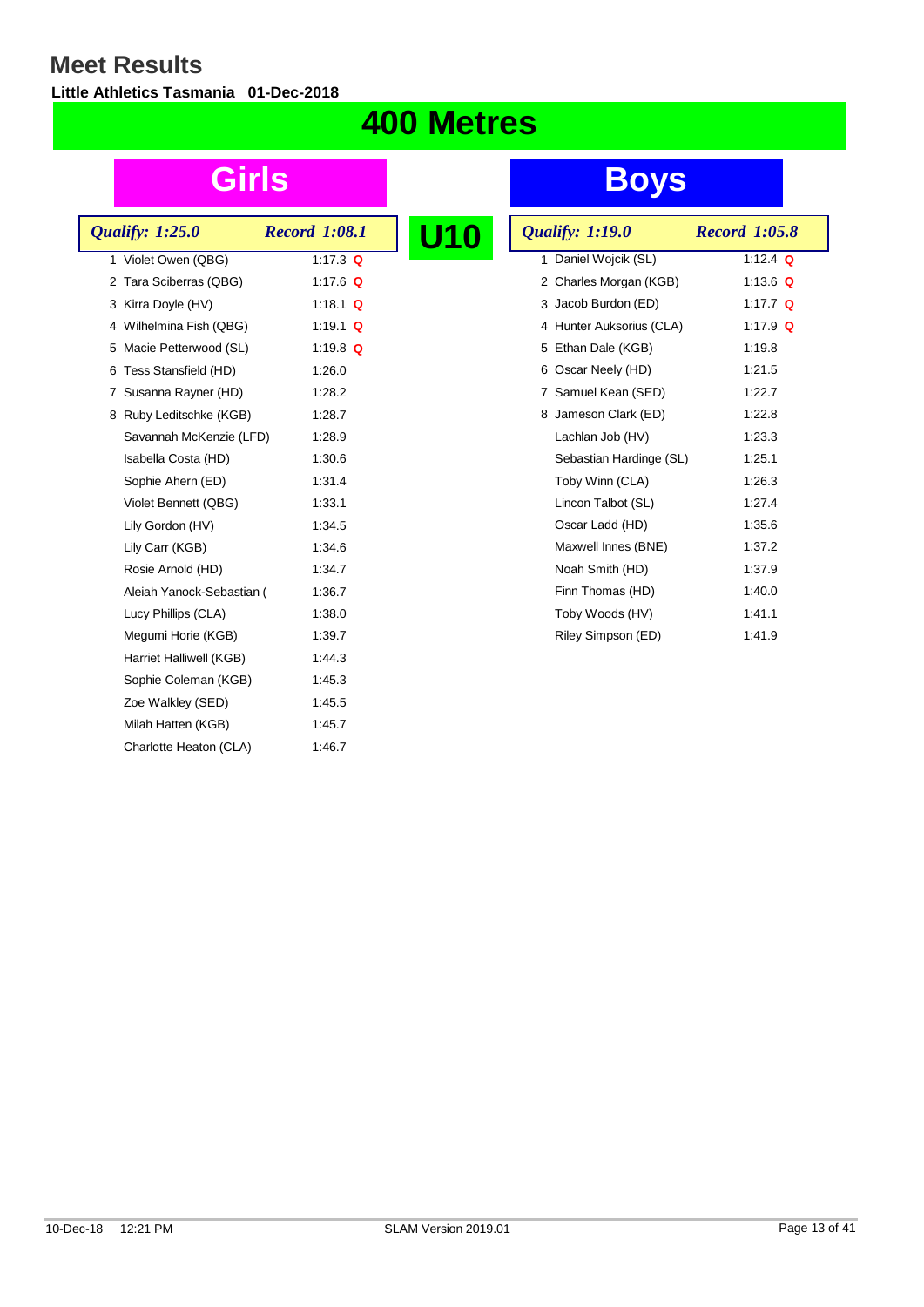**Little Athletics Tasmania 01-Dec-2018**

### **400 Metres**

| <b>Qualify: 1:20.0</b>      | <b>Record 1:05.4</b> |  |
|-----------------------------|----------------------|--|
| 1 Georgia Harmey (SL)       | 1:10.4 Q             |  |
| 2 Evie Bingham (HD)         | 1:12.2 $\Omega$      |  |
| 3 Amelia Steedman (QBG)     | 1:16.5 $Q$           |  |
| 4 Bella Shaw (SL)           | 1:16.9 $Q$           |  |
| 5 Lacey Tilyard (ED)        | 1:17.0 $Q$           |  |
| 6 Maighan Arnold (CLA)      | 1:18.3 $Q$           |  |
| 7 Abbii Lloyd-Bostock (SL)  | 1:18.5 $Q$           |  |
| 8 Bailey Van Den Broek (HV) | 1:18.6 Q             |  |
| Annabella Burt (HD)         | 1:19.9 $Q$           |  |
| Mackenzie Graves (CLA)      | 1:20.0 $\Omega$      |  |
| Matilda Jelkic (CMT)        | 1:20.0 $Q$           |  |
| Teliah Green (ED)           | 1:20.7               |  |
| Gabby Hay (HV)              | 1:23.0               |  |
| Arielle Cannell (HD)        | 1.24.0               |  |
| Lily Smith (SL)             | 1:24.2               |  |
| Millara Howe (SED)          | 1:25.4               |  |
| Emily Knaggs (SL)           | 1:28.0               |  |
| Charli Hamill (BNE)         | 1:30.3               |  |
| Lucy Milne (SED)            | 1:31.3               |  |
| Annie Halton (HV)           | 1:32.1               |  |
| Ruby Matthews (HV)          | 1:48.3               |  |
| Cassie Iles (KGB)           | 1:52.8               |  |
| Imogen Hallett (ED)         | 2:25.5               |  |

| U11 | <b>Qualify: 1:16.0</b>  | <b>Record 1:03.4</b> |
|-----|-------------------------|----------------------|
|     | 1 Isaac Dixon (CLA)     | 1:09.6 $Q$           |
|     | 2 Austin Hughes (HV)    | 1:10.8 $Q$           |
|     | 3 Mason Sinnitt (KGB)   | 1:13.8 $Q$           |
|     | 4 Xavier Leauma (CLA)   | 1:14.4 $Q$           |
|     | 5 Bradley Wicks (SL)    | 1:14.9 $Q$           |
|     | 6 William Pereira (KGB) | 1:16.4               |
|     | Nikolai Costa (HD)<br>7 | 1:17.1               |
|     | 8 Luke Mckenzie (LFD)   | 1:19.8               |
|     | Shaun White (ED)        | 1:20.9               |
|     | Croyden Smith (BNE)     | 1:23.6               |
|     | Charlie Blackwood (QBG) | 1:27.3               |
|     | Sebastien Archer (CLA)  | 1:30.5               |
|     | Jake Sims (ED)          | 1:30.5               |
|     |                         |                      |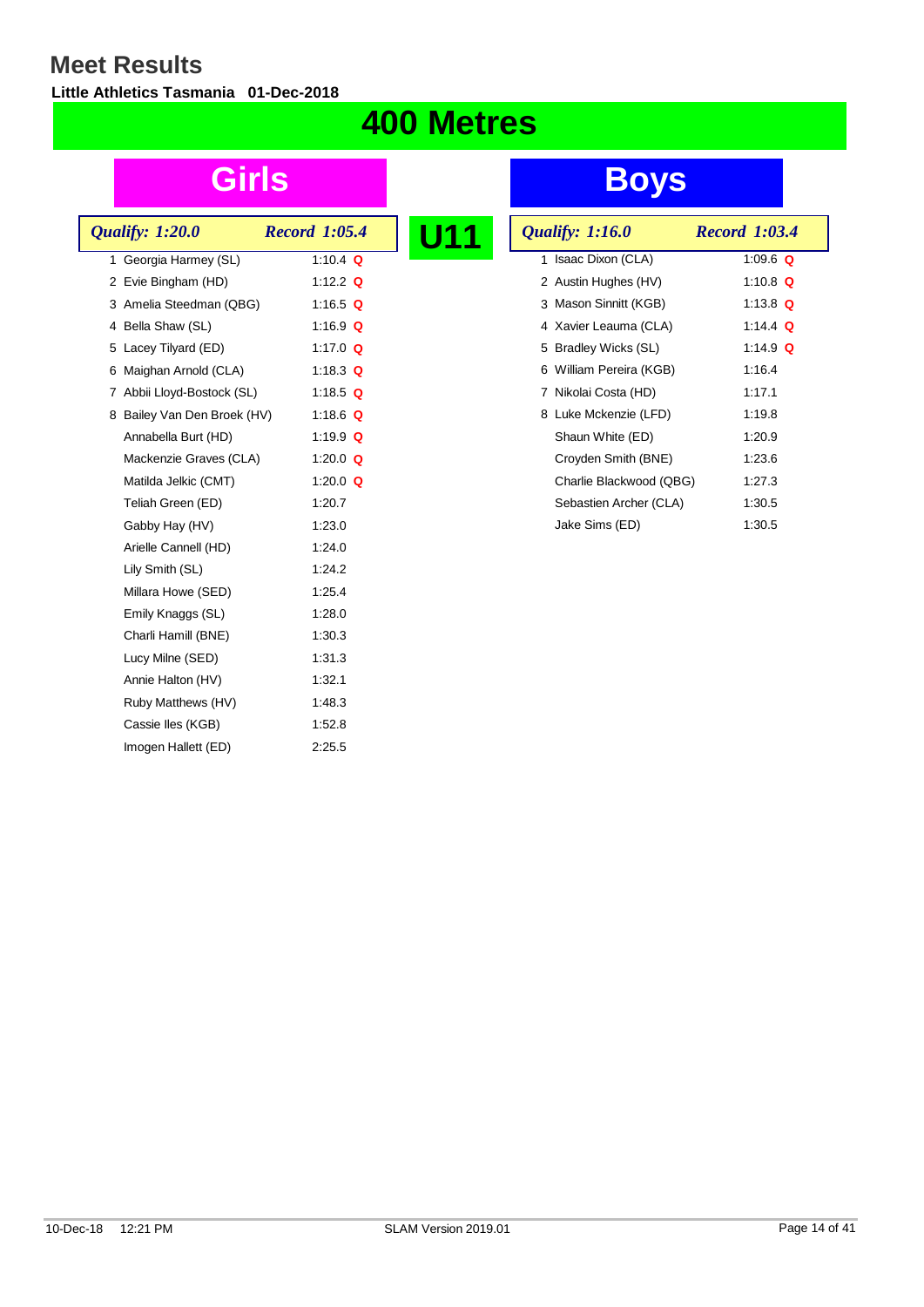$\overline{\phantom{a}}$ 

**Little Athletics Tasmania 01-Dec-2018**

## **400 Metres**

| <b>Record 1:01.1</b> | U12                                                   |
|----------------------|-------------------------------------------------------|
| 1:09.1 $\Omega$      |                                                       |
| 1:11.7 $Q$           |                                                       |
| 1:14.7 $\Omega$      |                                                       |
| 1:16.1               |                                                       |
| 1:16.8               |                                                       |
| 1:17.1               |                                                       |
| 1:17.2               |                                                       |
| 1:18.2               |                                                       |
| 1:19.6               |                                                       |
| 1:26.3               |                                                       |
| 1:31.1               |                                                       |
| 1:34.1               |                                                       |
| 1:35.2               |                                                       |
| 1:41.9               |                                                       |
| 1:44.5               |                                                       |
|                      | 5 Charlotte Auksorius (CLA)<br>Poppy Leditschke (KGB) |

| U12 | <b>Qualify: 1:13.0</b>  | Record 58.2 |
|-----|-------------------------|-------------|
|     | Ben Korotki (HD)<br>1.  | 1:06.5 $Q$  |
|     | 2 Bowen Clemens (BNE)   | 1:08.9 $Q$  |
|     | 3 Travis Round (QBG)    | 1:10.2 $Q$  |
|     | 4 Callum Segger (BNE)   | 1:10.8 $Q$  |
|     | 5 Euan Best (LTN)       | 1:11.5 Q    |
|     | 6 Ewan Anderson (HD)    | 1:12.9 $Q$  |
|     | Hunter Thorpe (HV)<br>7 | 1:13.2      |
|     | 8 Luke Beard (CLA)      | 1:14.5      |
|     | Ben Neely (HD)          | 1:15.5      |
|     | Jade Clark (ED)         | 1:15.7      |
|     | Nate Howcroft (CLA)     | 1:17.2      |
|     | Riley Blackwell (ED)    | 1:18.1      |
|     | Austin Chaffey (HD)     | 1:20.0      |
|     | Jonty Hamill (BNE)      | 1:20.8      |
|     | Hudson Hughes (HV)      | 1:21.1      |
|     | Jack Hemsley (CMT)      | 1:23.5      |
|     | Oliver Morgan (HD)      | 1:23.9      |
|     | Ryan Hemsley (CMT)      | 1:32.7      |
|     | Harrison Nichols (KGB)  |             |

| <b>Qualify: 1:13.0</b>      | Record 58.9 | <b>U13</b> | <b>Qualify: 1:08.0</b> | Record 55.4 |
|-----------------------------|-------------|------------|------------------------|-------------|
| 1 Ava Jones (SL)            | 1:04.4 $Q$  |            | 1 Harrison McLeod (HD) | 1:00.2 $Q$  |
| 2 Matilda Nichols Howe (KGB | 1:06.1 $Q$  |            | 2 Mac Wilcox (SL)      | 1:02.9 $Q$  |
| 3 Jessica Weeding (ED)      | 1:10.3 $Q$  |            | 3 Jacob Gardner (KGB)  | 1:03.1 $Q$  |
| 4 Bonnie Talbot (SL)        | 1:11.5 $Q$  |            | 4 Dominic Pitt (SL)    | 1:03.2 $Q$  |
| 5 Delta Witt (SL)           | 1:12.3 $Q$  |            | 5 Blake Harper (CLA)   | 1:04.2 $Q$  |
| 6 Jessica Bray (CLA)        | 1:13.5      |            | 6 Oliver Winn (CLA)    | 1:05.6 $Q$  |
| 7 Jennifer Fuller (BNE)     | 1:15.1      |            | 7 Darcy Noonan (CLA)   | 1:06.0 $Q$  |
| 8 Rachel Williams (BNE)     | 1:16.3      |            | 8 Elliott Findlay (SL) | 1:08.5      |
| Emma Grubb (SED)            | 1:18.3      |            | Neo Witt (SL)          | 1:09.8      |
| Madison Sinnitt (KGB)       | 1:18.5      |            | Lachlan Sheen (QBG)    | 1:10.9      |
| Zoe Henley (CLA)            | 1:19.5      |            | Adonias Mesfin (HD)    | 1:12.4      |
| McKenzie Campbell (ED)      | 1:21.6      |            | Max Perkin (HD)        | 1:17.4      |
| Chloe Ahern (ED)            | 1:22.4      |            | Billy French (KGB)     | 1:19.9      |
| Zoe Van Riet (KGB)          | 1:22.6      |            | Kaiden Eastley (DEL)   | 1:23.1      |
| Hannah Sciberras (QBG)      | 1:28.6      |            | Jack Halton (HV)       | 1:23.7      |
| Paige Thomas (HD)           | 1:30.1      |            | Shane Kean (SED)       | 1:33.2      |
| Alicia Iles (KGB)           | 1:32.6      |            | Estyn Kean (SED)       | 2:06.7      |
| Nozomi Horie (KGB)          | 1:57.9      |            |                        |             |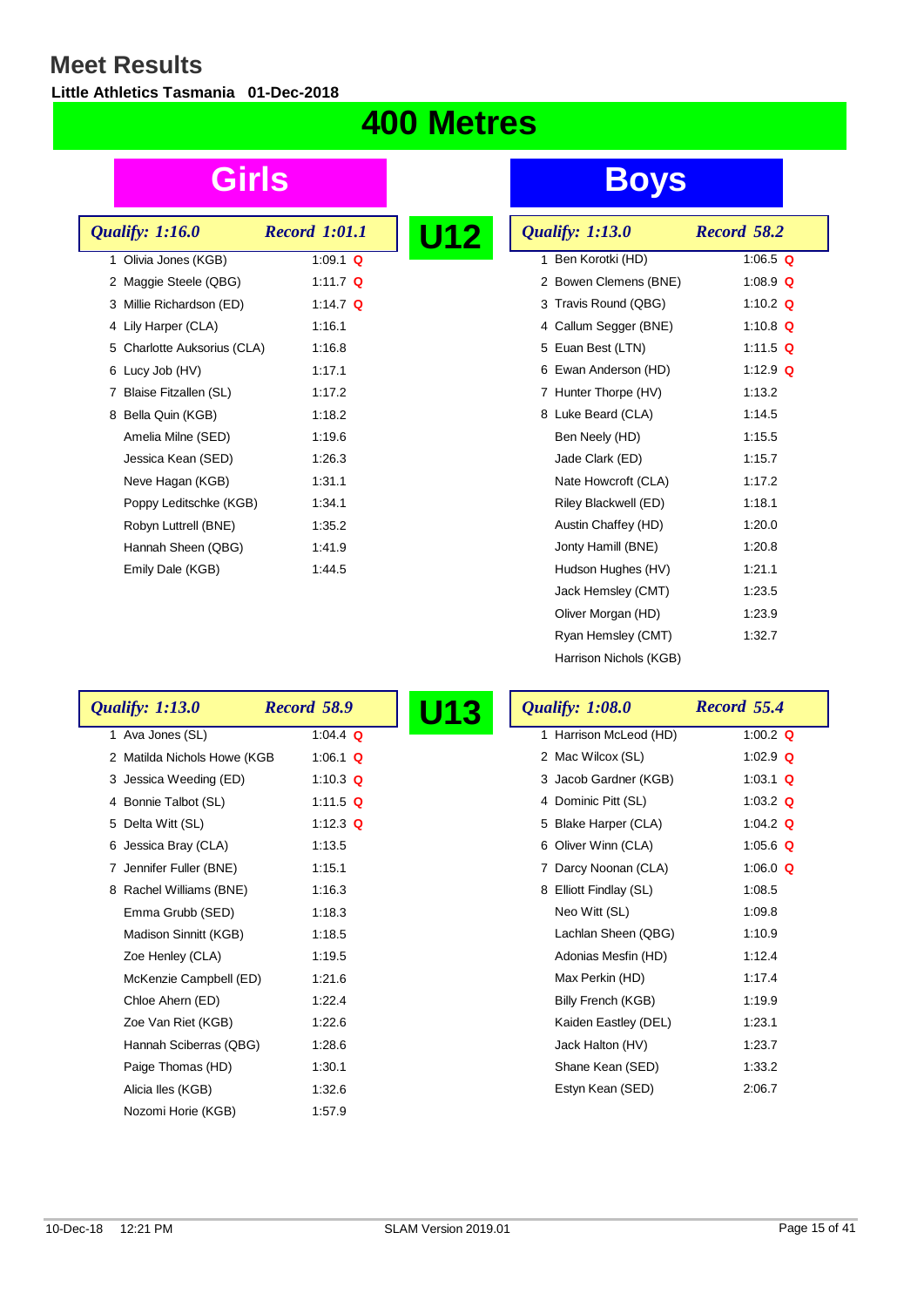$\overline{\phantom{a}}$ 

**Little Athletics Tasmania 01-Dec-2018**

## **400 Metres**

| <b>Qualify: 1:08.5</b>   | <b>Record 1:00.1</b> | U1 |
|--------------------------|----------------------|----|
| 1 Isabella Davie (SL)    | 1:05.1 $\Omega$      |    |
| 2 Abigail Browne (CLA)   | 1:07.5 $Q$           |    |
| 3 Trinity Luttrell (BNE) | 1:08.8               |    |
| 4 Sarah Sciberras (QBG)  | 1:11.9               |    |
| 5 Ella Coad (HV)         | 1:12.8               |    |
| 6 Georgia Clark (ED)     | 1:14.3               |    |
| 7 Lauren Shelton (HV)    | 1:14.5               |    |
| 8 Ella Wagner (ED)       | 1:18.6               |    |
| Ashlee Green (ED)        | 1:27.0               |    |
| Kelly Sutcliffe (ED)     | 1:28.4               |    |

| U14 | <b>Qualify: 1:03.0</b> | Record 54.7 |
|-----|------------------------|-------------|
|     | 1 Jackson Wood (SL)    | 1:00.8 $Q$  |
|     | 2 Isaac Bonsey (KGB)   | 1:03.7      |
|     | 3 Gashu Denekew (HD)   | 1:04.7      |
|     | 4 Sam Essex (QBG)      | 1:08.1      |
|     | 5 Mitchell Walker (HD) | 1:08.6      |
|     | 6 Will Bottle (SL)     | 1:09.2      |
|     | 7 Seth Pfeiffer (SL)   | 1:10.2      |
|     | 8 Joseph Martin (KGB)  | 1:12.5      |
|     | Joshua Walker (HD)     | 1:19.1      |
|     | Jesse Rowlands (ED)    | 1:20.3      |
|     | Oliver Vince (KGB)     | 1:28.1      |
|     | Riley Griggs (KGB)     |             |

| <b>Qualify: 1:06.0</b>     | Record 59.3 | J15 | <b>Qualify: 1:02.0</b>     | Record 52.5 |
|----------------------------|-------------|-----|----------------------------|-------------|
| Amie Broad (WC)            | 1:06.8      |     | 1 William Robertson (CLA)  | 58.3 $Q$    |
| 2 Sophie Roberts (SL)      | 1:08.1      |     | 2 Nash Digney (WC)         | 59.2 $Q$    |
| 3 Isabella Hippel (KGB)    | 1:14.0      |     | 3 Matthew Shelverton (KGB) | 59.6 $Q$    |
| 4 Frances Reid (QBG)       | 1:15.4      |     | 4 Max Brideson (HD)        | 1:03.0      |
| 5 Keeley Burns (HD)        | 1:16.1      |     | 5 Blair Garwood (ED)       | 1:12.7      |
| 6 Natalia Leszczynski (ED) | 1:17.3      |     | 6 Heath Kean (SED)         | 1:16.8      |
|                            |             |     | Braidy Simpson (ED)        |             |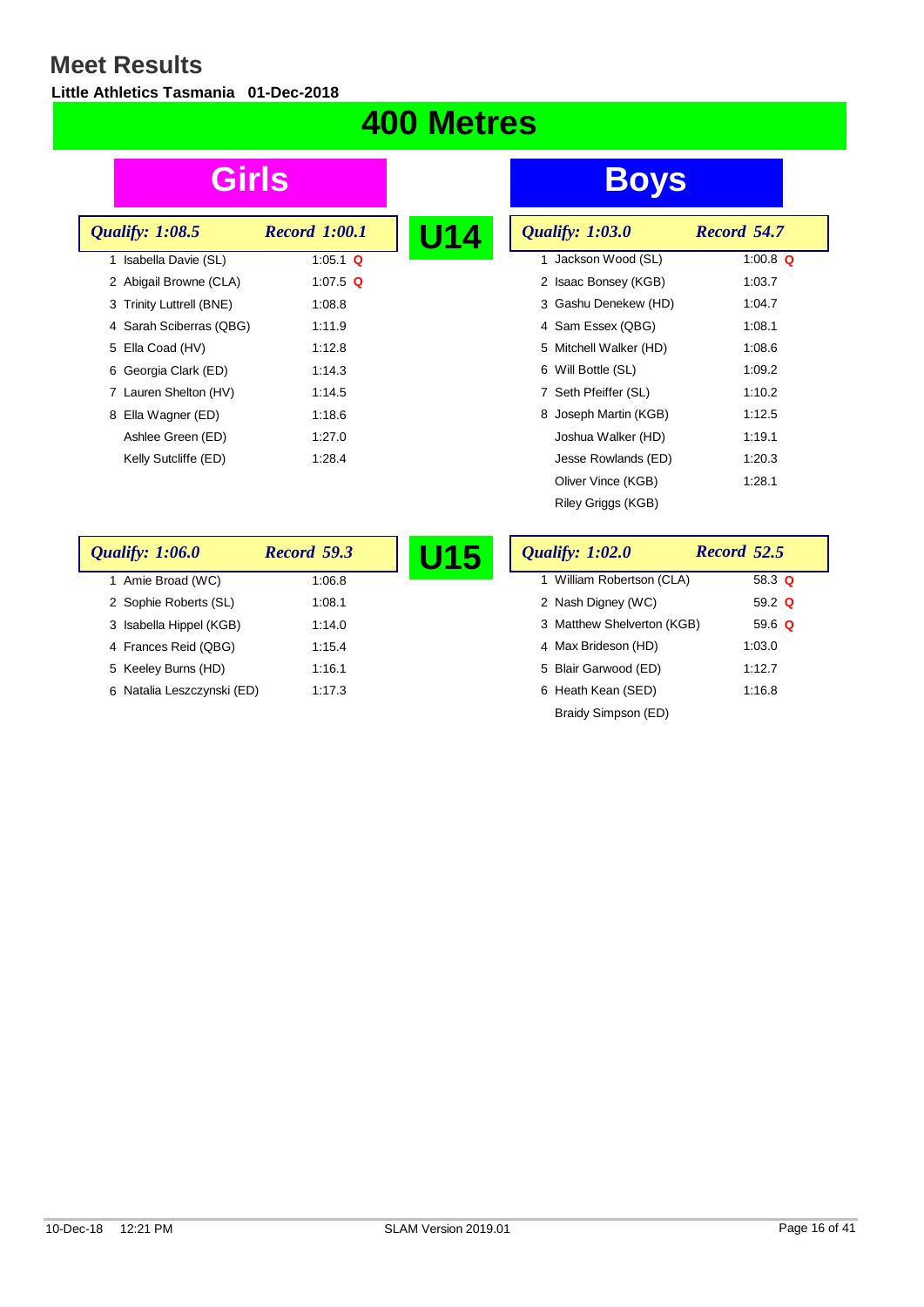**Little Athletics Tasmania 01-Dec-2018**

# **Race Walking**

| <b>Qualify: 5:30.0</b>     | <b>Record 3:54.9</b> |  |
|----------------------------|----------------------|--|
| 1 Macy Devine (CLA)        | 4:48.0 $\Omega$      |  |
| 2 Montanna Rowlands (ED)   | 5:01.4 $Q$           |  |
| 3 Claudia Windsor (QBG)    | 5:07.7 $Q$           |  |
| 4 Milla Johnston (SL)      | 5:12.7 $Q$           |  |
| 5 Isabelle Richards (HD)   | 5:25.5 Q             |  |
| 6 Effie Brady (CLA)        | 5.31.2               |  |
| 7 Alice Wright-Meyer (CLA) | 5:35.2               |  |
| 8 Summer Lovell (HV)       | 5.36.0               |  |
| Heather Kean (SED)         | 5.43.8               |  |
| Maddison Fairfield (SED)   | 5.47.9               |  |
| Charlotte Pritchard (HD)   | 5.48.2               |  |
| Scarlett Henderson (HD)    | 5:57.2               |  |
| Taylah Clark (CMT)         | 5:58.0               |  |
| Annabelle McNamara (QB     | 6:02.0               |  |
| Meg Tilyard (ED)           | 6:13.0               |  |
| Tayla Wright (HD)          | 6.23.0               |  |
| Emily Hardie (QBG)         | 6:44.3               |  |
| Demi Clark (HD)            | 7:18.4               |  |

## **Girls Boys**

|  | <b>Qualify: 5:20.0</b>     | <b>Record 3:51.5</b> |
|--|----------------------------|----------------------|
|  | 1 Jasper Delaney (HD)      | 4:39.2 $Q$           |
|  | 2 Hamish Williams (SL)     | 4:44.4 Q             |
|  | 3 Sam Collins (BNE)        | 4:45.7 $Q$           |
|  | 4 Elliott Milne (SED)      | 5:12.0 $Q$           |
|  | 5 Jude Archer (CLA)        | 5:13.0 $Q$           |
|  | 6 Hamish Zegveld (CLA)     | 5:21.0               |
|  | 7 Sebastian Fernandez (HD) | 5:29.6               |
|  | 8 Archie Dixon (CLA)       | 5:37.7               |
|  | Jude Pamplin (HD)          | 5:48.5               |
|  | Solomon Boyle (SL)         | 5:56.7               |
|  | Maxwell Kean (SED)         | 6:12.0               |
|  | James Gale (HD)            | 6:15.1               |
|  | Hudson Murfet (SL)         | 6:15.5               |
|  | Thomas Davie (SL)          | 6:31.2               |
|  | Phoenix Howard (SL)        |                      |
|  | Jaspa Bingham (HD)         |                      |

| <b>Qualify: 8:30.0</b>      | <b>Record 5:58.0</b> | U10 | <b>Qualify: 8:15.0</b>    | <b>Record 6:03.6</b> |
|-----------------------------|----------------------|-----|---------------------------|----------------------|
| 1 Sophie Ahern (ED)         | $7:09.3$ Q           |     | 1 Sebastian Hardinge (SL) | $7:40.0$ Q           |
| 2 Macie Petterwood (SL)     | $7:19.9$ Q           |     | 2 Jameson Clark (ED)      | $7.46.9$ Q           |
| 3 Lily Carr (KGB)           | 7:56.2 $Q$           |     | 3 Rhys Barwick (SL)       | $7.47.0$ Q           |
| 4 Wilhelmina Fish (QBG)     | $7:58.8$ Q           |     | 4 Toby Winn (CLA)         | 8:06.7 $Q$           |
| 5 Tara Sciberras (QBG)      | $8.26.6$ Q           |     | 5 Oscar Neely (HD)        | 8:15.8               |
| 6 Megumi Horie (KGB)        | 8:38.8               |     | 6 Hunter Auksorius (CLA)  | 8:39.5               |
| 7 Aleiah Yanock-Sebastian ( | 8:40.0               |     | 7 Oscar Ladd (HD)         | 8:40.3               |
| 8 Harriet Halliwell (KGB)   | 8:57.7               |     | 8 Jacob Burdon (ED)       | 8:57.0               |
| Peyton Webster (ED)         | 9:03.1               |     | Maxwell Innes (BNE)       | 8:59.3               |
| Rosie Arnold (HD)           | 10:07.6              |     | Samuel Kean (SED)         | 9.15.3               |
| Elissa Clark (CMT)          | 10:31.7              |     | Daniel Wojcik (SL)        | 9.15.6               |
| Savannah McKenzie (LFD)     | 11:05.4              |     | Jed Burgess (CLA)         | 9.21.8               |
| Kirra Doyle (HV)            |                      |     | Finn Thomas (HD)          | 9:51.1               |
| Lily Gordon (HV)            |                      |     | Toby Woods (HV)           |                      |
| Violet Bennett (QBG)        |                      |     | Noah Smith (HD)           |                      |
| Zoe Walkley (SED)           |                      |     |                           |                      |

Violet Owen (QBG)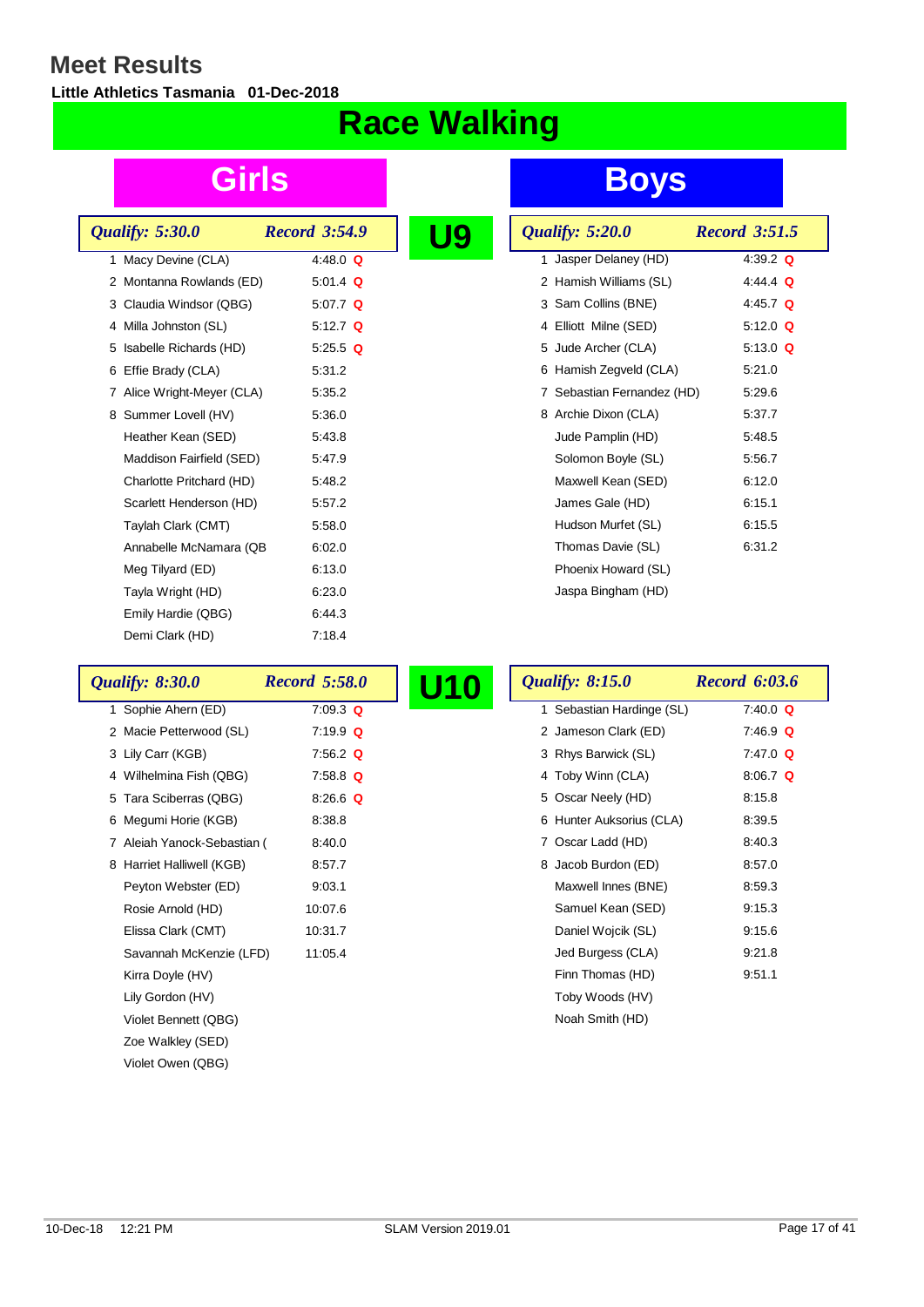$\overline{\phantom{a}}$ 

**Little Athletics Tasmania 01-Dec-2018**

# **Race Walking**

| <b>Qualify: 8:10.0</b>   | <b>Record 5:41.9</b> |  |
|--------------------------|----------------------|--|
| 1 Charli Hamill (BNE)    | $7:29.4$ Q           |  |
| 2 Emily Knaggs (SL)      | $7:34.1$ Q           |  |
| 3 Gabby Hay (HV)         | $7.54.9$ Q           |  |
| 4 Ava Murfet (SL)        | $8.01.6$ Q           |  |
| 5 Matilda Jelkic (CMT)   | $8.05.7$ Q           |  |
| 6 Millara Howe (SED)     | 8:14.8               |  |
| 7 Lacey Tilyard (ED)     | 8:29.5               |  |
| 8 Ruby Matthews (HV)     | 8:35.4               |  |
| Zoe Evans (ED)           | 8:35.6               |  |
| Abbii Lloyd-Bostock (SL) | 8:47.8               |  |
| Teliah Green (ED)        | 8:48.1               |  |
| Bella Shaw (SL)          | 8:48.3               |  |
| Lucy Milne (SED)         | 8:49.7               |  |
| Imogen Hallett (ED)      | 10:46.5              |  |
| Bailey Baker (HD)        |                      |  |

## **Girls Boys**

| U11 | <b>Qualify: 7:55.0</b>   | <b>Record 5:42.9</b> |
|-----|--------------------------|----------------------|
|     | 1 Tom Geappen (CLA)      | 6:58.0 $Q$           |
|     | 2 Sebastien Archer (CLA) | $7:13.5$ Q           |
|     | 3 Croyden Smith (BNE)    | $7:13.7$ Q           |
|     | 4 Barney Wilcox (SL)     | $7:33.2$ Q           |
|     | 5 Shaun White (ED)       | 8:00.0               |
|     | 6 Jake Sims (ED)         | 8:02.0               |
|     | 7 Nicholas Chivers (CLA) | 8:16.9               |
|     | 8 Luke Mckenzie (LFD)    | 11:44.7              |
|     | Brendan Cook (CLA)       |                      |

8 Blake Doyle (HV) 13:15.0

| <b>Qualify: 11:10.</b>   | <b>Record 7:49.2</b> | U12 | <b>Qualify: 10:50.</b>   | <b>Record 7:14.4</b> |
|--------------------------|----------------------|-----|--------------------------|----------------------|
| Blaise Fitzallen (SL)    | 10:11.9 $\Omega$     |     | 1 Oliver Morgan (HD)     | 8:49.7 $Q$           |
| 2 Natasha Williams (CLA) | 10:38.4 $\Omega$     |     | 2 Jade Clark (ED)        | $9.36.9$ Q           |
| 3 Robyn Luttrell (BNE)   | 11:18.2              |     | 3 Harrison Nichols (KGB) | $9:39.3$ Q           |
| 4 Hannah Sheen (QBG)     | 11:43.4              |     | 4 Hudson Hughes (HV)     | 10:22.5 $Q$          |
| Jessica Kean (SED)       |                      |     | 5 Riley Blackwell (ED)   | 11:31.9              |
|                          |                      |     | 6 Ryan Hemsley (CMT)     | 12:20.9              |
|                          |                      |     | 7 Jack Hemsley (CMT)     | 12:21.7              |

|                               |                      |                               | Jonty Hamill (BNE)       |                      |
|-------------------------------|----------------------|-------------------------------|--------------------------|----------------------|
| <i><b>Qualify: 10:40.</b></i> | <b>Record 7:25.3</b> | <b>Qualify: 10:00.</b><br>U13 |                          | <b>Record 6:59.3</b> |
| 1 Bonnie Talbot (SL)          | $7:43.8$ Q           |                               | 1 Kaiden Eastley (DEL)   | $8:21.4$ Q           |
| 2 Chloe Ahern (ED)            | $7.46.5$ Q           |                               | 2 Jacob Gardner (KGB)    | 10:08.7              |
| 3 Abbey Geappen (CLA)         | $9.57.9$ Q           |                               | Shane Kean (SED)         |                      |
| 4 McKenzie Campbell (ED)      | 10:47.7              |                               | Estyn Kean (SED)         |                      |
| 5 Zoe Henley (CLA)            | 12:04.7              |                               | Dominic Pitt (SL)        |                      |
| 6 Nozomi Horie (KGB)          | 15:51.6              |                               |                          |                      |
| <i><b>Qualify: 10:20.</b></i> | <b>Record 7:29.2</b> | <b>Qualify: 9:20.0</b><br>U14 |                          | <b>Record 6:40.3</b> |
| 1 Olivia Nichols (KGB)        | 8:29.2 $Q$           |                               | Will Bottle (SL)         | $7:33.1$ Q           |
| 2 Georgia Clark (ED)          | $8.47.4$ Q           |                               | 2 Lachlan Blackwell (HD) | 11:56.7              |
| 3 Trinity Luttrell (BNE)      | $9:26.2$ Q           |                               | 3 Gashu Denekew (HD)     | 12:09.8              |
| 4 Ashlee Green (ED)           | 10:05.5 $Q$          |                               | Mitchell Walker (HD)     |                      |
| 5 Ashlee Crick (HD)           | 12:03.8              |                               | Joshua Walker (HD)       |                      |

Demi Petterwood (SL)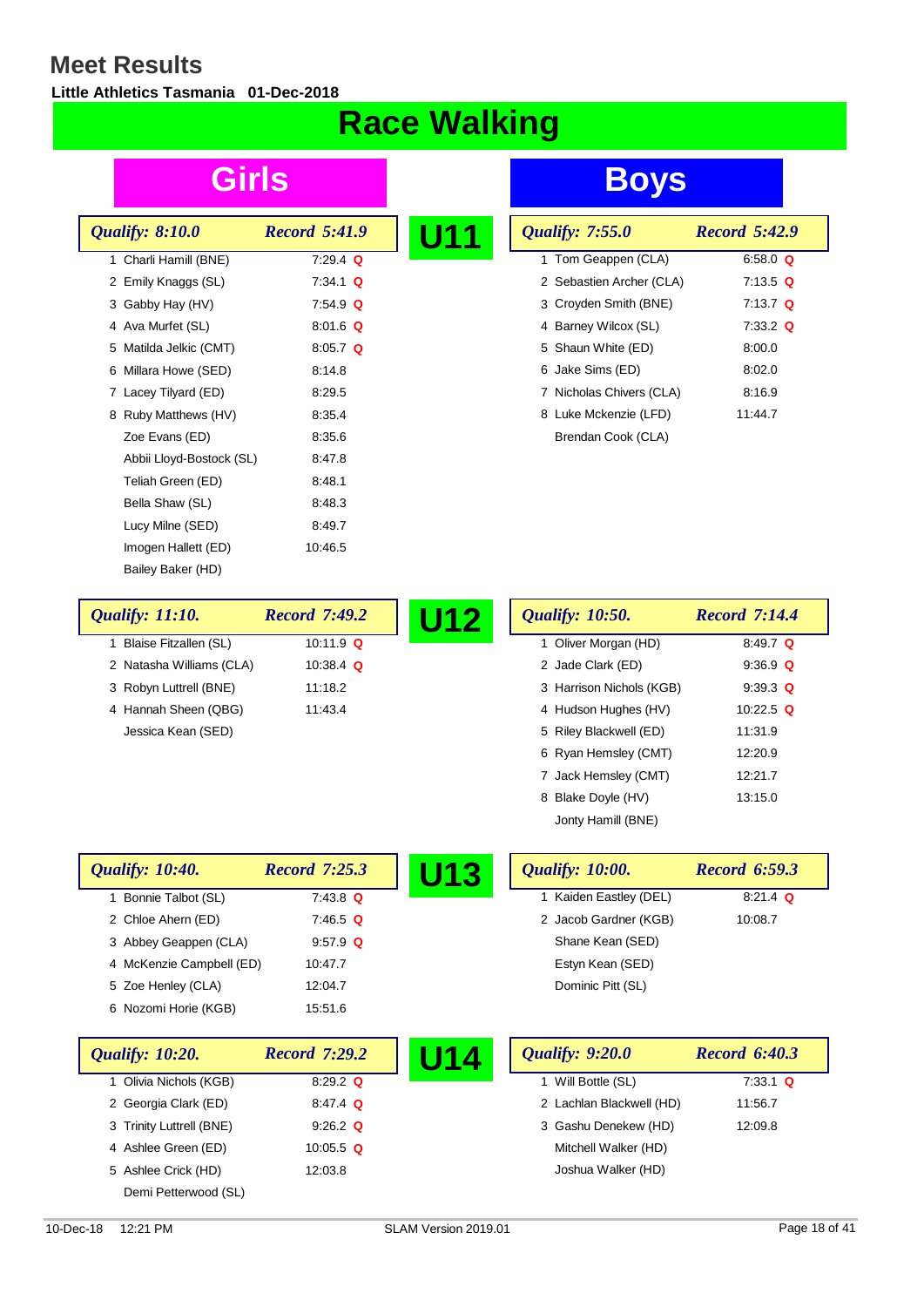**Little Athletics Tasmania 01-Dec-2018**

| <b>Race Walking</b> |            |                           |                      |  |  |
|---------------------|------------|---------------------------|----------------------|--|--|
| Girls               |            | <b>Boys</b>               |                      |  |  |
|                     | <b>U15</b> | <b>Qualify: 9:00.0</b>    | <b>Record 6:53.3</b> |  |  |
|                     |            | 1 William Robertson (CLA) | 6:11.5 Recor         |  |  |
|                     |            | 2 Caleb Kirkpatrick (HV)  | 10:03.6              |  |  |
|                     |            | Heath Kean (SED)          |                      |  |  |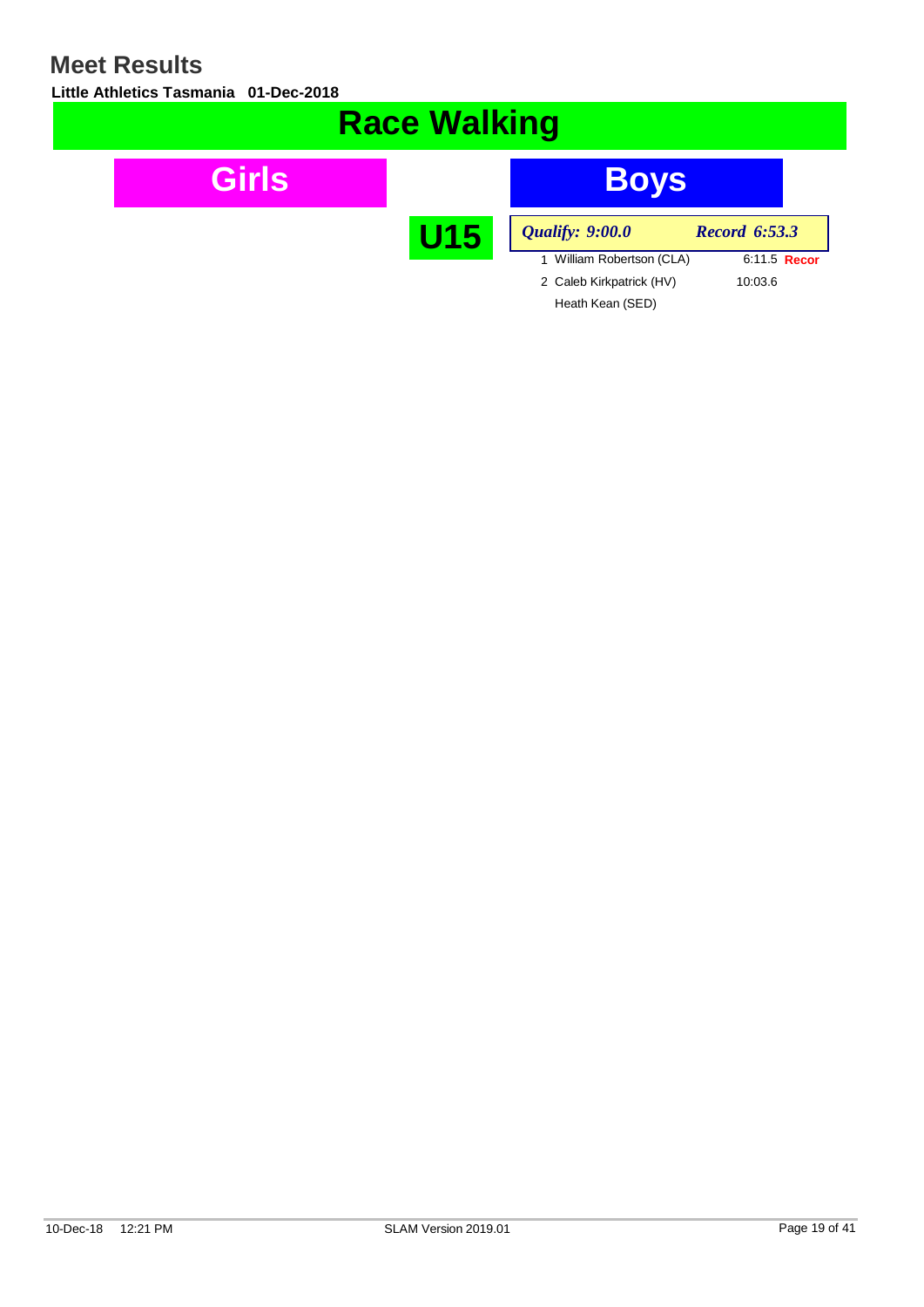**Little Athletics Tasmania 01-Dec-2018**

# **Long Jump**

| Qualify: 2.0 |                              | Record 2.80 |  |
|--------------|------------------------------|-------------|--|
|              | 1 Gelila Mekonen (HD)        | 1.98        |  |
|              | 2 Isla Direen (HV)           | 1.94        |  |
|              | 3 Brooke Thomas (HD)         | 1.90        |  |
|              | 4 Lucy Halton (HV)           | 1.87        |  |
|              | 5 Violet Geappen (CLA)       | 1.47        |  |
|              | 6 Lyla Fairfield (SED)       | 1.38        |  |
|              | 7 Elegra Zegveld (CLA)       | 1.30        |  |
|              | 8 Madison Clark-Sullivan (CL | 1.26        |  |
|              | Darci Doyle (HV)             | 1.21        |  |
|              | Sapphire Kean (SED)          | 1.04        |  |

## **Girls Boys**

| Qualify: 2.2             | Record 2.73 |
|--------------------------|-------------|
| Issac Lovell (HV)<br>1   | $2.47$ Q    |
| 2 Felix Bingham (HD)     | $2.39$ Q    |
| 3 Ned Heddle (HD)        | 2.08        |
| 4 Rudy Lawler (BNE)      | 2.00        |
| 5 Leo Vanderstaay (HD)   | 2.00        |
| 6 Jake Strong (KGB)      | 1.99        |
| 7 Conner Richardson (HD) | 1.94        |
| 8 Lachlan House (CLA)    | 1.89        |
| Miles Peyper (HD)        | 1.86        |
| Cooper Gordon (HV)       | 1.85        |
| Alex Pritchard (HD)      | 1.83        |
| Adam Hemsley (CMT)       | 1.74        |
| Xavier Clark (HD)        | 1.65        |
| Aston Williams (CLA)     | 1.60        |
| Jobe Nowland (CLA)       | 1.55        |
| Patrick Morse (KGB)      | 1.51        |
| Dominic Pereira (KGB)    | 1.48        |
| Ronan Henderson (HD)     | 1.43        |
| Albert Headlam (HV)      | 1.30        |

| Qualify: 2.25             | <b>Record 3.16</b> | U7 | Qualify: 2.4           | Record 3.30 |
|---------------------------|--------------------|----|------------------------|-------------|
| 1 Amy Store (CMT)         | $2.64$ Q           |    | 1 Sid Perrett (HD)     | $2.73$ Q    |
| 2 Isla Prebble (CLA)      | $2.60$ Q           |    | 2 Ryan Thomas (QBG)    | 2.60 $Q$    |
| 3 Lucette Crombie (KGB)   | $2.51$ Q           |    | 3 Casey Pfeiffer (SL)  | 2.42 $Q$    |
| 4 Isabella Warn (HV)      | $2.47$ Q           |    | 4 Rupert Williams (SL) | $2.40$ Q    |
| 5 Erinn Smith (HV)        | 2.44 $Q$           |    | 5 Jake Burt (HD)       | 2.35        |
| 6 Eliza Davie (SL)        | $2.38$ Q           |    | 6 Ryan Cowen (HV)      | 2.30        |
| 7 Hazel Richards (HD)     | $2.36$ Q           |    | 7 Ollie Bowman (KGB)   | 2.29        |
| 8 Verity Kirkpatrick (HV) | $2.32$ Q           |    | 8 Oliver Garland (CLA) | 2.25        |
| Jayde Woods (HV)          | $2.27$ Q           |    | Jacob Morse (KGB)      | 2.21        |
| Kelsey Burdon (ED)        | 2.03               |    | Lachlan Wicks (HV)     | 2.18        |
| Ameliah Bartels (ED)      | 1.89               |    | Hugo Shadbolt (CMT)    | 2.17        |
| Asha Eastley (DEL)        | 1.62               |    | Patrick Ladd (HD)      | 2.03        |
| Ella Cole (HD)            | 1.60               |    | Angus Wood (HV)        | 2.02        |
| Pippa Harmey (SL)         | 1.53               |    | Flynn Leesong (CLA)    | 1.96        |
| Ashley Hancock (HD)       | 1.48               |    | Henry Kew (KGB)        | 1.94        |
| Lily Webster (ED)         | 1.39               |    | Walter Fish (QBG)      | 1.85        |

Hunter Rolls (CMT)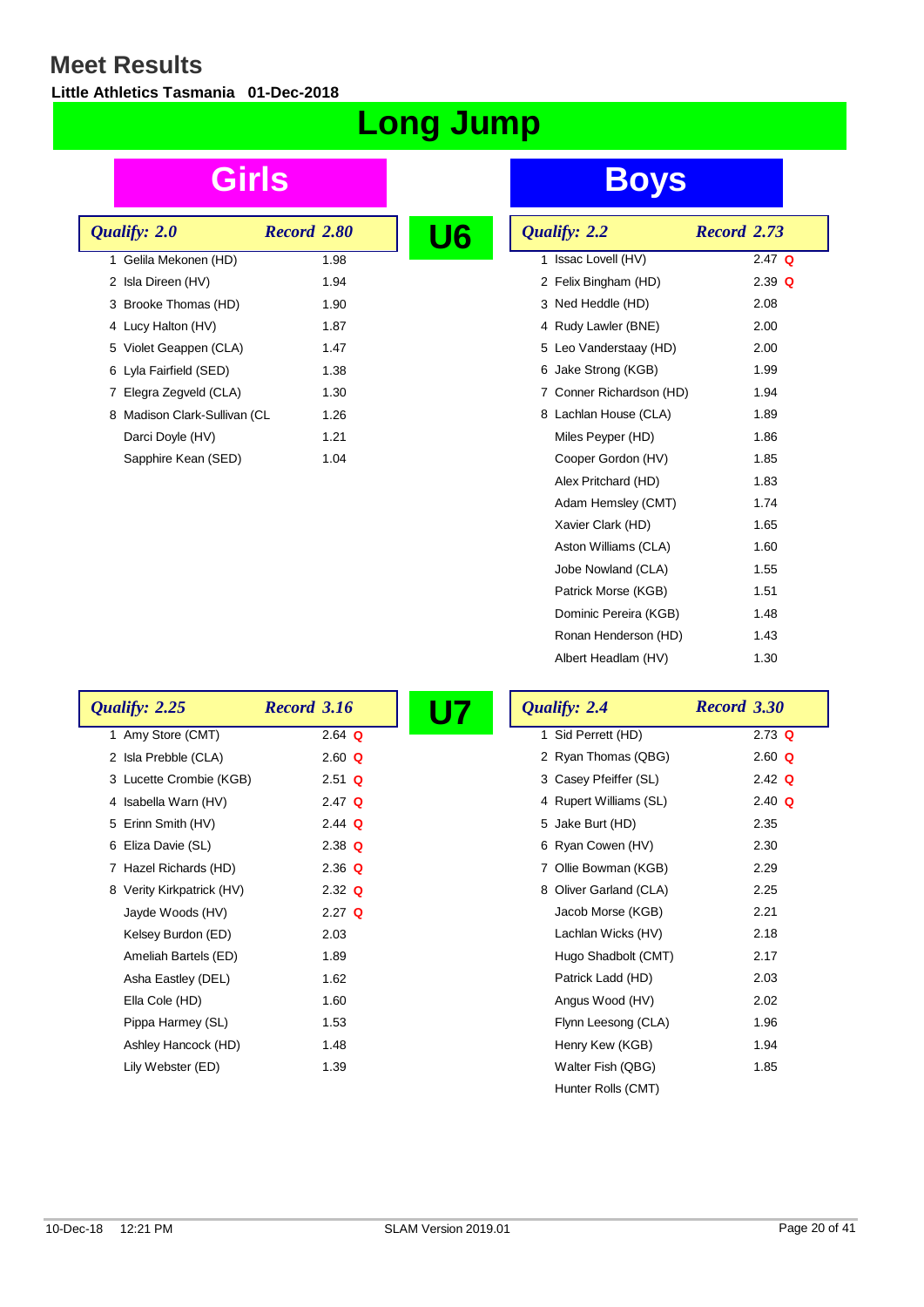**Little Athletics Tasmania 01-Dec-2018**

# **Long Jump**

|  | Qualify: 3.10            | Record 4.05 |          |  |  |
|--|--------------------------|-------------|----------|--|--|
|  | 1 Jemima Geappen (CLA)   |             | 3.52 Q   |  |  |
|  | 2 Matilda Heddle (HD)    |             | 3.39 $Q$ |  |  |
|  | 3 Sianna Adkins (DPT)    |             | 3.37 $Q$ |  |  |
|  | 4 Paige Nowland (CLA)    |             | 3.36 Q   |  |  |
|  | 5 Palepa Leauma (CLA)    |             | 3.23 $Q$ |  |  |
|  | 6 Savannah Rice (HD)     |             | 3.21 $Q$ |  |  |
|  | 7 Chloe Gray (HD)        |             | 2.96     |  |  |
|  | 8 Emily Hughes (HV)      |             | 2.92     |  |  |
|  | Emily Hardie (QBG)       |             | 2.90     |  |  |
|  | Claudia Windsor (QBG)    |             | 2.80     |  |  |
|  | Gracie Schofield (HD)    |             | 2.78     |  |  |
|  | Effie Brady (CLA)        |             | 2.74     |  |  |
|  | Scarlett Henderson (HD)  |             | 2.69     |  |  |
|  | Summer Richardson (CLA)  |             | 2.67     |  |  |
|  | Charlotte Pritchard (HD) |             | 2.63     |  |  |
|  | Annabelle McNamara (QB   |             | 2.59     |  |  |
|  | Macy Devine (CLA)        |             | 2.58     |  |  |
|  | Evie Matthews (HV)       |             | 2.57     |  |  |
|  | Sophie Jones (KGB)       |             | 2.55     |  |  |
|  | Milla Johnston (SL)      |             | 2.47     |  |  |
|  | Montanna Rowlands (ED)   |             | 2.45     |  |  |
|  | Summer Lovell (HV)       |             | 2.35     |  |  |
|  | Heather Kean (SED)       |             | 2.34     |  |  |
|  | Alice Wright-Meyer (CLA) |             | 2.29     |  |  |
|  | Meg Tilyard (ED)         |             | 2.27     |  |  |
|  | Isabelle Richards (HD)   |             | 2.24     |  |  |
|  | Florence Blackwood (QBG) |             | 2.16     |  |  |
|  | Taylah Clark (CMT)       |             | 2.07     |  |  |
|  | Demi Clark (HD)          |             | 2.02     |  |  |
|  | Maddison Fairfield (SED) |             | 1.79     |  |  |
|  |                          |             |          |  |  |

| g | Qualify: 3.30              | Record 4.22 |          |  |
|---|----------------------------|-------------|----------|--|
|   | 1 Connor Store (CMT)       |             | 3.68 $Q$ |  |
|   | 2 Solomon Boyle (SL)       |             | 3.39 $Q$ |  |
|   | 3 Kingston Vukic (HD)      |             | 3.39 $Q$ |  |
|   | 4 Jaspa Bingham (HD)       |             | 3.33 $Q$ |  |
|   | 5 Sebastian Fernandez (HD) |             | 3.21     |  |
|   | 6 Elliott Milne (SED)      |             | 3.21     |  |
|   | 7 Edward Steedman (QBG)    |             | 3.17     |  |
|   | 8 Jude Archer (CLA)        |             | 3.16     |  |
|   | Phoenix Howard (SL)        |             | 3.06     |  |
|   | Sam Collins (BNE)          |             | 2.96     |  |
|   | Thomas Davie (SL)          |             | 2.91     |  |
|   | Jasper Delaney (HD)        |             | 2.83     |  |
|   | James Gale (HD)            |             | 2.73     |  |
|   | Hamish Williams (SL)       |             | 2.60     |  |
|   | Hudson Murfet (SL)         |             | 2.53     |  |
|   | Maxwell Kean (SED)         |             | 2.52     |  |
|   | Archie Dixon (CLA)         |             |          |  |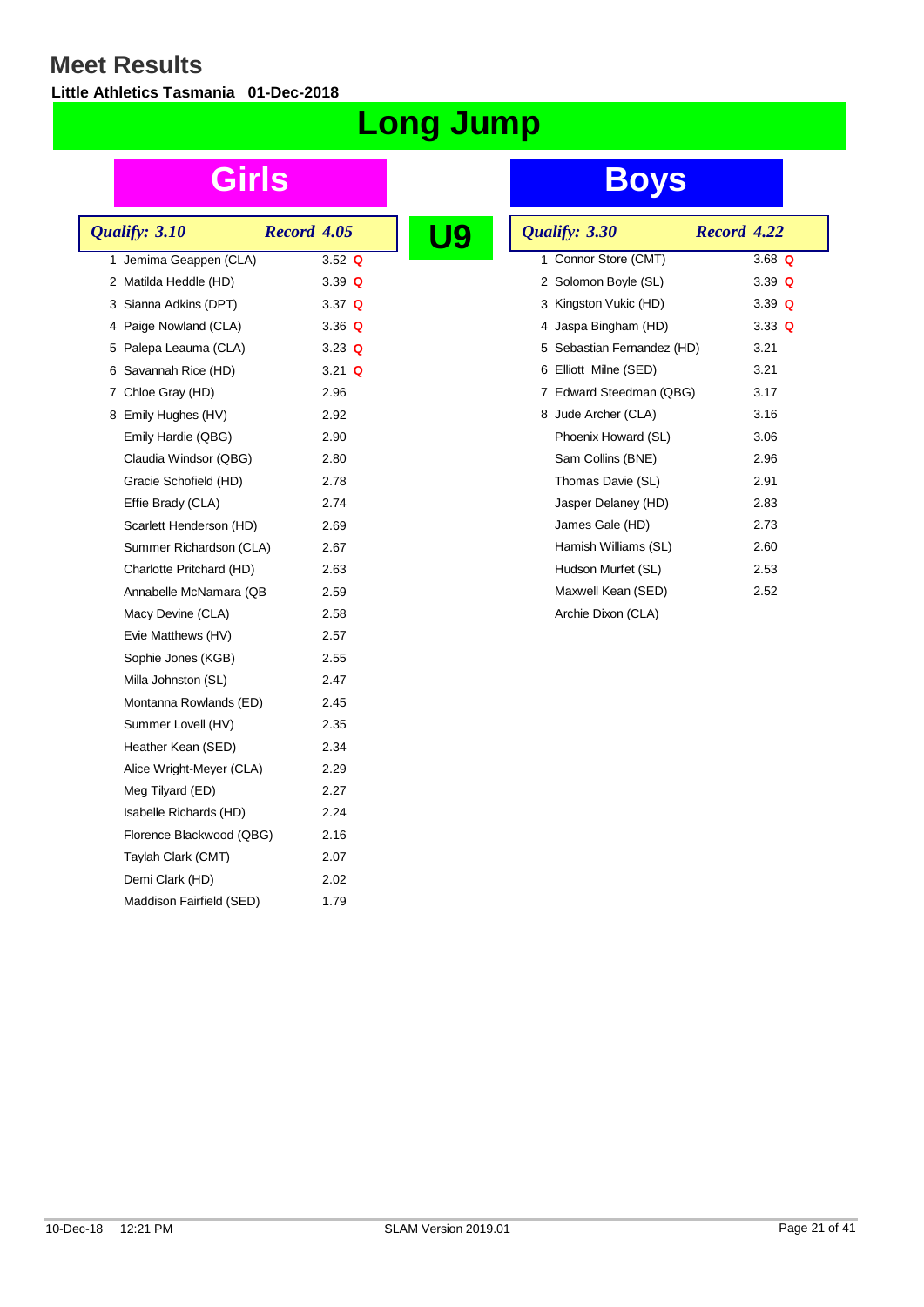**Little Athletics Tasmania 01-Dec-2018**

# **Long Jump**

|  | Qualify: 3.35               | Record 4.56 |          |  |
|--|-----------------------------|-------------|----------|--|
|  | 1 Sophie Cuthbertson-Cass ( |             | 3.66 $Q$ |  |
|  | 2 Maggie Newell (CLA)       |             | 3.55 $Q$ |  |
|  | 3 Kirra Doyle (HV)          |             | 3.41 $Q$ |  |
|  | 4 Violet Bennett (QBG)      |             | 3.37 $Q$ |  |
|  | 5 Macie Petterwood (SL)     |             | 3.29     |  |
|  | 6 Milah Hatten (KGB)        |             | 3.10     |  |
|  | 7 Tess Stansfield (HD)      |             | 3.06     |  |
|  | 8 Lily Gordon (HV)          |             | 2.85     |  |
|  | Lucy Phillips (CLA)         |             | 2.83     |  |
|  | Susanna Rayner (HD)         |             | 2.78     |  |
|  | Savannah McKenzie (LFD)     |             | 2.76     |  |
|  | Lily Carr (KGB)             |             | 2.74     |  |
|  | Isabella Costa (HD)         |             | 2.74     |  |
|  | Tara Sciberras (QBG)        |             | 2.71     |  |
|  | Franky Giles (CLA)          |             | 2.70     |  |
|  | Aleiah Yanock-Sebastian (   |             | 2.67     |  |
|  | Charlotte Heaton (CLA)      |             | 2.63     |  |
|  | Rosie Arnold (HD)           |             | 2.58     |  |
|  | Rylee Dentler (LTN)         |             | 2.55     |  |
|  | Wilhelmina Fish (QBG)       |             | 2.52     |  |
|  | Peyton Webster (ED)         |             | 2.48     |  |
|  | Harriet Halliwell (KGB)     |             | 2.47     |  |
|  | Megumi Horie (KGB)          |             | 2.45     |  |
|  | Ruby Leditschke (KGB)       |             | 2.45     |  |
|  | Stella Moore (QBG)          |             | 2.40     |  |
|  | Sophie Coleman (KGB)        |             | 2.39     |  |
|  | Violet Owen (QBG)           |             | 2.25     |  |
|  | Zoe Walkley (SED)           |             | 2.13     |  |
|  | Laylah Wallace (HV)         |             | 2.08     |  |
|  | Sophie Ahern (ED)           |             | 2.06     |  |
|  | Elissa Clark (CMT)          |             | 1.99     |  |
|  |                             |             |          |  |

| 0 | Qualify: 3.70               | Record 4.49 |
|---|-----------------------------|-------------|
|   | 1 Daniel Wojcik (SL)        | 3.45        |
|   | Hunter Auksorius (CLA)<br>2 | 3.30        |
|   | 3 Ethan Dale (KGB)          | 3.28        |
|   | 4 Lincon Talbot (SL)        | 3.28        |
|   | Lachlan Job (HV)<br>5       | 3.27        |
|   | Oscar Neely (HD)<br>6       | 3.23        |
|   | Rhys Barwick (SL)<br>7      | 3.14        |
|   | Jacob Burdon (ED)<br>8      | 3.09        |
|   | Sebastian Hardinge (SL)     | 3.08        |
|   | Maxwell Innes (BNE)         | 3.01        |
|   | Oliver Prebble (CLA)        | 3.00        |
|   | Samuel Kean (SED)           | 2.90        |
|   | Toby Winn (CLA)             | 2.87        |
|   | Jameson Clark (ED)          | 2.83        |
|   | Finn Thomas (HD)            | 2.65        |
|   | Oscar Ladd (HD)             | 2.59        |
|   | Charles Morgan (KGB)        | 2.58        |
|   | Toby Woods (HV)             | 2.41        |
|   | Riley Simpson (ED)          | 2.37        |
|   | Jed Burgess (CLA)           | 2.17        |
|   |                             |             |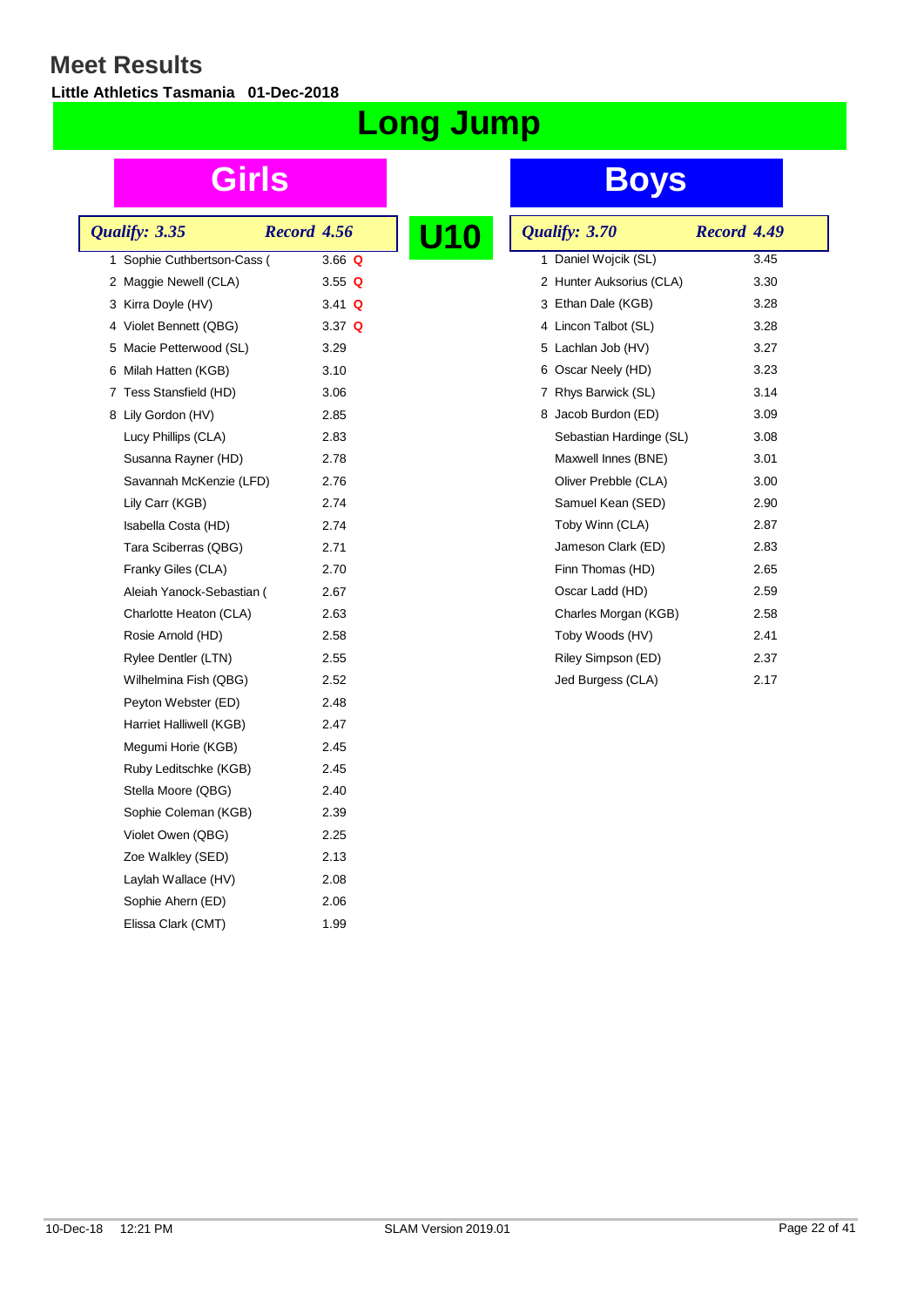**Little Athletics Tasmania 01-Dec-2018**

# **Long Jump**

| Qualify: 3.85                        | Record 4.59 |  |
|--------------------------------------|-------------|--|
| Olivia Jones (KGB)<br>1              | 4.45 Q      |  |
| Isobel Gray (HD)<br>2                | 4.41 Q      |  |
| 3 Maggie Steele (QBG)                | 4.39 $Q$    |  |
| 4 Millie Richardson (ED)             | 3.64        |  |
| 5 Amelia Milne (SED)                 | 3.62        |  |
| Neve Hagan (KGB)<br>6                | 3.55        |  |
| Blaise Fitzallen (SL)<br>$7^{\circ}$ | 3.48        |  |
| 8 Bella Quin (KGB)                   | 3.22        |  |
| Penny Geappen (CLA)                  | 3.15        |  |
| Breeanna Wright (HD)                 | 3.15        |  |
| Jessica Kean (SED)                   | 3.11        |  |
| Charlotte Auksorius (CLA)            | 3.09        |  |
| Natasha Williams (CLA)               | 3.09        |  |
| Lucy Job (HV)                        | 2.93        |  |
| Emily Dale (KGB)                     | 2.86        |  |
| Lily Harper (CLA)                    | 2.76        |  |
| Margot Reid (QBG)                    | 2.73        |  |
| Hannah Sheen (QBG)                   | 2.72        |  |
| Halle Atkinson (CLA)                 | 2.68        |  |
| Robyn Luttrell (BNE)                 | 2.30        |  |
| Poppy Leditschke (KGB)               | 1.95        |  |
| Daisy Bennett (QBG)                  |             |  |

| <u> 12</u> | Qualify: 4.10                              | Record 5.02 |
|------------|--------------------------------------------|-------------|
|            | Blake Doyle (HV)<br>1                      | 4.37 $Q$    |
|            | Hunter Thorpe (HV)<br>$\mathbf{2}^{\circ}$ | 4.12 $Q$    |
|            | 3 Travis Round (QBG)                       | 4.05        |
|            | 4 Callum Segger (BNE)                      | 3.91        |
|            | Marcus Gale (HD)<br>5                      | 3.86        |
|            | 6 Euan Best (LTN)                          | 3.85        |
|            | Oliver Morgan (HD)<br>7                    | 3.73        |
|            | 8 Jonty Hamill (BNE)                       | 3.65        |
|            | Jade Clark (ED)                            | 3.63        |
|            | Ewan Anderson (HD)                         | 3.55        |
|            | Ben Neely (HD)                             | 3.52        |
|            | Luke Beard (CLA)                           | 3.52        |
|            | Riley Blackwell (ED)                       | 3.50        |
|            | Harrison Nichols (KGB)                     | 3.49        |
|            | Hudson Hughes (HV)                         | 3.32        |
|            | Oliver Moore (QBG)                         | 3.26        |
|            | Austin Chaffey (HD)                        | 3.22        |
|            | Nate Howcroft (CLA)                        | 2.93        |
|            | Jack Hemsley (CMT)                         | 2.91        |
|            | Ryan Hemsley (CMT)                         | 2.59        |
|            | Bowen Clemens (BNE)                        |             |

| Qualify: 4.30          | Record 5.29 | U14 | Qualify: 4.70            | Record 6.15 |
|------------------------|-------------|-----|--------------------------|-------------|
| 1 Isabella Davie (SL)  | 4.58 $Q$    |     | 1 Ashton Burk (CLA)      | 5.15 $Q$    |
| 2 Ella Wagner (ED)     | 4.44 $Q$    |     | 2 Seth Pfeiffer (SL)     | 4.85 $Q$    |
| 3 Eloise Paine (KGB)   | 4.36 $Q$    |     | 3 Jackson Wood (SL)      | 4.85 $Q$    |
| 4 Abigail Browne (CLA) | 4.16        |     | 4 Lachlan Majchrzak (ED) | 4.75 $Q$    |
| 5 Ella Coad (HV)       | 4.15        |     | 5 Sam Essex (QBG)        | 4.51        |
| 6 Bianca Anderson (SL) | 4.15        |     | 6 Gashu Denekew (HD)     | 4.40        |
| 7 Lauren Shelton (HV)  | 4.09        |     | 7 Lachlan Blackwell (HD) | 4.31        |
| 8 Georgia Clark (ED)   | 3.91        |     | 8 Isaac Bonsey (KGB)     | 4.28        |
| Olivia Collins (BNE)   | 3.72        |     | Will Bottle (SL)         | 4.22        |
| Ashlee Crick (HD)      | 3.66        |     | Joshua Walker (HD)       | 4.02        |
| Emma Korotki (HD)      | 3.59        |     | Mitchell Walker (HD)     | 3.97        |
| Sarah Sciberras (QBG)  | 3.33        |     | Riley Griggs (KGB)       | 3.95        |
| Kelly Sutcliffe (ED)   | 2.55        |     | Oliver Vince (KGB)       | 3.69        |
|                        |             |     | Jayden Quin (KGB)        | 3.63        |
|                        |             |     | Jesse Rowlands (ED)      | 3.36        |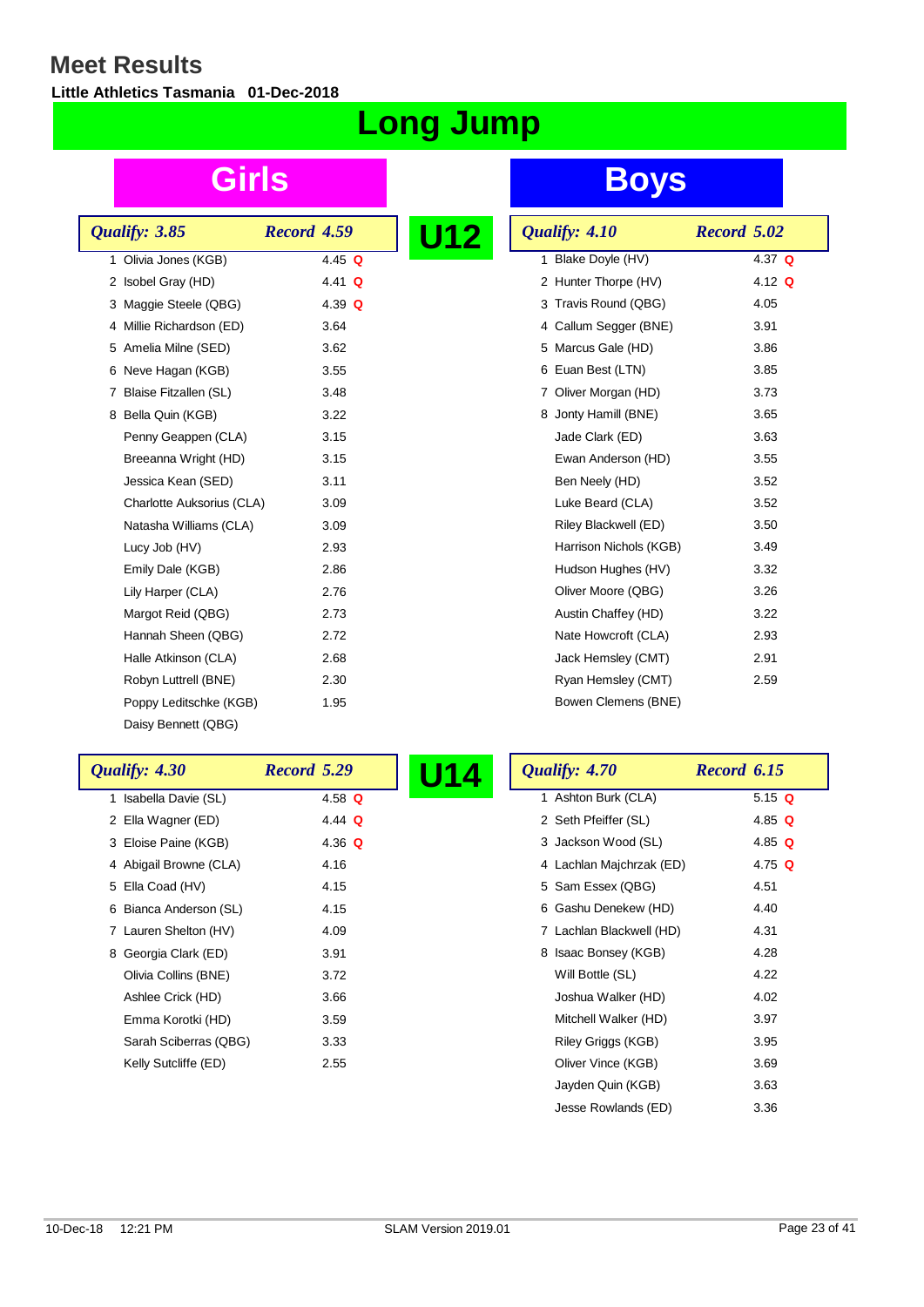**Little Athletics Tasmania 01-Dec-2018**

# **Long Jump**

| Qualify: 4.50              | Record 5.33 |      |  |
|----------------------------|-------------|------|--|
| 1 Chloe Essex (QBG)        |             | 4.40 |  |
| 2 Olivia Read (CLA)        |             | 4.36 |  |
| 3 Meg Lawson (CLA)         |             | 4.28 |  |
| 4 Isabella Hippel (KGB)    |             | 4.23 |  |
| 5 Beth Dobbie (KGB)        |             | 4.13 |  |
| 6 Natalia Leszczynski (ED) |             | 4.09 |  |
| 7 Sophie Roberts (SL)      |             | 3.97 |  |
| 8 Keeley Burns (HD)        |             | 3.80 |  |
| Ashley Cruse (HD)          |             | 3.31 |  |

| U15 | Qualify: 5.00              | Record 6.44 |
|-----|----------------------------|-------------|
|     | 1 Max Brideson (HD)        | $6.09$ Q    |
|     | 2 Nash Digney (WC)         | 5.35 Q      |
|     | 3 Braidy Simpson (ED)      | 5.10 $Q$    |
|     | 4 Matthew Shelverton (KGB) | 5.05 Q      |
|     | 5 Caleb Kirkpatrick (HV)   | 4.87        |
|     | 6 Jakob Quarrell (ED)      | 4.67        |
|     | Blair Garwood (ED)         | 4.25        |
|     | 8 Heath Kean (SED)         | 3.59        |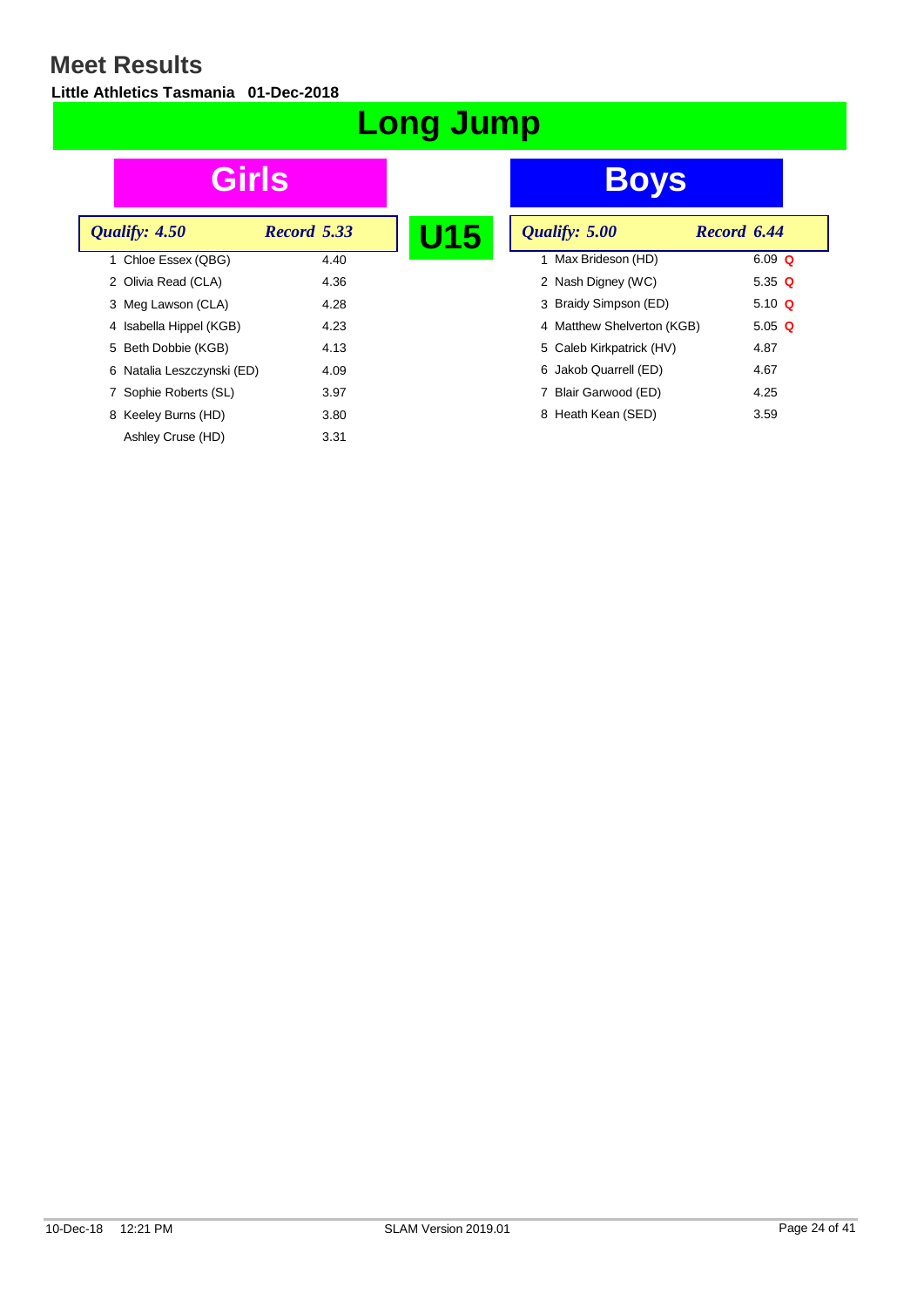**Little Athletics Tasmania 01-Dec-2018**

# **High Jump**

| Qualify: 0.9              | <b>Record 1.10</b> |  |
|---------------------------|--------------------|--|
| 1 Addison Jelkic (CMT)    | $0.96$ Q           |  |
| 2 Olivia Turner (CLA)     | $0.90 \Omega$      |  |
| 2 Alexis Harmey (SL)      | $0.90 \Omega$      |  |
| 4 Isabella Blaschke (KGB) | $0.90 \Omega$      |  |
| 5 Emily Gale (HD)         | $0.90 \Omega$      |  |
| 6 Mia Gilmour (HD)        | 0.85               |  |
| 7 Grace Claxton (CLA)     | 0.85               |  |
| 8 Billie Nelson (CMT)     | 0.80               |  |
| Rori Barwick (SL)         | 0.80               |  |
| Aria Whitney (ED)         | 0.80               |  |
| Hunter Fitzallen (SL)     | 0.75               |  |
| Isabel Leditschke (KGB)   | 0.75               |  |
| Charlotte Dale (KGB)      | 0.75               |  |
| Ashlin Hagan (KGB)        | 0.75               |  |
| Alyssa Pedder (CLA)       | 0.75               |  |
| Eloise Beard (CLA)        | 0.70               |  |
| Ruby Argee (ED)           | 0.55               |  |
| Lydia Rayner (HD)         | 0.55               |  |
|                           |                    |  |

| Qualify: 0.95            | Record 1.18 |
|--------------------------|-------------|
| 1 Lewis Thorpe (HV)      | 1.01 $Q$    |
| 2 Xavier Milne (SED)     | 0.90        |
| 3 Kade Barwick (SL)      | 0.90        |
| 4 Charlie Arnold (HD)    | 0.85        |
| 5 Oliver Rolls (HD)      | 0.85        |
| 5 Connor Zegveld (CLA)   | 0.85        |
| 7 James Coleman (KGB)    | 0.80        |
| 8 Eli Patmore (SL)       | 0.80        |
| Samuel Searson (HD)      | 0.80        |
| Bryce Walkley (SED)      | 0.80        |
| lucas Carr (KGB)         | 0.75        |
| Levi Bantoft (ED)        | 0.75        |
| Lucas Pizzoni (CLA)      | 0.75        |
| Oscar Nichols Howe (KGB) | 0.75        |
| Henry Reid (QBG)         | 0.75        |
| George Johnston (SL)     | 0.75        |
| Tyler Daun (KGB)         | 0.75        |
| Kohdi Thomas (HD)        | 0.70        |
| Isaac Headlam (HV)       | 0.70        |
| Elijah Azzopardi (KGB)   | 0.70        |
| Izaak Madden (CMT)       | 0.70        |
| Blake Oakley (ED)        | 0.65        |
| Thomas Macintyre (KGB)   |             |
| Ethan Halliwell (KGB)    |             |
| Dylan Iles (KGB)         |             |
|                          |             |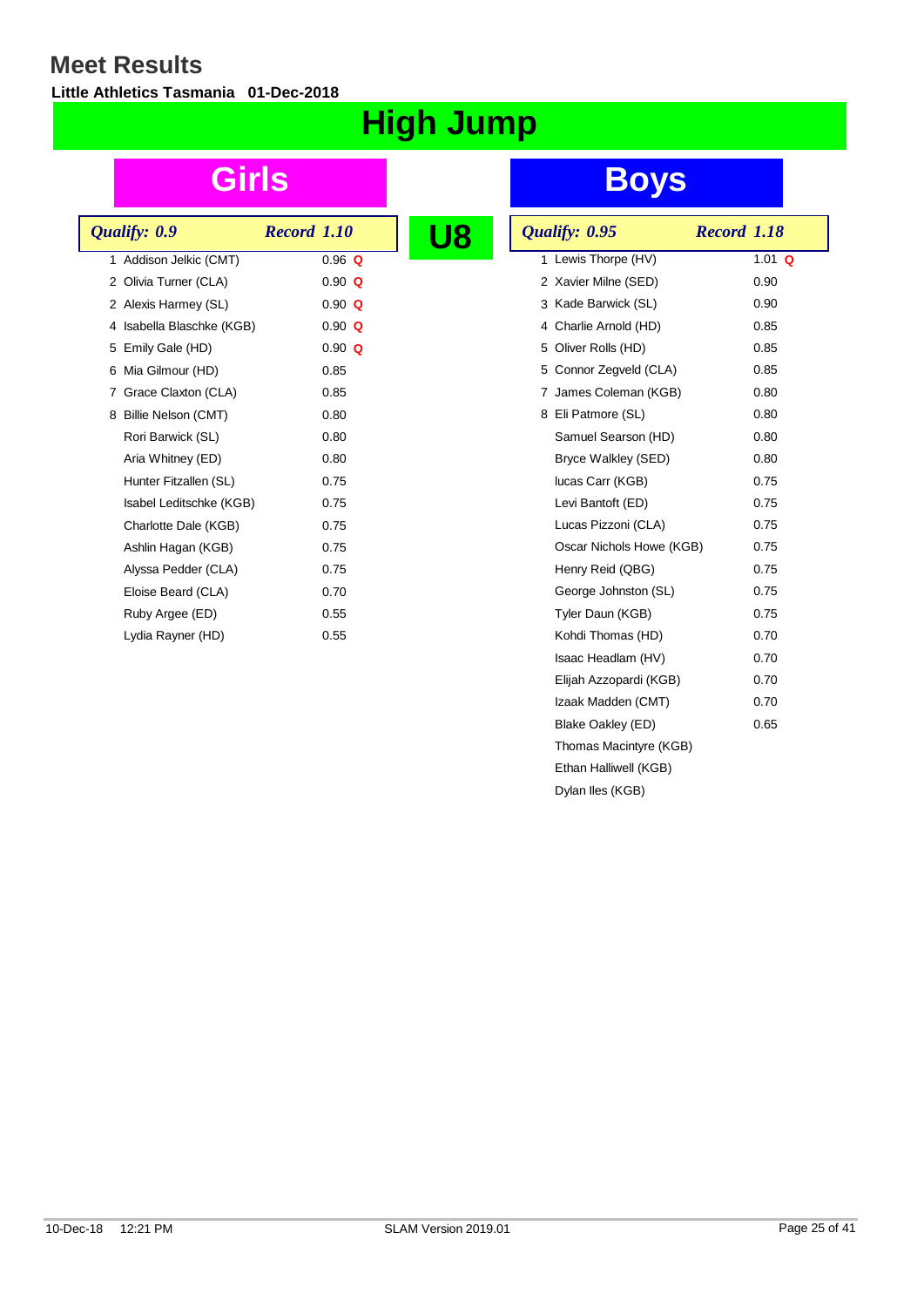L

**Little Athletics Tasmania 01-Dec-2018**

# **High Jump**

| Qualify: 1.25             | <b>Record 1.59</b> |  |
|---------------------------|--------------------|--|
| 1 Chelsea Scolver (BNE)   | 1.40 $\Omega$      |  |
| 2 Delta Witt (SL)         | 1.35 $Q$           |  |
| 3 Bonnie Talbot (SL)      | 1.35 $Q$           |  |
| 4 Maddison Devine (ED)    | 1.30 $Q$           |  |
| 5 Sheridan Hay (HV)       | 1.30 $Q$           |  |
| 5 Jessica Bray (CLA)      | 1.30 $Q$           |  |
| 7 Ava Jones (SL)          | 1.30 $Q$           |  |
| 8 Jessica Weeding (ED)    | 1.25 $Q$           |  |
| Matilda Nichols Howe (KGB | 1.20               |  |
| Emma Grubb (SED)          | 1.20               |  |
| McKenzie Campbell (ED)    | 1.15               |  |
| Madison Sinnitt (KGB)     | 1.15               |  |
| Alicia lles (KGB)         | 1.15               |  |
| Hannah Sciberras (QBG)    | 1.10               |  |
| Chloe Ahern (ED)          | 1.05               |  |
| Nozomi Horie (KGB)        | 1.05               |  |
| Paige Thomas (HD)         | 1.05               |  |
| Jennifer Fuller (BNE)     | 1.05               |  |
|                           |                    |  |

## **Girls Boys**

| <b>13</b> | Qualify: 1.40             | Record 1.67   |
|-----------|---------------------------|---------------|
|           | 1 Mac Wilcox (SL)         | 1.50 $Q$      |
|           | 2 Darcy Noonan (CLA)      | 1.50 $Q$      |
|           | 3 Lucas Sullivan (DEL)    | 1.45 $Q$      |
|           | 4 Elliott Findlay (SL)    | 1.40 $Q$      |
|           | 4 Charles Leesong (CLA)   | 1.40 $Q$      |
|           | 6 Jacob Gardner (KGB)     | 1.40 $Q$      |
|           | 7 Billy French (KGB)      | 1.40 $\Omega$ |
|           | 8 Sean Store (CMT)        | 1.35          |
|           | Thomas O'Toole (QBG)      | 1.30          |
|           | Harrison McLeod (HD)      | 1.30          |
|           | Blake Harper (CLA)        | 1.25          |
|           | Alex Wojcik (SL)          | 1.25          |
|           | Adonias Mesfin (HD)       | 1.25          |
|           | Max Perkin (HD)           | 1.25          |
|           | Dominic Pitt (SL)         | 1.20          |
|           | Oliver Winn (CLA)         | 1.20          |
|           | Tommy Bennett (QBG)       | 1.20          |
|           | Arlie Giles (CLA)         | 1.15          |
|           | Shane Kean (SED)          | 1.15          |
|           | Harry Cuthbertson-Cass (S | 1.15          |
|           | Kaiden Eastley (DEL)      | 1.15          |
|           | Lachlan Sheen (QBG)       | 1.15          |
|           | Jack Halton (HV)          | 1.10          |
|           | Estyn Kean (SED)          |               |
|           | Nathan Hippel (KGB)       |               |

Oliver Vince (KGB) 1.20

| Qualify: 1.30            | <b>Record 1.63</b> | Qualify: 1.45<br>U14 |                          | Record 1.80 |
|--------------------------|--------------------|----------------------|--------------------------|-------------|
| Georgia Clark (ED)       | 1.30 $Q$           |                      | 1 Ashton Burk (CLA)      | 1.52 $Q$    |
| 2 Olivia Collins (BNE)   | 1.30 $Q$           |                      | 2 Lachlan Majchrzak (ED) | 1.50 $Q$    |
| 3 Lauren Shelton (HV)    | 1.30 $Q$           |                      | 3 Sam Essex (QBG)        | 1.40        |
| 4 Eloise Paine (KGB)     | 1.25               |                      | 4 Seth Pfeiffer (SL)     | 1.40        |
| 4 Demi Petterwood (SL)   | 1.25               |                      | 5 Jackson Wood (SL)      | 1.35        |
| 6 Ella Wagner (ED)       | 1.25               |                      | 6 Will Bottle (SL)       | 1.35        |
| 7 Bianca Anderson (SL)   | 1.25               |                      | 7 Jesse Rowlands (ED)    | 1.35        |
| 8 Mackenzie Walker (CLA) | 1.20               |                      | 8 Mitchell Walker (HD)   | 1.30        |
| Ashlee Crick (HD)        | 1.20               |                      | Lachlan Blackwell (HD)   | 1.30        |
| Ella Coad (HV)           | 1.15               |                      | Riley Griggs (KGB)       | 1.30        |
| Kelly Sutcliffe (ED)     | 1.05               |                      | Joshua Walker (HD)       | 1.25        |
|                          |                    |                      | Jayden Quin (KGB)        | 1.20        |
|                          |                    |                      | Isaac Bonsey (KGB)       | 1.20        |
|                          |                    |                      | Gashu Denekew (HD)       | 1.20        |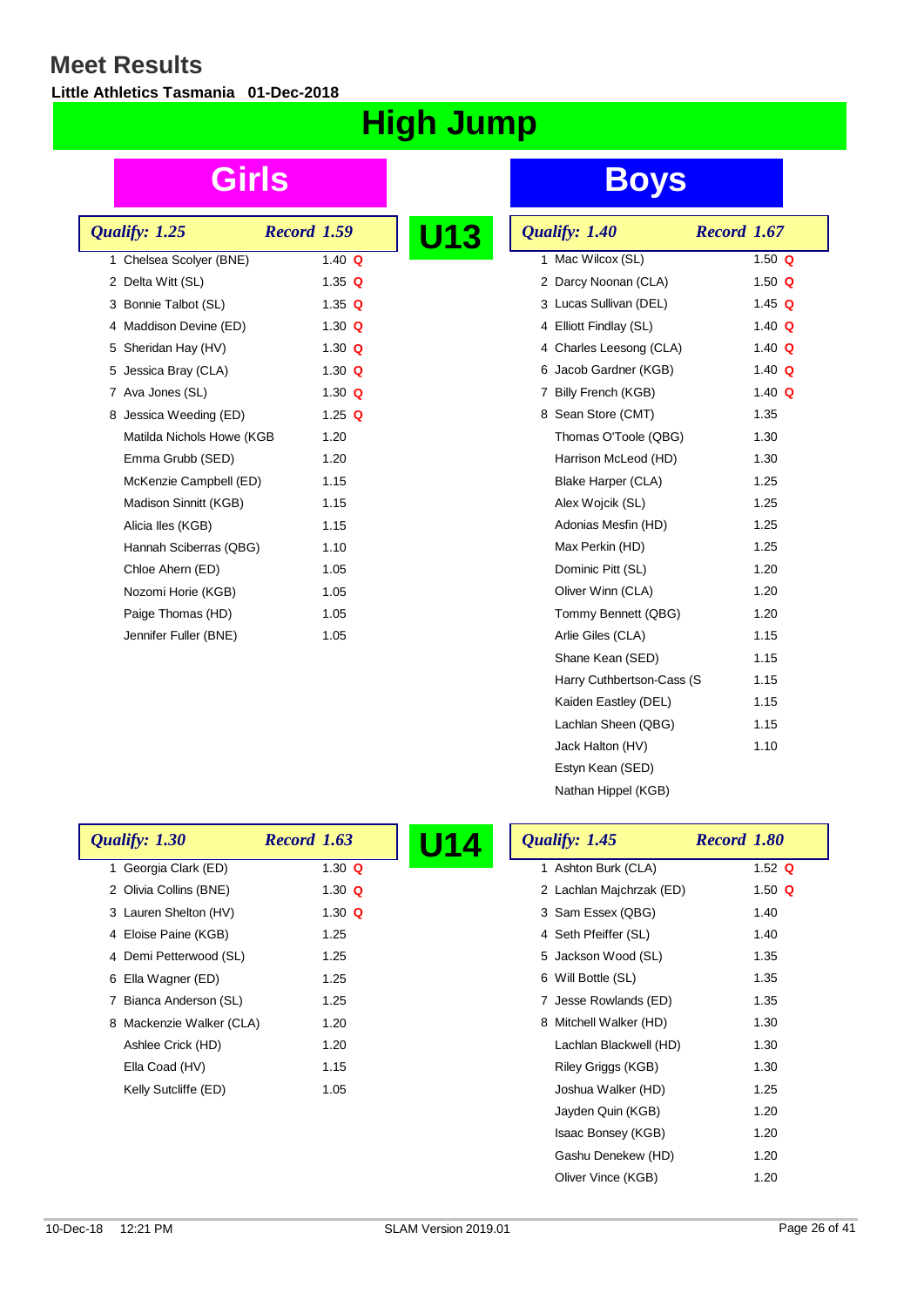**Little Athletics Tasmania 01-Dec-2018**

# **High Jump**

| Qualify: 1.4               | <b>Record 1.65</b> | U15 |
|----------------------------|--------------------|-----|
| 1 Beth Dobbie (KGB)        | 1.42 $\Omega$      |     |
| 2 Natalia Leszczynski (ED) | 1.40 $\Omega$      |     |
| 3 Amie Broad (WC)          | 1.35               |     |
| 4 Sophie Roberts (SL)      | 1.25               |     |
| 5 Olivia Read (CLA)        | 1.25               |     |
| 6 Frances Reid (QBG)       | 1.20               |     |
| 7 Keeley Burns (HD)        | 1.15               |     |

| U15 | Qualify: 1.50              | Record 1.85 |  |
|-----|----------------------------|-------------|--|
|     | 1 Nash Digney (WC)         | 1.65 Q      |  |
|     | 2 Braidy Simpson (ED)      | 1.60 $Q$    |  |
|     | 3 Max Brideson (HD)        | 1.60 $Q$    |  |
|     | 4 Matthew Shelverton (KGB) | 1.50 $Q$    |  |
|     | 4 Jakob Quarrell (ED)      | 1.50 $Q$    |  |
|     | 6 Caleb Kirkpatrick (HV)   | 1.50 $Q$    |  |
|     | Blair Garwood (ED)         | 1.40        |  |
|     | 8 William Robertson (CLA)  | 1.40        |  |
|     | Heath Kean (SED)           | 1.20        |  |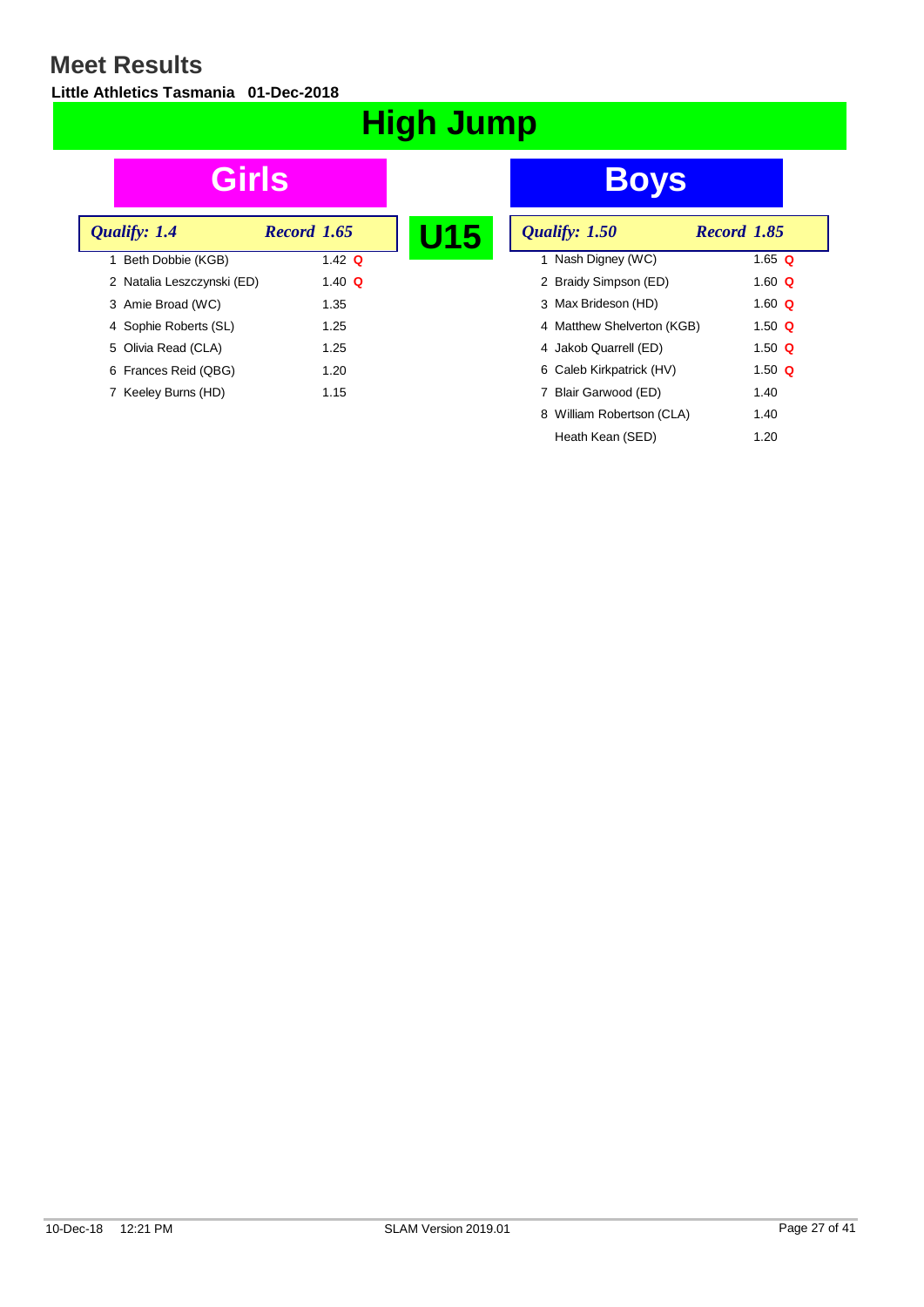**Little Athletics Tasmania 01-Dec-2018**

# **Triple Jump**

|   | Qualify: 7.80               | <b>Record</b> 9.73 |          |  |
|---|-----------------------------|--------------------|----------|--|
| 1 | Amelia Steedman (QBG)       |                    | $8.39$ Q |  |
|   | 2 Bailey Van Den Broek (HV) |                    | $8.21$ Q |  |
|   | 3 Maighan Arnold (CLA)      |                    | 7.76     |  |
|   | 4 Mikaila Pedder (CLA)      |                    | 7.71     |  |
|   | 5 Evie Bingham (HD)         |                    | 7.65     |  |
|   | 6 Arielle Cannell (HD)      |                    | 7.64     |  |
| 7 | Georgia Harmey (SL)         |                    | 7.60     |  |
|   | 8 Lily Smith (SL)           |                    | 7.52     |  |
|   | Annabella Burt (HD)         |                    | 7.30     |  |
|   | Matilda Jelkic (CMT)        |                    | 7.15     |  |
|   | Abbii Lloyd-Bostock (SL)    |                    | 7.01     |  |
|   | Mackenzie Graves (CLA)      |                    | 6.96     |  |
|   | Bella Shaw (SL)             |                    | 6.72     |  |
|   | Gabby Hay (HV)              |                    | 6.65     |  |
|   | Ava Murfet (SL)             |                    | 6.63     |  |
|   | Holly Richardson (CLA)      |                    | 6.56     |  |
|   | Emily Knaggs (SL)           |                    | 5.74     |  |
|   | Charli Hamill (BNE)         |                    | 5.55     |  |
|   | Cassie Iles (KGB)           |                    | 5.11     |  |
|   | Bailey Baker (HD)           |                    | 5.09     |  |
|   | Ruby Matthews (HV)          |                    | 4.96     |  |
|   | Annie Halton (HV)           |                    | 4.65     |  |
|   | Millara Howe (SED)          |                    | 4.62     |  |

| Qualify: 8.30           | Record 9.60 |
|-------------------------|-------------|
| Isaac Dixon (CLA)<br>1. | $9.27$ Q    |
| 2 George Leesong (CLA)  | 8.54 $Q$    |
| 3 Brendan Cook (CLA)    | 8.43 $Q$    |
| 4 Barney Wilcox (SL)    | 8.16        |
| 5 Austin Hughes (HV)    | 8.12        |
| 6 Noah Leesong (CLA)    | 8.11        |
| 7 Lucas Brady (CLA)     | 8.10        |
| 8 Xavier Leauma (CLA)   | 7.97        |
| Hugo Sullivan (DEL)     | 7.93        |
| Zack Neil (HV)          | 7.89        |
| Mason Sinnitt (KGB)     | 7.77        |
| Kodi Quarrell (ED)      | 7.67        |
| Croyden Smith (BNE)     | 7.45        |
| Bradley Wicks (SL)      | 7.44        |
| Shaun White (ED)        | 7.33        |
| Charlie Blackwood (QBG) | 7.19        |
| Tom Geappen (CLA)       | 7.16        |
| William Pereira (KGB)   | 7.14        |
| Luke Mckenzie (LFD)     | 6.99        |
| Nikolai Costa (HD)      | 6.70        |
| Jake Sims (ED)          | 6.56        |
| Sebastien Archer (CLA)  | 6.15        |
| Rhys Arnott (HD)        | 6.14        |
| Nicholas Chivers (CLA)  |             |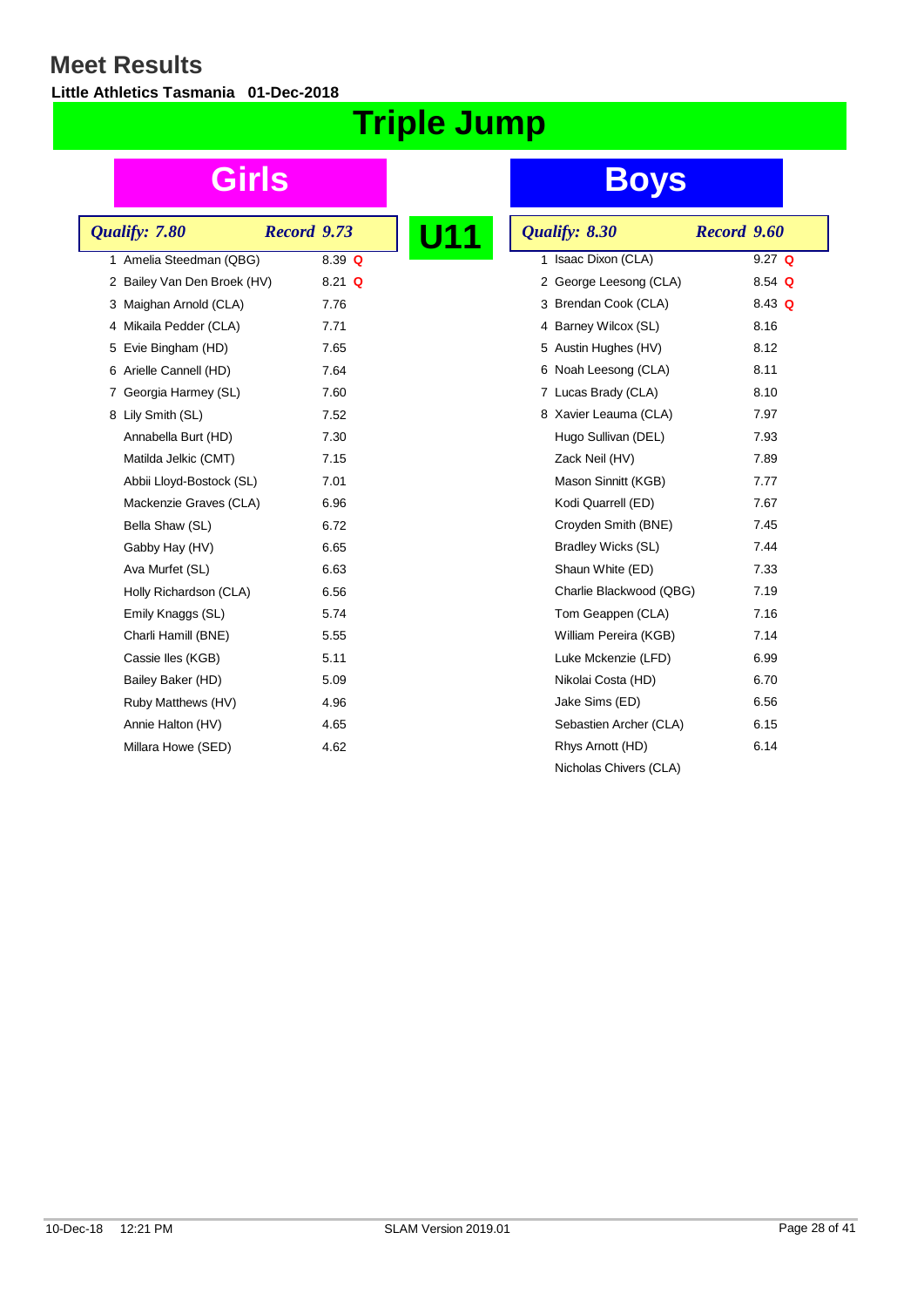**Little Athletics Tasmania 01-Dec-2018**

# **Triple Jump**

| Qualify: 8.30               | <b>Record 10.45</b> | U12 |
|-----------------------------|---------------------|-----|
| 1 Maggie Steele (QBG)       | $9.10 \Omega$       |     |
| 2 Isobel Gray (HD)          | 8.74 Q              |     |
| 3 Millie Richardson (ED)    | 8.43 $Q$            |     |
| 4 Neve Hagan (KGB)          | 8.22                |     |
| 5 Blaise Fitzallen (SL)     | 8.09                |     |
| 6 Charlotte Auksorius (CLA) | 7.76                |     |
| 7 Amelia Milne (SED)        | 7.48                |     |
| 8 Lucy Job (HV)             | 7.46                |     |
| Penny Geappen (CLA)         | 7.40                |     |
| Bella Quin (KGB)            | 7.34                |     |
| Jessica Kean (SED)          | 6.83                |     |
| Hannah Sheen (QBG)          | 6.41                |     |
| Lily Harper (CLA)           | 6.40                |     |
| Breeanna Wright (HD)        | 6.00                |     |
| Robyn Luttrell (BNE)        | 5.58                |     |
| Poppy Leditschke (KGB)      | 5.27                |     |
| Emily Dale (KGB)            |                     |     |
|                             |                     |     |

| <u> 12</u> | Qualify: 8.90            | <b>Record 10.33</b> |
|------------|--------------------------|---------------------|
|            | Bowen Clemens (BNE)<br>1 | $9.76$ Q            |
|            | 2 Blake Doyle (HV)       | $9.49$ Q            |
|            | 3 Travis Round (QBG)     | 8.84                |
|            | 4 Harrison Nichols (KGB) | 8.81                |
|            | 5 Hunter Thorpe (HV)     | 8.71                |
|            | Jackson Vukic (HD)<br>6  | 8.63                |
|            | 7 Marcus Gale (HD)       | 8.44                |
|            | 8 Hudson Hughes (HV)     | 8.26                |
|            | Riley Blackwell (ED)     | 7.87                |
|            | Euan Best (LTN)          | 7.82                |
|            | Nate Howcroft (CLA)      | 7.79                |
|            | Luke Beard (CLA)         | 7.63                |
|            | Jonty Hamill (BNE)       | 7.52                |
|            | Callum Segger (BNE)      | 7.46                |
|            | Jade Clark (ED)          | 7.44                |
|            | Austin Chaffey (HD)      | 7.27                |
|            | Darcy Pamplin (HD)       | 7.21                |
|            | Ben Neely (HD)           | 7.17                |
|            | Ewan Anderson (HD)       | 7.14                |
|            | Jack Hemsley (CMT)       | 7.06                |
|            | Oliver Morgan (HD)       | 6.83                |
|            | Ryan Hemsley (CMT)       | 5.71                |
|            |                          |                     |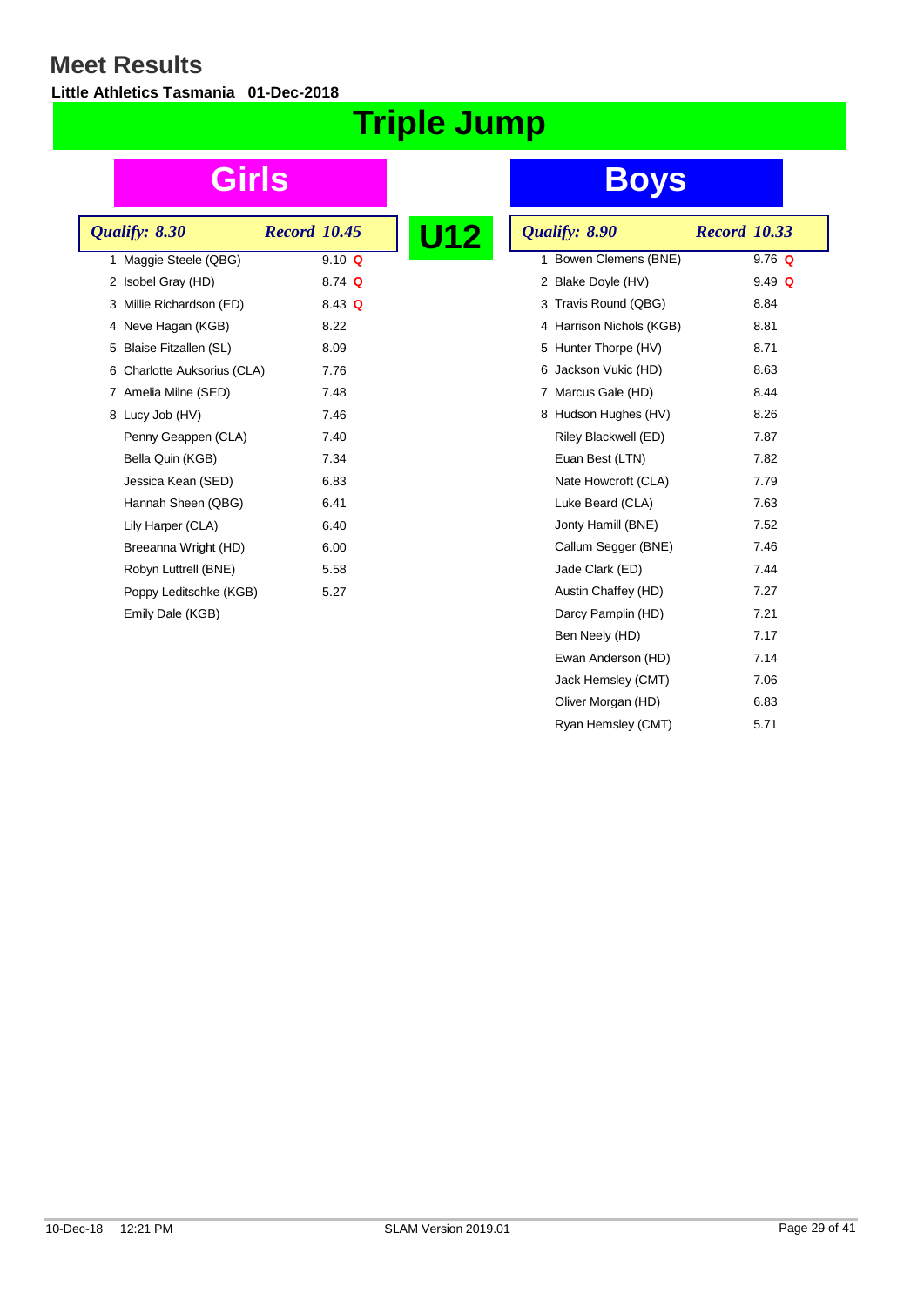**Little Athletics Tasmania 01-Dec-2018**

## **Discus**

| Qualify: 9.50                | <b>Record 18.66</b> |  |
|------------------------------|---------------------|--|
| Hunter Fitzallen (SL)<br>1   | 12.04 $\Omega$      |  |
| 2 Alexis Harmey (SL)         | 11.01 Q             |  |
| 3 Mia Gilmour (HD)           | 10.78 $Q$           |  |
| 4 Charlotte Dale (KGB)       | 9.41                |  |
| 5 Billie Nelson (CMT)        | 8.92                |  |
| Rori Barwick (SL)<br>6       | 8.90                |  |
| Alyssa Pedder (CLA)<br>7     | 7.10                |  |
| Isabella Blaschke (KGB)<br>8 | 7.06                |  |
| Addison Jelkic (CMT)         | 5.94                |  |
| Grace Claxton (CLA)          | 4.74                |  |
| Ashlin Hagan (KGB)           | 4.31                |  |
| Isabel Leditschke (KGB)      | 4.21                |  |
| Olivia Turner (CLA)          | 4.01                |  |
| Eloise Beard (CLA)           | 4.00                |  |
| Ruby Argee (ED)              | 3.73                |  |
| Emily Gale (HD)              | 3.68                |  |
| Lydia Rayner (HD)            |                     |  |
|                              |                     |  |

| <b>Qualify: 13.50</b>    | <b>Record 21.88</b> |
|--------------------------|---------------------|
| 1 Lewis Thorpe (HV)      | 15.29 $Q$           |
| 2 Kade Barwick (SL)      | 13.58 Q             |
| 3 Kohdi Thomas (HD)      | 12.01               |
| 4 Charlie Arnold (HD)    | 9.74                |
| 5 Oliver Rolls (HD)      | 9.64                |
| 6 Eli Patmore (SL)       | 9.41                |
| 7 Isaac Headlam (HV)     | 8.98                |
| 8 Hamish Dale (KGB)      | 8.77                |
| Samuel Searson (HD)      | 7.58                |
| Lucas Pizzoni (CLA)      | 7.51                |
| Bryce Walkley (SED)      | 7.08                |
| Thomas Macintyre (KGB)   | 6.57                |
| James Coleman (KGB)      | 6.13                |
| Tyler Daun (KGB)         | 5.92                |
| Oscar Nichols Howe (KGB) | 5.54                |
| Blake Oakley (ED)        | 4.68                |
| Levi Bantoft (ED)        | 4.46                |
| Xavier Milne (SED)       | 4.45                |
| Izaak Madden (CMT)       | 2.05                |
| Tyler Johnson (HV)       |                     |
| lucas Carr (KGB)         |                     |
| Henry Reid (QBG)         |                     |
| Ethan Halliwell (KGB)    |                     |
| Elijah Azzopardi (KGB)   |                     |
| Dylan Iles (KGB)         |                     |
|                          |                     |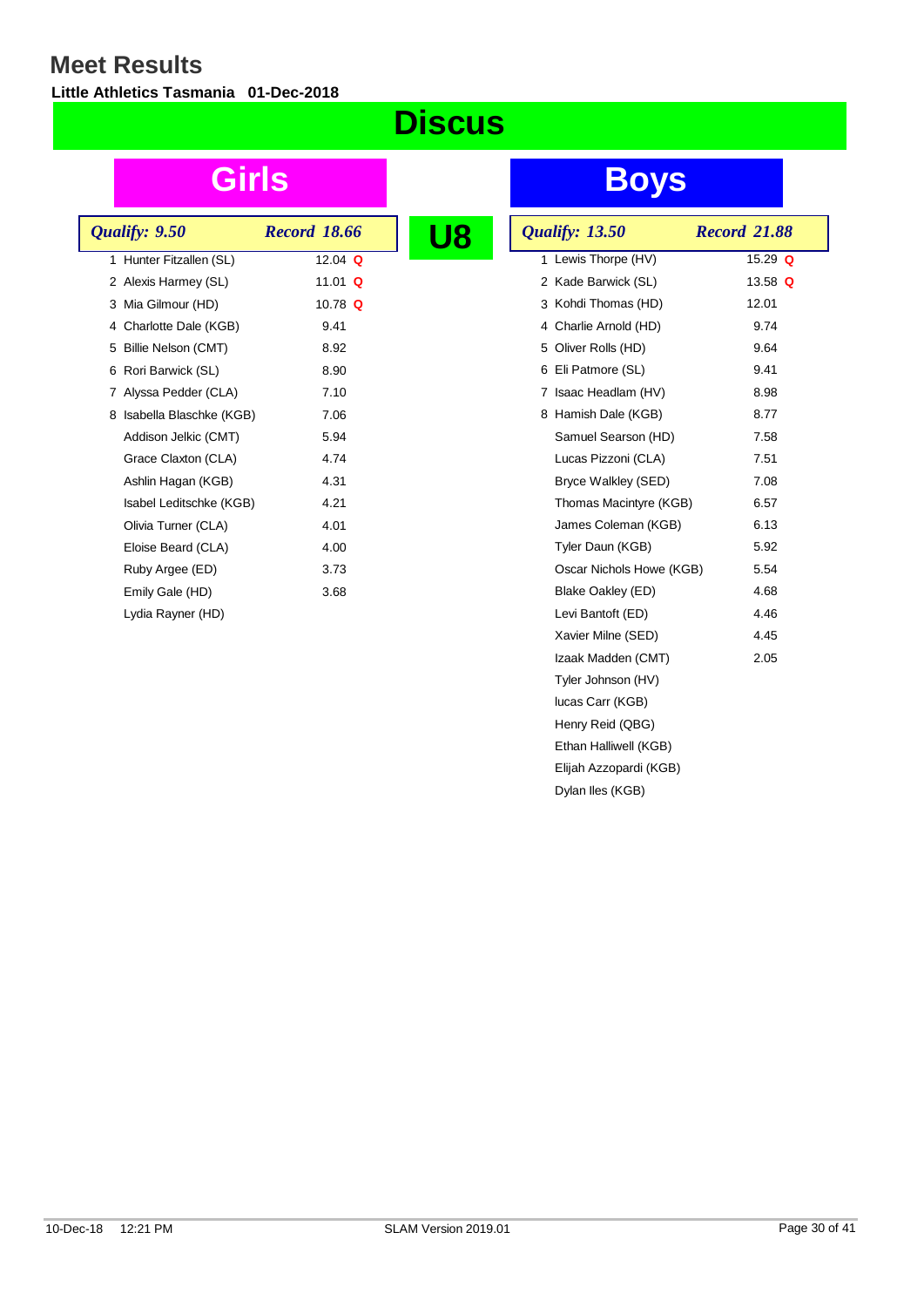**Little Athletics Tasmania 01-Dec-2018**

## **Discus**

|  | Qualify: 12.00           | <b>Record 22.92</b> |  |
|--|--------------------------|---------------------|--|
|  | 1 Sianna Adkins (DPT)    | 18.10 $Q$           |  |
|  | 2 Macy Devine (CLA)      | 13.90 Q             |  |
|  | 3 Chloe Gray (HD)        | 11.47               |  |
|  | 4 Matilda Heddle (HD)    | 10.79               |  |
|  | 5 Palepa Leauma (CLA)    | 10.70               |  |
|  | 6 Savannah Rice (HD)     | 10.43               |  |
|  | 7 Evie Matthews (HV)     | 10.13               |  |
|  | 8 Sophie Jones (KGB)     | 9.64                |  |
|  | Taylah Clark (CMT)       | 8.58                |  |
|  | Milla Johnston (SL)      | 7.87                |  |
|  | Claudia Windsor (QBG)    | 7.62                |  |
|  | Isabelle Richards (HD)   | 7.59                |  |
|  | Emily Hughes (HV)        | 7.51                |  |
|  | Montanna Rowlands (ED)   | 7.44                |  |
|  | Heather Kean (SED)       | 7.07                |  |
|  | Charlotte Pritchard (HD) | 6.93                |  |
|  | Emily Hardie (QBG)       | 6.76                |  |
|  | Florence Blackwood (QBG) | 6.17                |  |
|  | Scarlett Henderson (HD)  | 6.07                |  |
|  | Annabelle McNamara (QB   | 5.35                |  |
|  | Summer Richardson (CLA)  | 5.17                |  |
|  | Paige Nowland (CLA)      | 4.88                |  |
|  | Meg Tilyard (ED)         | 4.62                |  |
|  | Gracie Schofield (HD)    | 4.42                |  |
|  | Maddison Fairfield (SED) | 4.29                |  |
|  | Demi Clark (HD)          | 3.86                |  |
|  | Alice Wright-Meyer (CLA) | 3.30                |  |
|  | Tayla Wright (HD)        | 2.76                |  |
|  |                          |                     |  |

| <b>Qualify: 16.00</b>     | <b>Record 29.64</b> |
|---------------------------|---------------------|
| 1 Jude Pamplin (HD)       | 13.39               |
| 2 Jude Archer (CLA)       | 11.39               |
| 3 James Gale (HD)         | 10.68               |
| 4 Thomas Davie (SL)       | 10.48               |
| 5 Jaspa Bingham (HD)      | 10.08               |
| 6 Solomon Boyle (SL)      | 10.02               |
| 7 Maxwell Kean (SED)      | 9.08                |
| 8 Edward Steedman (QBG)   | 8.80                |
| Hudson Murfet (SL)        | 8.51                |
| Kingston Vukic (HD)       | 7.92                |
| Jasper Delaney (HD)       | 7.90                |
| Hamish Williams (SL)      | 7.31                |
| Elliott Milne (SED)       | 6.98                |
| Hamish Zegveld (CLA)      | 6.02                |
| Archie Dixon (CLA)        | 5.40                |
| Jack Clark-Sullivan (CLA) |                     |
| Sam Collins (BNE)         |                     |
| Phoenix Howard (SL)       |                     |
|                           |                     |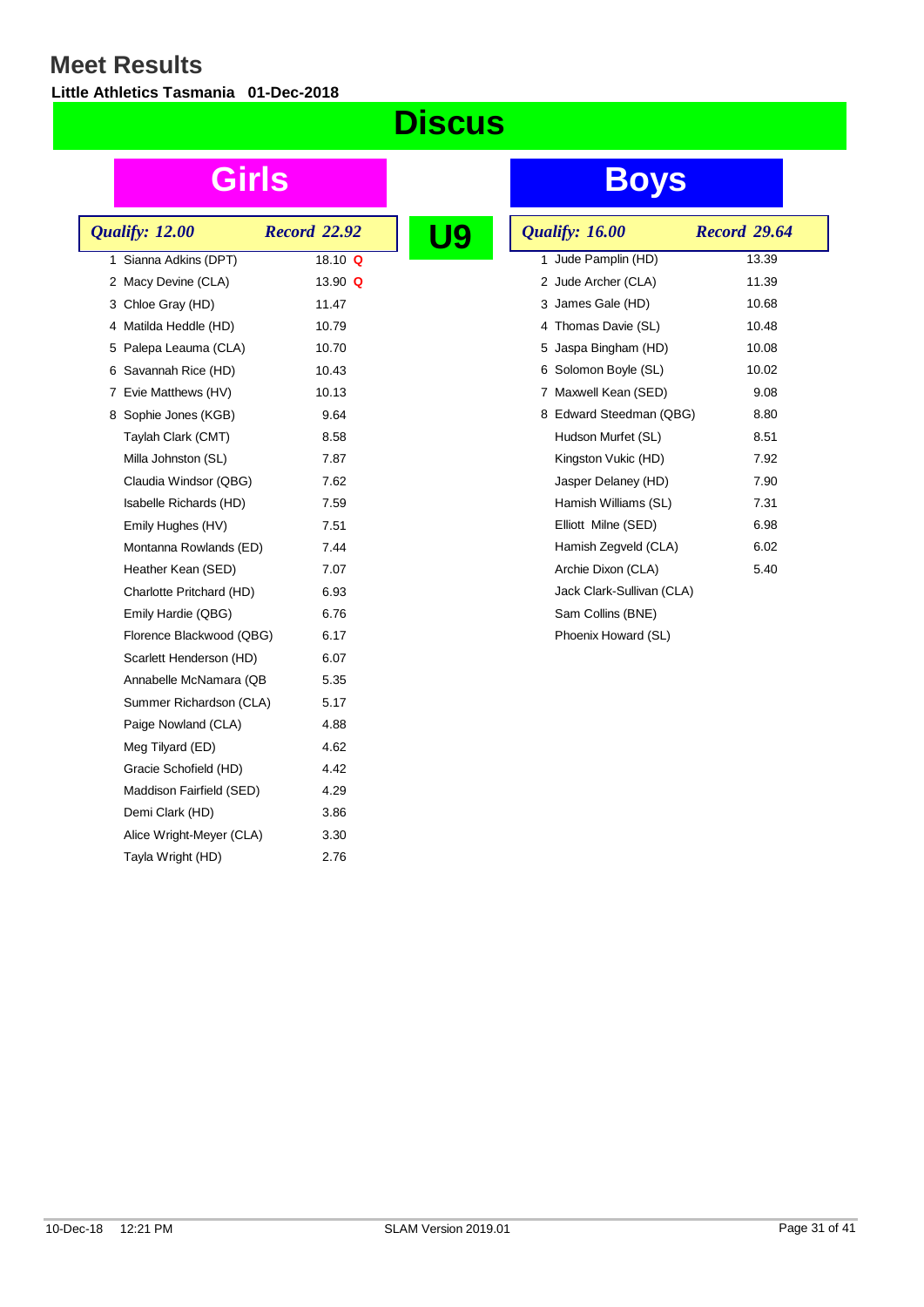**Little Athletics Tasmania 01-Dec-2018**

## **Discus**

|  | <b>Qualify: 14.50</b>    | <b>Record</b> 0 |  |
|--|--------------------------|-----------------|--|
|  | 1 Arielle Cannell (HD)   | $23.87$ Q       |  |
|  | 2 Gabby Hay (HV)         | $20.41$ Q       |  |
|  | 3 Ava Murfet (SL)        | 20.09 Q         |  |
|  | 4 Maighan Arnold (CLA)   | 19.94 $Q$       |  |
|  | 5 Mackenzie Graves (CLA) | 14.79 $Q$       |  |
|  | 6 Charli Hamill (BNE)    | 14.62 $\Omega$  |  |
|  | 7 Lily Smith (SL)        | 14.48           |  |
|  | 8 Teliah Green (ED)      | 14.36           |  |
|  | Holly Richardson (CLA)   | 14.30           |  |
|  | Evie Bingham (HD)        | 13.48           |  |
|  | Annabella Burt (HD)      | 12.85           |  |
|  | Cassie Iles (KGB)        | 12.24           |  |
|  | Emily Knaggs (SL)        | 12.08           |  |
|  | Matilda Jelkic (CMT)     | 11.97           |  |
|  | Abbii Lloyd-Bostock (SL) | 10.88           |  |
|  | Lacey Tilyard (ED)       | 10.66           |  |
|  | Annie Halton (HV)        | 10.46           |  |
|  | Georgia Harmey (SL)      | 10.40           |  |
|  | Bella Shaw (SL)          | 10.34           |  |
|  | Amelia Steedman (QBG)    | 10.32           |  |
|  | Bailey Baker (HD)        | 10.27           |  |
|  | Lucy Milne (SED)         | 8.97            |  |
|  | Imogen Hallett (ED)      | 8.88            |  |
|  | Ruby Matthews (HV)       | 8.01            |  |
|  | Millara Howe (SED)       | 7.04            |  |
|  |                          |                 |  |

| <b>Qualify: 18.50</b>    | <b>Record</b> 0 |
|--------------------------|-----------------|
| Brendan Cook (CLA)<br>1. | 24.30 $Q$       |
| 2 Isaac Dixon (CLA)      | 24.29 $Q$       |
| 3 Austin Hughes (HV)     | 18.52 $Q$       |
| 4 Hugo Sullivan (DEL)    | 18.17           |
| 5 Barney Wilcox (SL)     | 18.02           |
| Xavier Leauma (CLA)<br>6 | 16.93           |
| 7 Jake Sims (ED)         | 16.83           |
| 8 Bradley Wicks (SL)     | 16.36           |
| Noah Leesong (CLA)       | 15.95           |
| George Leesong (CLA)     | 15.73           |
| William Pereira (KGB)    | 15.05           |
| Rhys Arnott (HD)         | 14.30           |
| Zack Neil (HV)           | 13.85           |
| Kodi Quarrell (ED)       | 13.60           |
| Mason Sinnitt (KGB)      | 13.44           |
| Croyden Smith (BNE)      | 13.36           |
| Lucas Brady (CLA)        | 13.30           |
| Sebastien Archer (CLA)   | 13.10           |
| Charlie Blackwood (QBG)  | 13.06           |
| Luke Mckenzie (LFD)      | 12.03           |
| Tom Geappen (CLA)        | 11.72           |
| Nicholas Chivers (CLA)   | 11.12           |
| Nikolai Costa (HD)       | 11.10           |
| Shaun White (ED)         | 11.06           |
|                          |                 |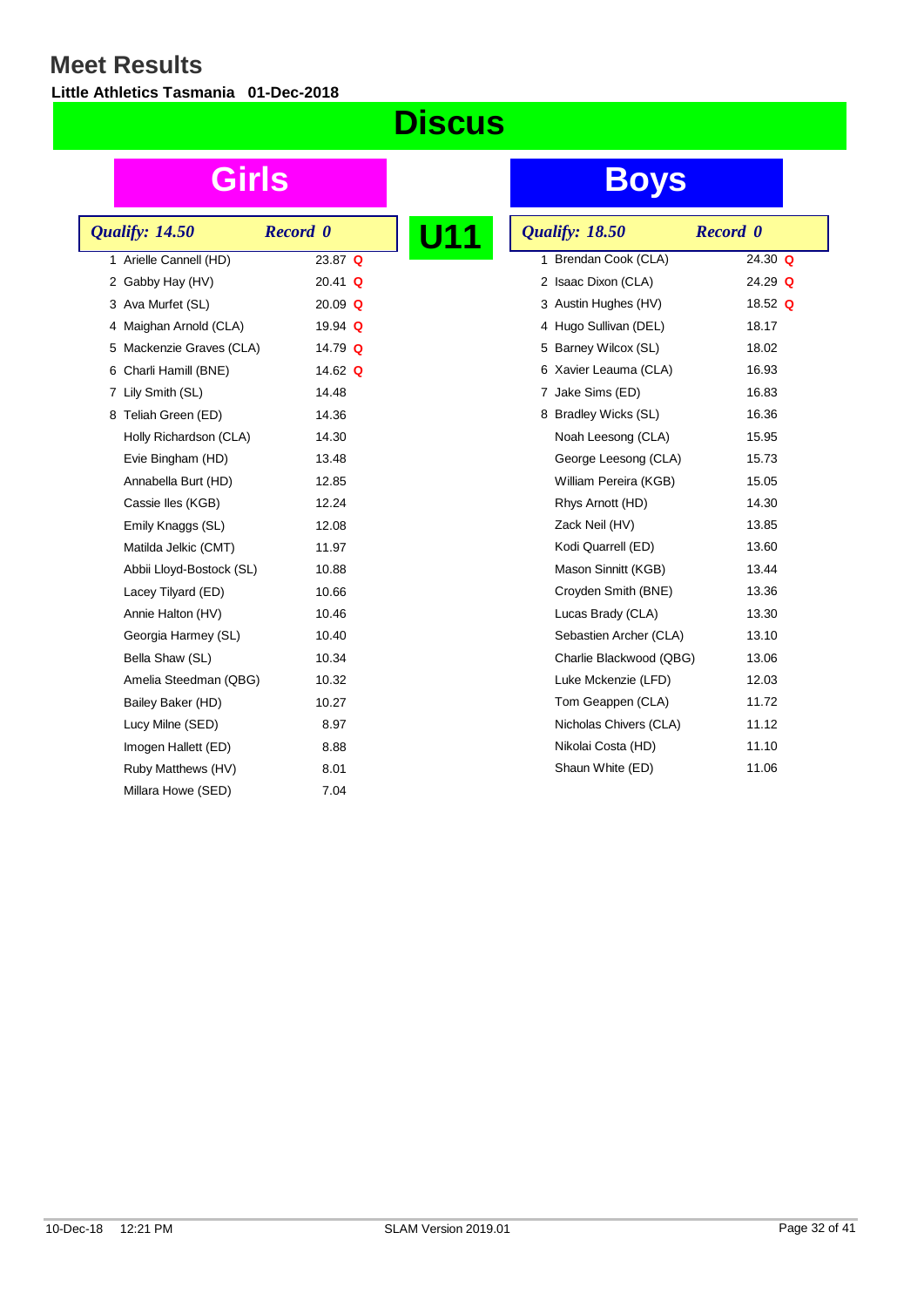**Little Athletics Tasmania 01-Dec-2018**

## **Discus**

| <b>Qualify: 19.00</b>     | <b>Record 36.56</b> |  |
|---------------------------|---------------------|--|
| 1 Chelsea Scolyer (BNE)   | 32.68 $Q$           |  |
| 2 Jessica Bray (CLA)      | $26.98$ Q           |  |
| 3 Kate Healer (SL)        | $25.26$ Q           |  |
| 4 Georgia Gillow (SL)     | $22.20$ Q           |  |
| 5 Sheridan Hay (HV)       | 20.39 $Q$           |  |
| 6 Ava Jones (SL)          | 14.84               |  |
| 7 Maddison Devine (ED)    | 13.99               |  |
| 8 Lila Phillips (CLA)     | 13.67               |  |
| Bonnie Talbot (SL)        | 13.57               |  |
| Chloe Ahern (ED)          | 13.55               |  |
| Madison Sinnitt (KGB)     | 13.37               |  |
| Delta Witt (SL)           | 13.09               |  |
| Abbey Geappen (CLA)       | 10.74               |  |
| Alicia lles (KGB)         | 10.73               |  |
| Rachel Williams (BNE)     | 10.44               |  |
| Paige Thomas (HD)         | 9.89                |  |
| McKenzie Campbell (ED)    | 9.76                |  |
| Matilda Nichols Howe (KGB | 9.74                |  |
| Hannah Sciberras (QBG)    | 9.40                |  |
| Jessica Weeding (ED)      | 9.22                |  |
| Lucy McNamara (QBG)       | 8.73                |  |
| Zoe Henley (CLA)          | 8.23                |  |
| Taylor Cruse (HD)         | 8.10                |  |
| Zoe Van Riet (KGB)        | 7.79                |  |
| Nozomi Horie (KGB)        | 7.34                |  |
|                           |                     |  |

| <b>U13</b> | Qualify: 22.00              | <b>Record</b> 0 |
|------------|-----------------------------|-----------------|
|            | 1 Elliott Findlay (SL)      | 31.06 $Q$       |
|            | 2 Darcy Noonan (CLA)        | 30.71 $Q$       |
|            | 3 Harrison McLeod (HD)      | $26.81$ Q       |
|            | 4 Mac Wilcox (SL)           | 26.07 $Q$       |
|            | 5 Harry Cuthbertson-Cass (S | $25.47$ Q       |
|            | 6 Arlie Giles (CLA)         | 23.80 $Q$       |
|            | 7 Billy French (KGB)        | 23.29 $Q$       |
|            | 8 Dominic Pitt (SL)         | 20.81           |
|            | Alex Wojcik (SL)            | 18.41           |
|            | Neo Witt (SL)               | 18.22           |
|            | Shane Kean (SED)            | 18.10           |
|            | Jacob Gardner (KGB)         | 17.71           |
|            | Lucas Sullivan (DEL)        | 16.75           |
|            | Charles Leesong (CLA)       | 16.41           |
|            | Blake Harper (CLA)          | 15.77           |
|            | Kaiden Eastley (DEL)        | 15.39           |
|            | Max Geappen (CLA)           | 15.31           |
|            | Oliver Winn (CLA)           | 14.26           |
|            | Tommy Bennett (QBG)         | 12.91           |
|            | Lachlan Sheen (QBG)         | 12.86           |
|            | Max Perkin (HD)             | 12.78           |
|            | Estyn Kean (SED)            | 12.45           |
|            | Sean Store (CMT)            | 10.87           |
|            | Adonias Mesfin (HD)         | 10.57           |
|            | Thomas O'Toole (QBG)        | 8.32            |
|            | Jack Halton (HV)            | 4.70            |
|            | Nathan Hippel (KGB)         |                 |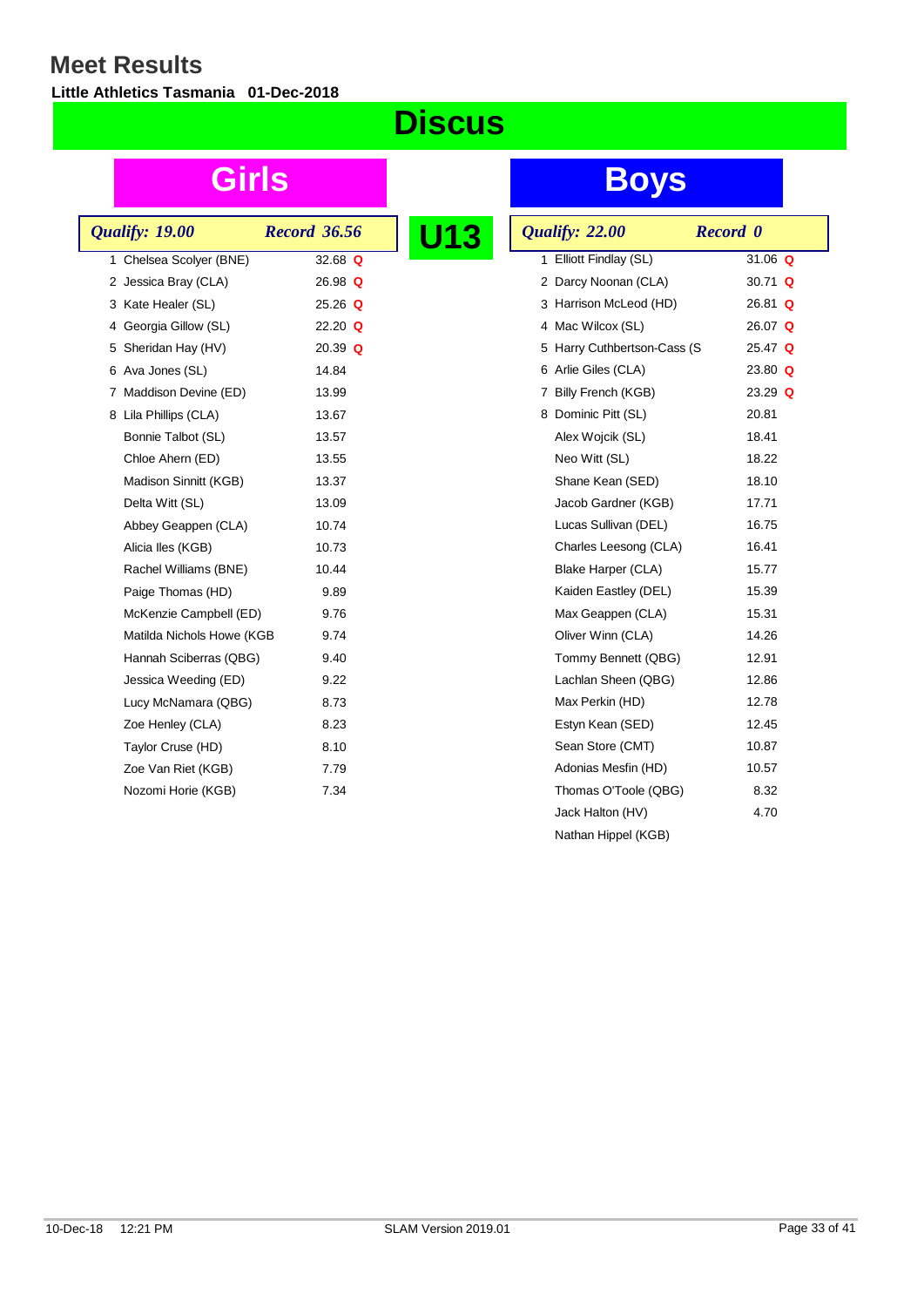$\lceil$ 

**Little Athletics Tasmania 01-Dec-2018**

### **Shot Put**

| Qualify: 2.9                 | <b>Record</b> 3.73 | U6 |
|------------------------------|--------------------|----|
| 1 Lucy Halton (HV)           | 3.16 Q             |    |
| 2 Isla Direen (HV)           | 2.50               |    |
| 3 Sapphire Kean (SED)        | 2.20               |    |
| 4 Elegra Zegveld (CLA)       | 2.19               |    |
| 5 Lyla Fairfield (SED)       | 2.11               |    |
| 6 Darci Doyle (HV)           | 1.87               |    |
| 7 Brooke Thomas (HD)         | 1.83               |    |
| 8 Madison Clark-Sullivan (CL | 1.69               |    |
| Violet Geappen (CLA)         | 1.63               |    |

## **Girls Boys**

| 6 | Qualify: 3.8           | Record 4.38 |      |
|---|------------------------|-------------|------|
|   | 1 Cooper Gordon (HV)   |             | 3.16 |
|   | 2 Jobe Nowland (CLA)   |             | 3.08 |
|   | 3 Ned Heddle (HD)      |             | 3.06 |
|   | 4 Adam Hemsley (CMT)   |             | 2.98 |
|   | 5 Rudy Lawler (BNE)    |             | 2.83 |
|   | 6 Felix Bingham (HD)   |             | 2.82 |
|   | 7 Jake Strong (KGB)    |             | 2.77 |
|   | 8 Issac Lovell (HV)    |             | 2.75 |
|   | Ronan Henderson (HD)   |             | 2.67 |
|   | Albert Headlam (HV)    |             | 2.35 |
|   | Dominic Pereira (KGB)  |             | 2.27 |
|   | Aston Williams (CLA)   |             | 2.20 |
|   | Patrick Morse (KGB)    |             | 2.19 |
|   | Lachlan House (CLA)    |             | 2.13 |
|   | Conner Richardson (HD) |             | 2.10 |
|   | Leo Vanderstaay (HD)   |             | 2.06 |
|   | Xavier Clark (HD)      |             | 1.99 |
|   | Miles Peyper (HD)      |             | 1.68 |
|   | Alex Pritchard (HD)    |             | 1.65 |

| Qualify: 3.5              | Record 6.15 | Qualify: 4.6           | Record 7.62 |
|---------------------------|-------------|------------------------|-------------|
| 1 Verity Kirkpatrick (HV) | 4.21 $Q$    | 1 Rupert Williams (SL) | 3.86        |
| 2 Eliza Davie (SL)        | 3.64 $Q$    | 2 Jacob Morse (KGB)    | 3.70        |
| 3 Jayde Woods (HV)        | 3.13        | 3 Casey Pfeiffer (SL)  | 3.45        |
| 4 Isabella Warn (HV)      | 3.13        | 4 Flynn Leesong (CLA)  | 3.33        |
| 5 Isla Prebble (CLA)      | 2.99        | 5 Hugo Shadbolt (CMT)  | 3.25        |
| 6 Kelsey Burdon (ED)      | 2.82        | 6 Ryan Thomas (QBG)    | 3.17        |
| 7 Hazel Richards (HD)     | 2.70        | 7 Jake Burt (HD)       | 3.13        |
| 8 Asha Eastley (DEL)      | 2.60        | 8 Sid Perrett (HD)     | 3.03        |
| Ameliah Bartels (ED)      | 2.40        | Ryan Cowen (HV)        | 3.03        |
| Lucette Crombie (KGB)     | 2.25        | Oliver Garland (CLA)   | 2.84        |
| Pippa Harmey (SL)         | 2.20        | Walter Fish (QBG)      | 2.61        |
| Erinn Smith (HV)          | 1.84        | Hunter Rolls (CMT)     | 2.59        |
| Lily Webster (ED)         | 1.75        | Patrick Ladd (HD)      | 2.24        |
| Ashley Hancock (HD)       | 1.66        |                        |             |
| Ella Cole (HD)            | 1.57        |                        |             |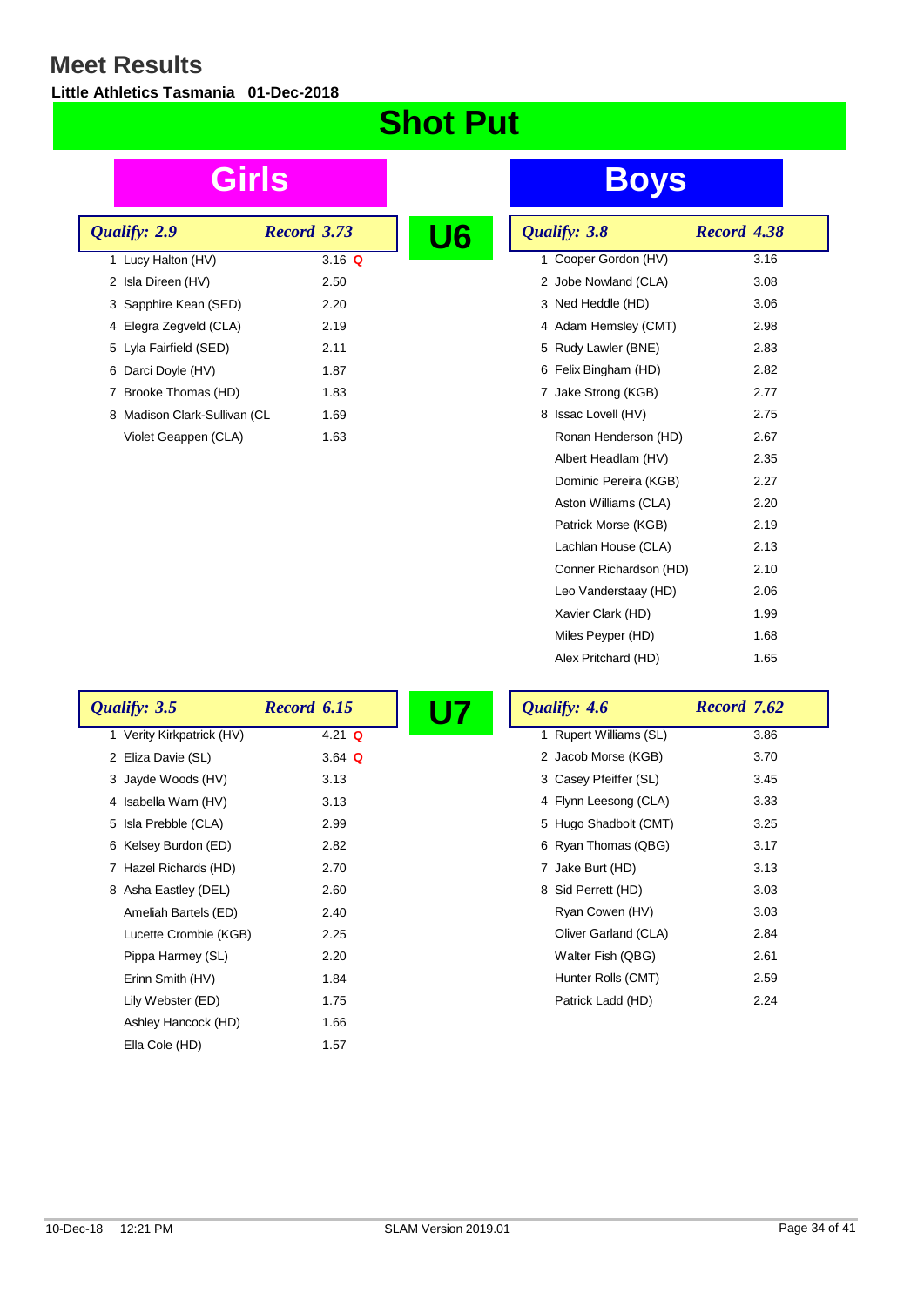**Little Athletics Tasmania 01-Dec-2018**

## **Shot Put**

| Qualify: 4.60            | <b>Record 7.34</b> |  |
|--------------------------|--------------------|--|
|                          |                    |  |
| 1 Sianna Adkins (DPT)    | $6.29$ Q           |  |
| 2 Palepa Leauma (CLA)    | 4.71 Q             |  |
| 3 Chloe Gray (HD)        | 4.35               |  |
| 4 Savannah Rice (HD)     | 4.16               |  |
| 5 Matilda Heddle (HD)    | 4.11               |  |
| 6 Emily Hughes (HV)      | 3.98               |  |
| 7 Evie Matthews (HV)     | 3.93               |  |
| 8 Paige Nowland (CLA)    | 3.85               |  |
| Tayla Wright (HD)        | 3.69               |  |
| Scarlett Henderson (HD)  | 3.69               |  |
| Claudia Windsor (QBG)    | 3.66               |  |
| Montanna Rowlands (ED)   | 3.65               |  |
| Summer Richardson (CLA)  | 3.64               |  |
| Charlotte Pritchard (HD) | 3.35               |  |
| Sophie Jones (KGB)       | 3.34               |  |
| Isabelle Richards (HD)   | 3.24               |  |
| Taylah Clark (CMT)       | 3.22               |  |
| Annabelle McNamara (QB   | 3.15               |  |
| Demi Clark (HD)          | 2.90               |  |
| Emily Hardie (QBG)       | 2.89               |  |
| Meg Tilyard (ED)         | 2.89               |  |
| Gracie Schofield (HD)    | 2.86               |  |
| Milla Johnston (SL)      | 2.80               |  |
| Alice Wright-Meyer (CLA) | 2.40               |  |
| Maddison Fairfield (SED) | 2.23               |  |
| Heather Kean (SED)       |                    |  |
| Florence Blackwood (QBG) |                    |  |
|                          |                    |  |

|  | Qualify: 5.60              | Record 9.40 |      |
|--|----------------------------|-------------|------|
|  | 1 Thomas Davie (SL)        |             | 4.82 |
|  | 2 Sebastian Fernandez (HD) |             | 4.66 |
|  | 3 Connor Store (CMT)       |             | 4.18 |
|  | 4 Sam Collins (BNE)        |             | 4.07 |
|  | 5 Jasper Delaney (HD)      |             | 3.94 |
|  | 6 Phoenix Howard (SL)      |             | 3.93 |
|  | 7 Jude Archer (CLA)        |             | 3.92 |
|  | 8 Jude Pamplin (HD)        |             | 3.90 |
|  | Edward Steedman (QBG)      |             | 3.76 |
|  | Hamish Williams (SL)       |             | 3.68 |
|  | Jack Clark-Sullivan (CLA)  |             | 3.67 |
|  | Solomon Boyle (SL)         |             | 3.67 |
|  | Elliott Milne (SED)        |             | 3.65 |
|  | Hamish Zegveld (CLA)       |             | 3.21 |
|  | Jaspa Bingham (HD)         |             | 3.21 |
|  | Kingston Vukic (HD)        |             | 3.08 |
|  | Archie Dixon (CLA)         |             | 2.90 |
|  | Hudson Murfet (SL)         |             | 2.59 |
|  | Maxwell Kean (SED)         |             |      |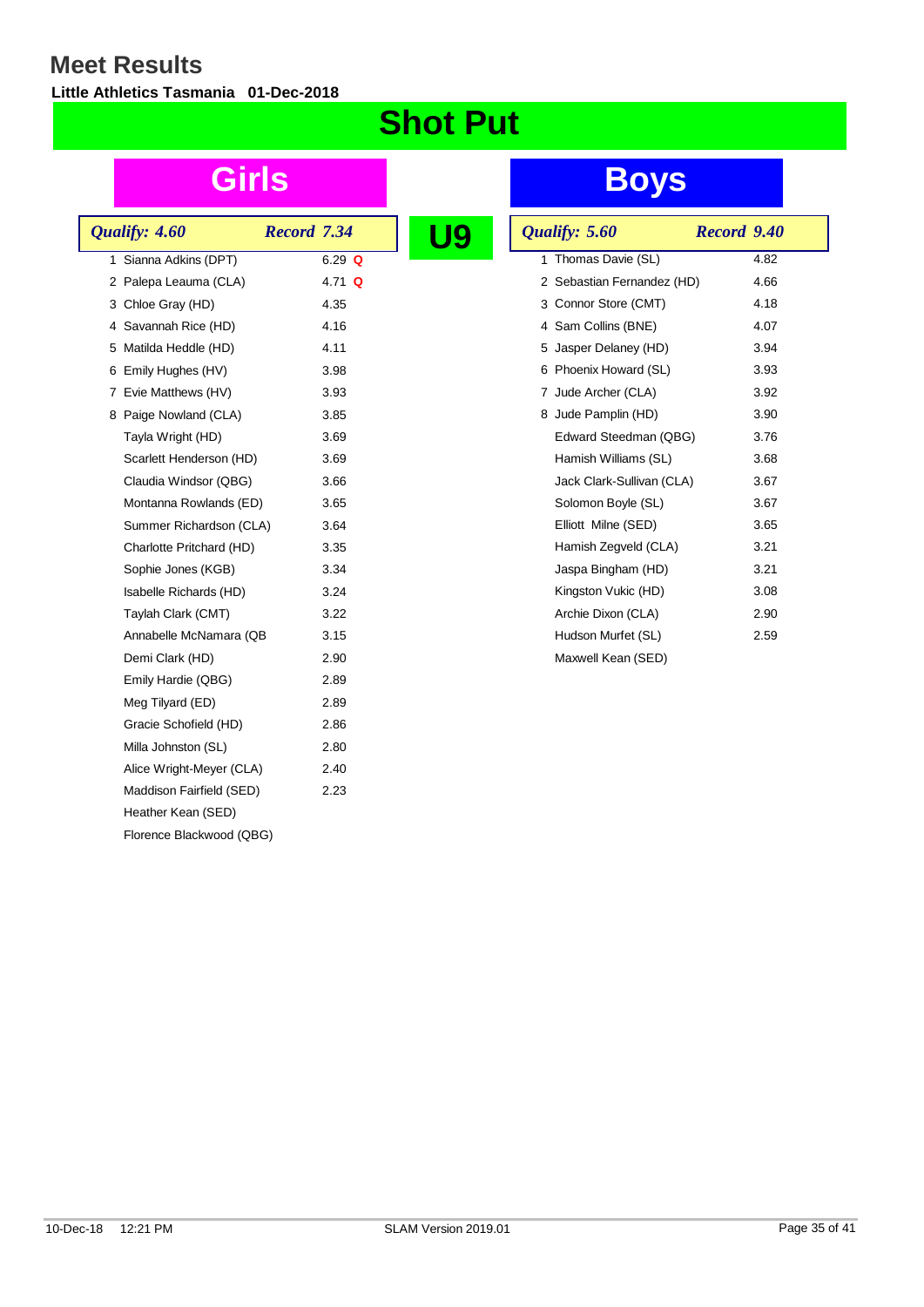**Little Athletics Tasmania 01-Dec-2018**

## **Shot Put**

| Qualify: 6.50                                   | <b>Record 10.26</b> |  |
|-------------------------------------------------|---------------------|--|
|                                                 |                     |  |
| 1 Arielle Cannell (HD)<br>2 Ava Murfet (SL)     | 8.03 Q<br>$7.49$ Q  |  |
| 3 Bailey Van Den Broek (HV)                     | $7.32$ Q            |  |
| 4 Maighan Arnold (CLA)                          | $7.06$ Q            |  |
|                                                 |                     |  |
| 5 Zoe Evans (ED)                                | 6.59 $Q$<br>6.33    |  |
| 6 Gabby Hay (HV)                                |                     |  |
| 7 Georgia Harmey (SL)                           | 5.51<br>5.28        |  |
| 8 Lily Smith (SL)                               | 5.25                |  |
| Amelia Steedman (QBG)<br>Holly Richardson (CLA) | 5.22                |  |
|                                                 |                     |  |
| Bella Shaw (SL)                                 | 5.01                |  |
| Abbii Lloyd-Bostock (SL)                        | 4.92                |  |
| Mackenzie Graves (CLA)                          | 4.85<br>4.84        |  |
| Bailey Baker (HD)                               |                     |  |
| Charli Hamill (BNE)                             | 4.76                |  |
| Emily Knaggs (SL)                               | 4.70<br>4.54        |  |
| Evie Bingham (HD)                               | 4.47                |  |
| Matilda Jelkic (CMT)                            |                     |  |
| Lucy Milne (SED)                                | 4.45                |  |
| Annabella Burt (HD)                             | 4.41                |  |
| Cassie Iles (KGB)                               | 3.91<br>3.87        |  |
| Annie Halton (HV)                               |                     |  |
| Teliah Green (ED)                               | 3.62                |  |
| Ruby Matthews (HV)                              | 3.58                |  |
| Lacey Tilyard (ED)                              | 3.41<br>3.35        |  |
| Mikaila Pedder (CLA)                            | 3.34                |  |
| Millara Howe (SED)<br>Imogen Hallett (ED)       | 2.95                |  |
|                                                 |                     |  |

| 11 |   | Qualify: 7.20             | <b>Record 12.04</b> |          |
|----|---|---------------------------|---------------------|----------|
|    |   | 1 Xavier Leauma (CLA)     |                     | $7.79$ Q |
|    | 2 | Isaac Dixon (CLA)         |                     | 7.12     |
|    |   | 3 Kodi Quarrell (ED)      |                     | 6.37     |
|    |   | 4 Charlie Blackwood (QBG) |                     | 6.27     |
|    |   | 5 Bradley Wicks (SL)      |                     | 6.22     |
|    |   | 6 Hugo Sullivan (DEL)     |                     | 6.18     |
|    | 7 | William Pereira (KGB)     |                     | 6.16     |
|    | 8 | Mason Sinnitt (KGB)       |                     | 5.83     |
|    |   | Austin Hughes (HV)        |                     | 5.50     |
|    |   | Jake Sims (ED)            |                     | 5.40     |
|    |   | Sebastien Archer (CLA)    |                     | 5.22     |
|    |   | Barney Wilcox (SL)        |                     | 5.01     |
|    |   | Croyden Smith (BNE)       |                     | 4.60     |
|    |   | Shaun White (ED)          |                     | 4.58     |
|    |   | Rhys Arnott (HD)          |                     | 4.44     |
|    |   | Nikolai Costa (HD)        |                     | 3.56     |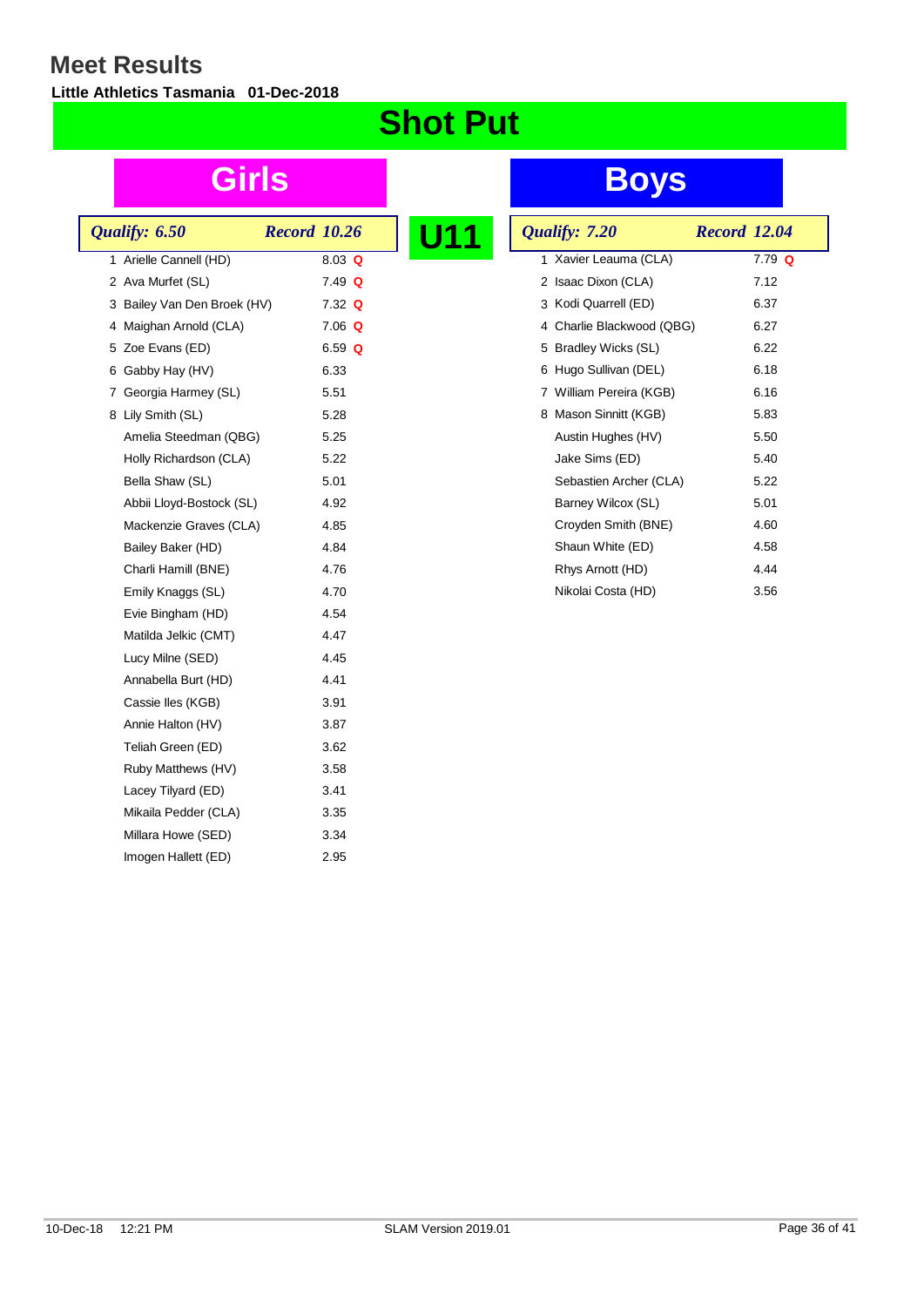**Little Athletics Tasmania 01-Dec-2018**

## **Shot Put**

|  | Qualify: 7.00               | <b>Record 11.58</b> |          |  |
|--|-----------------------------|---------------------|----------|--|
|  | 1 Kate Healer (SL)          |                     | $8.81$ Q |  |
|  | 2 Chelsea Scolyer (BNE)     |                     | 8.34 Q   |  |
|  | 3 Jessica Bray (CLA)        |                     | $7.50$ Q |  |
|  | 4 Georgia Gillow (SL)       |                     | $7.24$ Q |  |
|  | 5 Jennifer Fuller (BNE)     |                     | 6.89     |  |
|  | 6 Maddison Devine (ED)      |                     | 6.54     |  |
|  | 7 Jessica Weeding (ED)      |                     | 6.44     |  |
|  | 8 Matilda Nichols Howe (KGB |                     | 6.04     |  |
|  | Ava Jones (SL)              |                     | 5.96     |  |
|  | Lila Phillips (CLA)         |                     | 5.90     |  |
|  | Delta Witt (SL)             |                     | 5.76     |  |
|  | Sheridan Hay (HV)           |                     | 5.44     |  |
|  | Alicia lles (KGB)           |                     | 5.41     |  |
|  | Bonnie Talbot (SL)          |                     | 5.34     |  |
|  | Madison Sinnitt (KGB)       |                     | 5.04     |  |
|  | Chloe Ahern (ED)            |                     | 4.78     |  |
|  | Abbey Geappen (CLA)         |                     | 4.51     |  |
|  | McKenzie Campbell (ED)      |                     | 4.43     |  |
|  | Hannah Sciberras (QBG)      |                     | 4.40     |  |
|  | Lucy McNamara (QBG)         |                     | 4.31     |  |
|  | Zoe Henley (CLA)            |                     | 4.01     |  |
|  | Taylor Cruse (HD)           |                     | 3.86     |  |
|  | Rachel Williams (BNE)       |                     | 3.83     |  |
|  | Paige Thomas (HD)           |                     | 3.81     |  |
|  | Zoe Van Riet (KGB)          |                     | 3.42     |  |
|  | Nozomi Horie (KGB)          |                     | 3.01     |  |
|  |                             |                     |          |  |

| <b>13</b> | Qualify: 8.50             | <b>Record 14.61</b> |
|-----------|---------------------------|---------------------|
|           | 1 Elliott Findlay (SL)    | 10.99 Q             |
|           | 2 Darcy Noonan (CLA)      | $9.14$ Q            |
|           | 3 Harrison McLeod (HD)    | 8.96 $Q$            |
|           | 4 Mac Wilcox (SL)         | 8.31                |
|           | 5 Arlie Giles (CLA)       | 8.04                |
|           | 6 Charles Leesong (CLA)   | 8.02                |
|           | 7 Lucas Sullivan (DEL)    | 7.95                |
|           | 8 Shane Kean (SED)        | 7.50                |
|           | Billy French (KGB)        | 7.40                |
|           | Blake Harper (CLA)        | 7.10                |
|           | Dominic Pitt (SL)         | 6.97                |
|           | Nathan Hippel (KGB)       | 6.39                |
|           | Harry Cuthbertson-Cass (S | 6.12                |
|           | Kaiden Eastley (DEL)      | 6.04                |
|           | Lachlan Sheen (QBG)       | 5.95                |
|           | Tommy Bennett (QBG)       | 5.91                |
|           | Oliver Winn (CLA)         | 5.84                |
|           | Jack Halton (HV)          | 5.46                |
|           | Jacob Gardner (KGB)       | 5.24                |
|           | Max Perkin (HD)           | 4.96                |
|           | Max Geappen (CLA)         | 4.74                |
|           | Adonias Mesfin (HD)       | 4.61                |
|           | Thomas O'Toole (QBG)      | 4.45                |
|           | Alex Wojcik (SL)          | 4.19                |
|           | Estyn Kean (SED)          | 5.11                |
|           |                           |                     |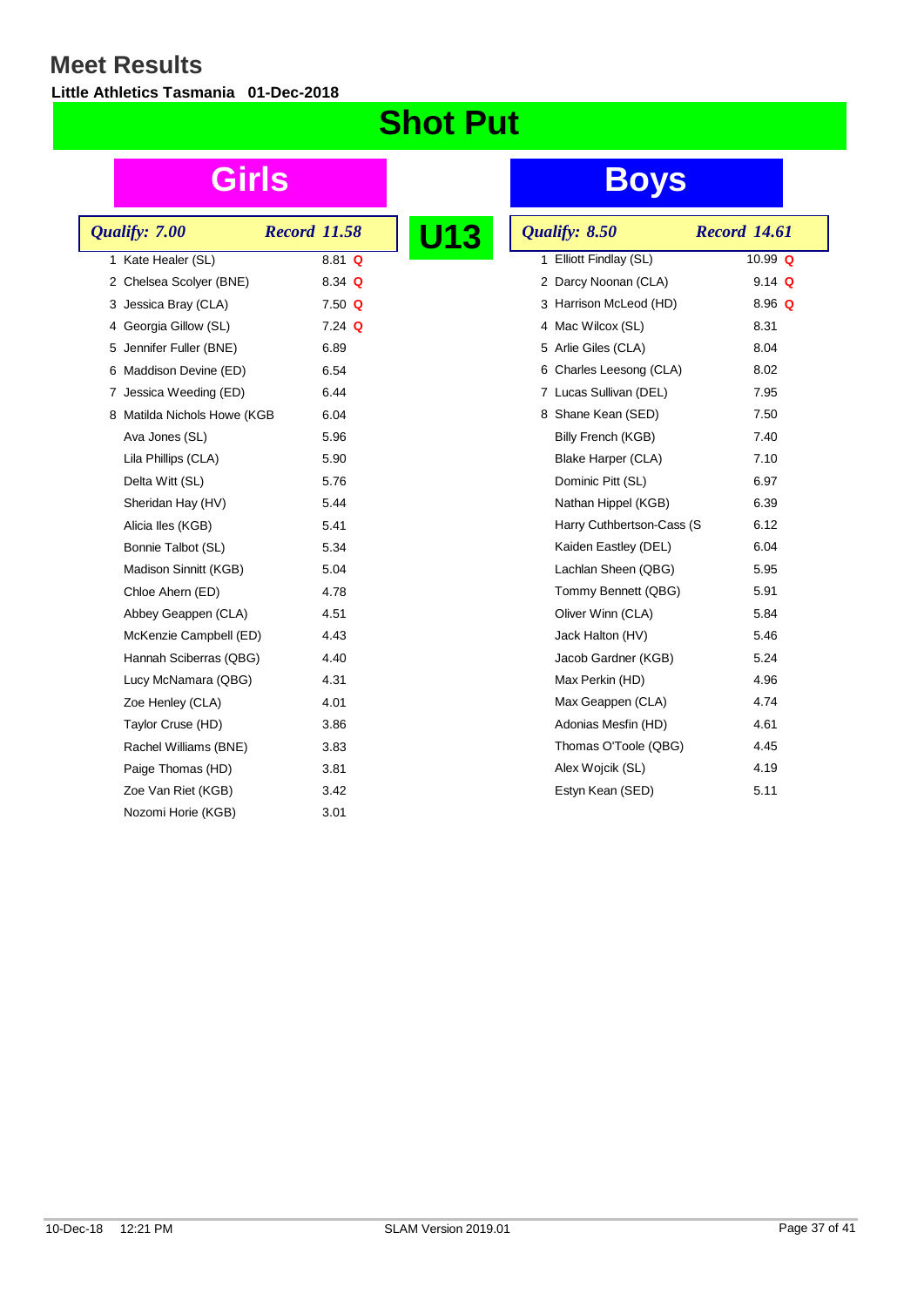**Little Athletics Tasmania 01-Dec-2018**

## **Vortex / Turbo Jav / Javelin**

| Qualify: 8.00             | <b>Record 17.00</b> |  |
|---------------------------|---------------------|--|
| 1 Mia Gilmour (HD)        | 14.96 $Q$           |  |
| 2 Billie Nelson (CMT)     | $8.82 \Omega$       |  |
| 3 Alexis Harmey (SL)      | 7.66                |  |
| 4 Isabella Blaschke (KGB) | 7.62                |  |
| 5 Charlotte Dale (KGB)    | 7.27                |  |
| 6 Aria Whitney (ED)       | 6.68                |  |
| Eloise Beard (CLA)<br>7   | 6.46                |  |
| 8 Ashlin Hagan (KGB)      | 5.50                |  |
| Rori Barwick (SL)         | 4.85                |  |
| Ruby Argee (ED)           | 4.70                |  |
| Isabel Leditschke (KGB)   | 4.53                |  |
| Addison Jelkic (CMT)      | 4.27                |  |
| Lydia Rayner (HD)         | 4.26                |  |
| Grace Claxton (CLA)       | 4.22                |  |
| Emily Gale (HD)           | 4.14                |  |
| Alyssa Pedder (CLA)       | 4.01                |  |
| Olivia Turner (CLA)       | 3.60                |  |
| Hunter Fitzallen (SL)     |                     |  |
|                           |                     |  |

| 18 | Qualify: 12.00             | <b>Record</b> 22.39 |
|----|----------------------------|---------------------|
|    | 1 Lewis Thorpe (HV)        | 15.15 $Q$           |
|    | 2 Oscar Nichols Howe (KGB) | 15.03 $Q$           |
|    | 3 Samuel Searson (HD)      | 10.69               |
|    | 4 Xavier Milne (SED)       | 10.39               |
|    | 5 Bryce Walkley (SED)      | 10.24               |
|    | 6 Eli Patmore (SL)         | 10.14               |
|    | 7 Henry Reid (QBG)         | 9.78                |
|    | 8 Oliver Rolls (HD)        | 9.57                |
|    | Kade Barwick (SL)          | 8.74                |
|    | Hamish Dale (KGB)          | 8.11                |
|    | Tyler Johnson (HV)         | 7.79                |
|    | Charlie Arnold (HD)        | 7.72                |
|    | Connor Zegveld (CLA)       | 7.69                |
|    | James Coleman (KGB)        | 7.56                |
|    | Elijah Azzopardi (KGB)     | 7.46                |
|    | Lucas Pizzoni (CLA)        | 6.90                |
|    | Ethan Halliwell (KGB)      | 6.79                |
|    | George Johnston (SL)       | 6.78                |
|    | Izaak Madden (CMT)         | 6.43                |
|    | Tyler Daun (KGB)           | 5.89                |
|    | Blake Oakley (ED)          | 5.44                |
|    | Levi Bantoft (ED)          | 5.20                |
|    | Dylan Iles (KGB)           | 5.19                |
|    | lucas Carr (KGB)           | 5.08                |
|    | Thomas Macintyre (KGB)     | 5.03                |
|    | Kohdi Thomas (HD)          |                     |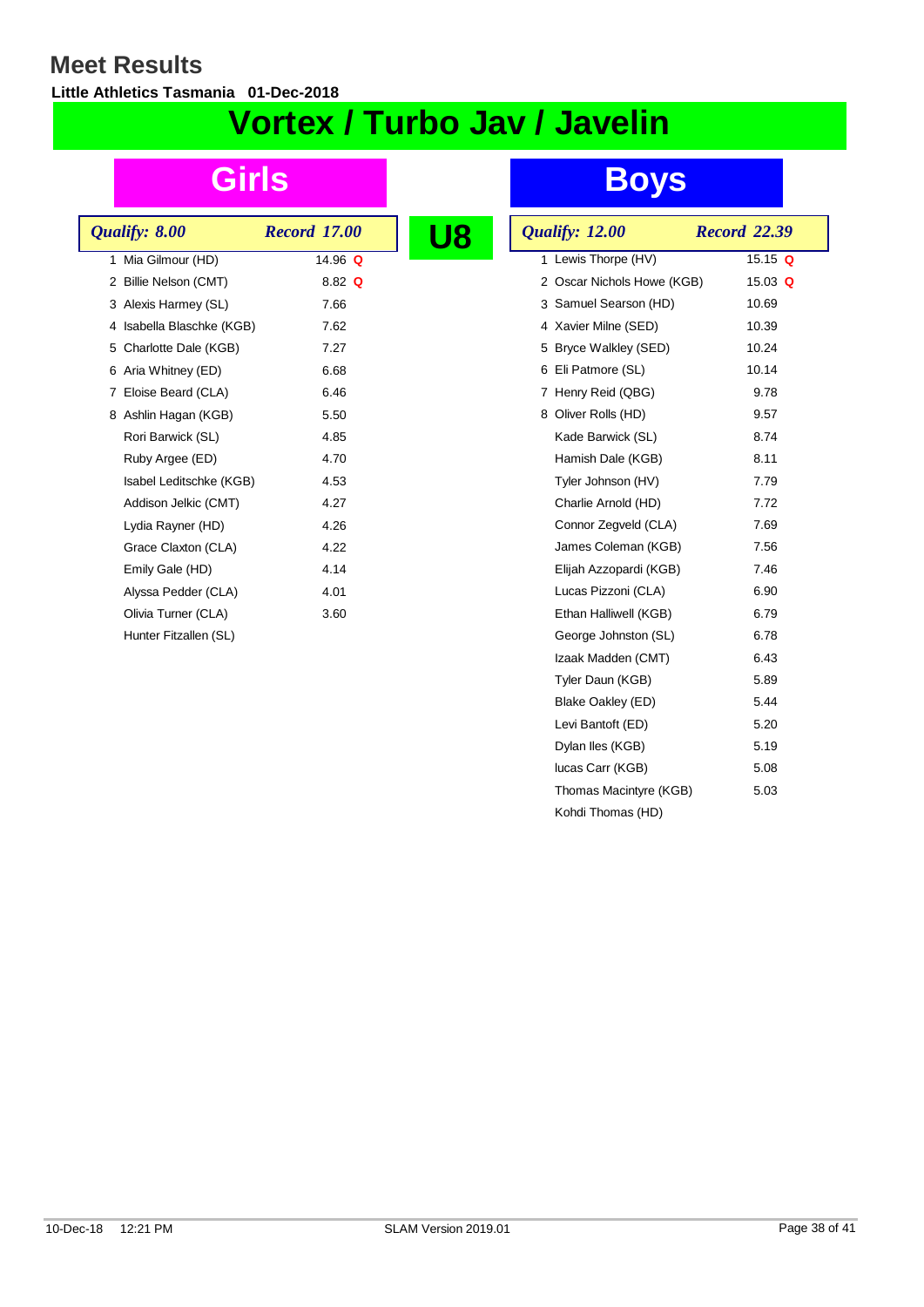**Little Athletics Tasmania 01-Dec-2018**

# **Vortex / Turbo Jav / Javelin**

| Qualify: 12.00               | <b>Record 22.89</b> |  |
|------------------------------|---------------------|--|
| Charlotte Heaton (CLA)<br>1. | 15.37 Q             |  |
| 2 Macie Petterwood (SL)      | 11.98               |  |
| 3 Sophie Cuthbertson-Cass (  | 11.08               |  |
| 4 Milah Hatten (KGB)         | 10.96               |  |
| 5 Tara Sciberras (QBG)       | 9.80                |  |
| 6 Rosie Arnold (HD)          | 9.73                |  |
| 7 Maggie Newell (CLA)        | 9.07                |  |
| 8 Zoe Walkley (SED)          | 9.06                |  |
| Megumi Horie (KGB)           | 8.85                |  |
| Peyton Webster (ED)          | 8.73                |  |
| Aleiah Yanock-Sebastian (    | 8.33                |  |
| Lucy Phillips (CLA)          | 7.65                |  |
| Lily Carr (KGB)              | 7.32                |  |
| Violet Bennett (QBG)         | 7.21                |  |
| Sophie Ahern (ED)            | 7.08                |  |
| Laylah Wallace (HV)          | 6.82                |  |
| Kirra Doyle (HV)             | 6.72                |  |
| Susanna Rayner (HD)          | 6.71                |  |
| Tess Stansfield (HD)         | 6.45                |  |
| Sophie Coleman (KGB)         | 6.34                |  |
| Lily Gordon (HV)             | 6.24                |  |
| Wilhelmina Fish (QBG)        | 6.21                |  |
| Harriet Halliwell (KGB)      | 6.03                |  |
| Isabella Costa (HD)          | 5.73                |  |
| Violet Owen (QBG)            | 5.51                |  |
| Rylee Dentler (LTN)          | 5.47                |  |
| Ruby Leditschke (KGB)        | 5.41                |  |
| Savannah McKenzie (LFD)      | 4.85                |  |
|                              |                     |  |

| <b>10</b> | Qualify: 17.5             | <b>Record 28.99</b> |
|-----------|---------------------------|---------------------|
|           | Maxwell Innes (BNE)<br>1  | $28.45$ Q           |
|           | 2 Daniel Wojcik (SL)      | 22.07 Q             |
|           | 3 Jameson Clark (ED)      | 20.83 $Q$           |
|           | 4 Lachlan Job (HV)        | 20.06 $Q$           |
|           | 5 Sebastian Hardinge (SL) | 19.70 Q             |
|           | Jacob Burdon (ED)<br>6    | 17.40               |
|           | 7 Hunter Auksorius (CLA)  | 15.08               |
|           | 8 Rhys Barwick (SL)       | 15.03               |
|           | Oscar Ladd (HD)           | 14.14               |
|           | Ethan Dale (KGB)          | 12.90               |
|           | Toby Winn (CLA)           | 11.74               |
|           | Finn Thomas (HD)          | 11.25               |
|           | Noah Smith (HD)           | 11.20               |
|           | Oliver Prebble (CLA)      | 10.69               |
|           | Riley Simpson (ED)        | 10.13               |
|           | Lincon Talbot (SL)        | 9.82                |
|           | Oscar Neely (HD)          | 9.14                |
|           | Samuel Kean (SED)         | 8.85                |
|           | Toby Woods (HV)           | 8.32                |
|           | Charles Morgan (KGB)      | 7.97                |
|           | Jed Burgess (CLA)         | 6.35                |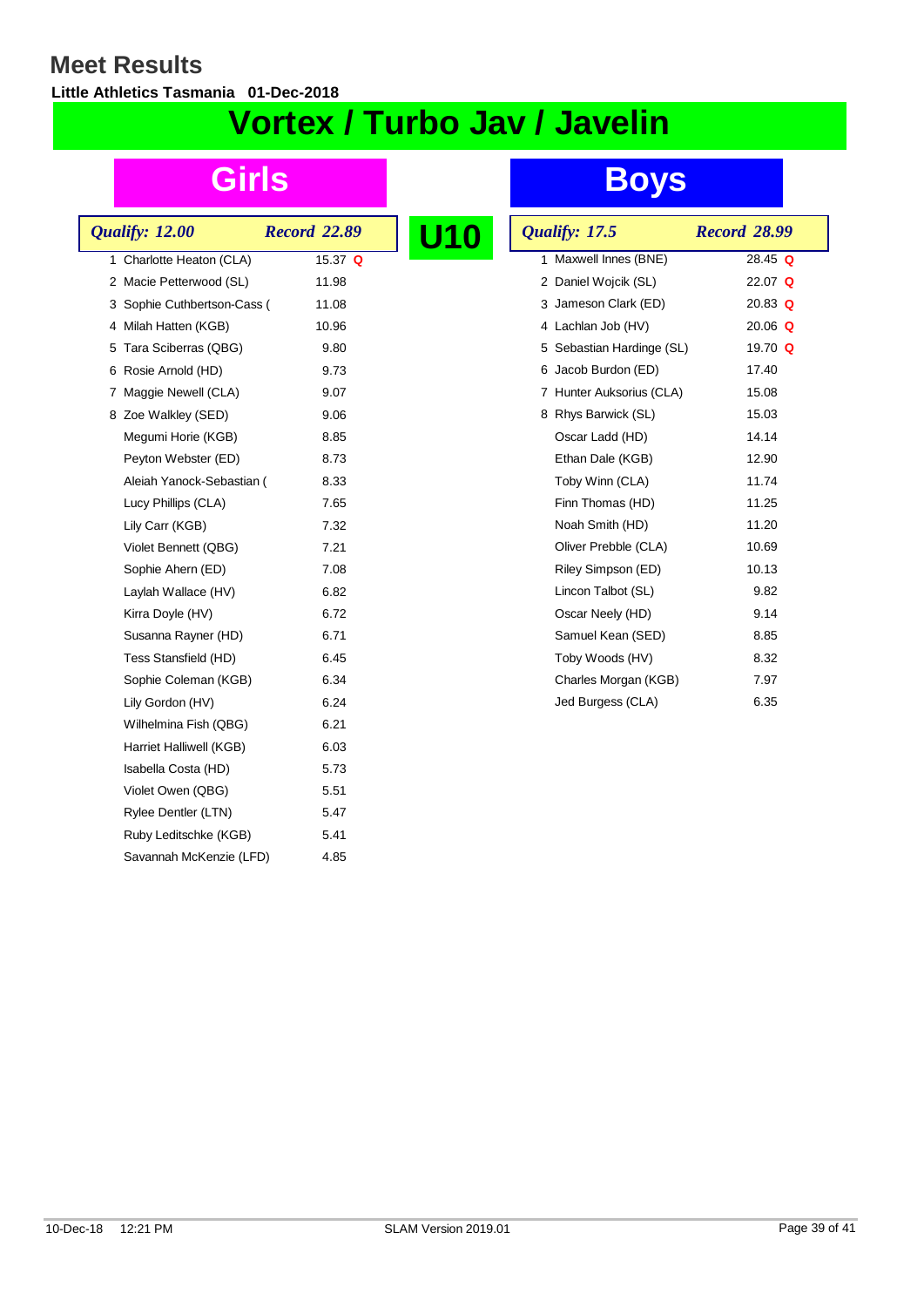$\overline{\phantom{a}}$ 

**Little Athletics Tasmania 01-Dec-2018**

# **Vortex / Turbo Jav / Javelin**

| Qualify: 17.00            | <b>Record 33.70</b> | U1<br>Р |
|---------------------------|---------------------|---------|
| 1 Blaise Fitzallen (SL)   | $21.16$ Q           |         |
| 2 Halle Atkinson (CLA)    | 18.13 Q             |         |
| 3 Bella Quin (KGB)        | 15.73               |         |
| 4 Natasha Williams (CLA)  | 14.23               |         |
| 5 Olivia Jones (KGB)      | 14.22               |         |
| 6 Lily Harper (CLA)       | 14.21               |         |
| 7 Emily Dale (KGB)        | 13.78               |         |
| 8 Lucy Job (HV)           | 13.34               |         |
| Jessica Kean (SED)        | 11.11               |         |
| Daisy Bennett (QBG)       | 10.50               |         |
| Amelia Milne (SED)        | 10.07               |         |
| Margot Reid (QBG)         | 9.35                |         |
| Poppy Leditschke (KGB)    | 8.60                |         |
| Millie Richardson (ED)    | 8.57                |         |
| Breeanna Wright (HD)      | 8.56                |         |
| Maggie Steele (QBG)       | 8.04                |         |
| Hannah Sheen (QBG)        | 7.64                |         |
| Charlotte Auksorius (CLA) |                     |         |

| Qualify: 23               | <b>Record 45.48</b> |
|---------------------------|---------------------|
| Jade Clark (ED)<br>1.     | 26.21 Q             |
| 2 Harrison Nichols (KGB)  | $25.93$ Q           |
| 3 Bowen Clemens (BNE)     | 20.88               |
| 4 Hunter Thorpe (HV)      | 20.82               |
| Travis Round (QBG)<br>5   | 18.85               |
| Riley Blackwell (ED)<br>6 | 18.07               |
| 7 Marcus Gale (HD)        | 17.54               |
| 8 Ewan Anderson (HD)      | 17.42               |
| Ben Korotki (HD)          | 17.31               |
| Jonty Hamill (BNE)        | 17.12               |
| Theo Collins (BNE)        | 16.17               |
| Hudson Hughes (HV)        | 15.55               |
| Nate Howcroft (CLA)       | 15.14               |
| Ben Neely (HD)            | 14.52               |
| Blake Doyle (HV)          | 12.32               |
| Oliver Morgan (HD)        | 11.82               |
| Jack Hemsley (CMT)        | 11.66               |
| Ryan Hemsley (CMT)        | 10.72               |
| Darcy Pamplin (HD)        | 8.75                |
| Callum Segger (BNE)       | 8.64                |
| Luke Beard (CLA)          | 7.63                |
| Euan Best (LTN)           |                     |
| Austin Chaffey (HD)       |                     |

| <b>Qualify: 18.50</b>    | <b>Record 35.76</b> | <b>Qualify: 27.00</b>    | <b>Record 45.18</b> |
|--------------------------|---------------------|--------------------------|---------------------|
| 1 Mackenzie Walker (CLA) | $25.57$ Q           | 1 Ashton Burk (CLA)      | 31.01 $Q$           |
| 2 Isabella Davie (SL)    | 24.82 $Q$           | 2 Seth Pfeiffer (SL)     | 30.38 $Q$           |
| 3 Bianca Anderson (SL)   | 24.79 $Q$           | 3 Will Bottle (SL)       | 26.51               |
| 4 Lauren Shelton (HV)    | 23.83 $Q$           | 4 Isaac Bonsey (KGB)     | 26.51               |
| 5 Ella Coad (HV)         | $23.30$ Q           | 5 Jesse Rowlands (ED)    | 25.27               |
| 6 Abigail Browne (CLA)   | $23.29$ Q           | 6 Oliver Vince (KGB)     | 20.51               |
| 7 Olivia Collins (BNE)   | 22.88 $Q$           | 7 Jackson Wood (SL)      | 19.68               |
| 8 Olivia Nichols (KGB)   | $21.83$ Q           | 8 Lachlan Blackwell (HD) | 19.66               |
| Ella Wagner (ED)         | 18.39               | Jayden Quin (KGB)        | 18.72               |
| Demi Petterwood (SL)     | 16.95               | Joshua Walker (HD)       | 17.78               |
| Emma Korotki (HD)        | 15.24               | Mitchell Walker (HD)     | 16.09               |
| Trinity Luttrell (BNE)   | 14.56               | Sam Essex (QBG)          | 14.30               |
| Eloise Paine (KGB)       | 13.40               | Gashu Denekew (HD)       | 12.67               |
| Ashlee Crick (HD)        | 9.99                | Joseph Martin (KGB)      | 12.53               |
| Kelly Sutcliffe (ED)     | 9.78                | Lachlan Majchrzak (ED)   | 12.15               |
| Sarah Sciberras (QBG)    | 5.97                | Riley Griggs (KGB)       |                     |
| Georgia Clark (ED)       |                     |                          |                     |